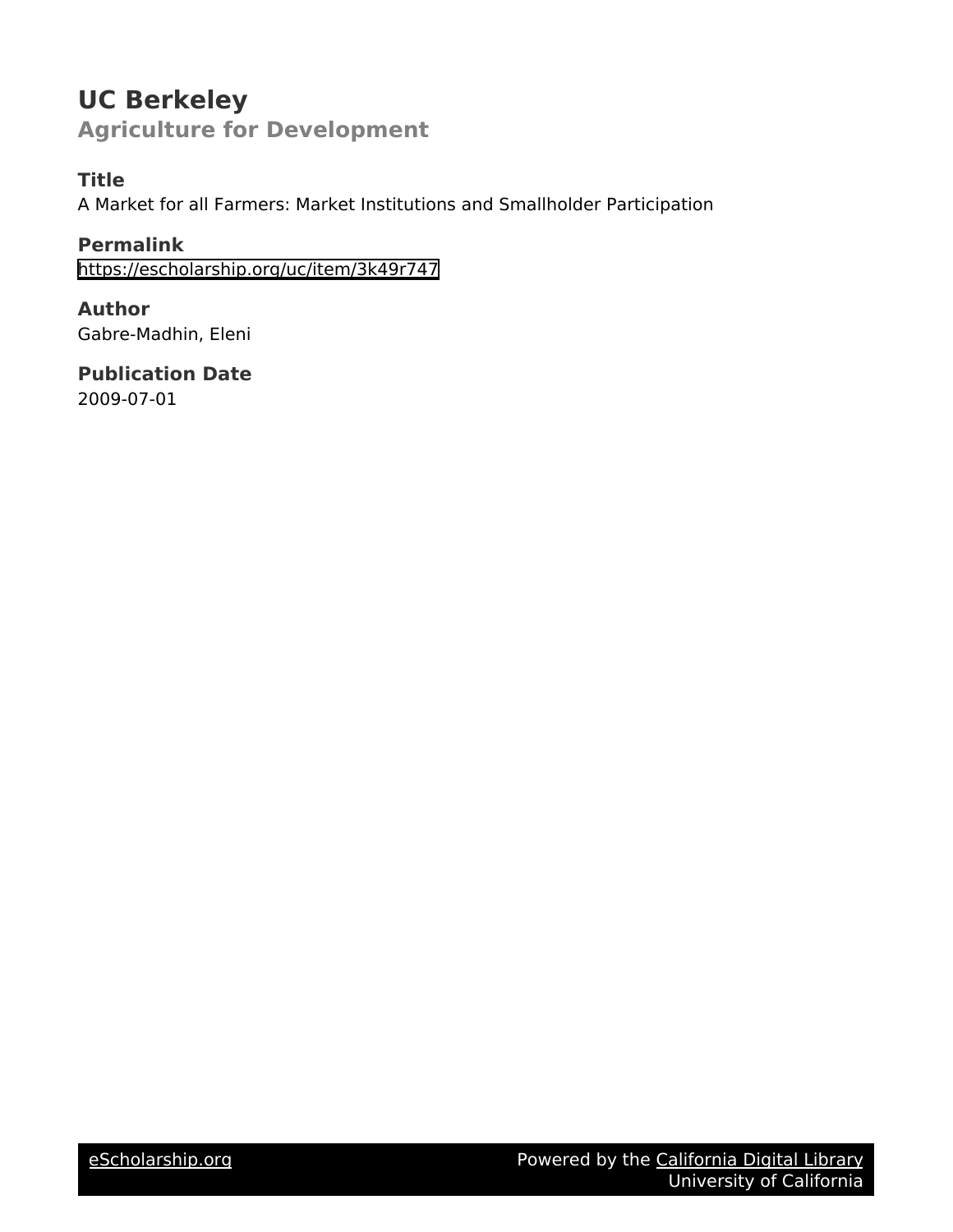

Center of Evaluation for Global Action Working Paper Series

Agriculture for Development Paper No. AfD-0903 Issued in July 2009

# A Market for all Farmers: Market Institutions and Smallholder Participation.

# Eleni Z. Gabre-Madhin

Ethiopia Commodity Exchange

This paper is posted at the eScholarship Repository, University of California. http://repositories.cdlib.org/cega/afd Copyright © 2009 by the author(s).

Series Description: The CEGA AfD Working Paper series contains papers presented at the May 2009 Conference on "Agriculture for Development in Sub-Saharan Africa," sponsored jointly by the African Economic Research Consortium (AERC) and CEGA.

Recommended Citation: Eleni Z. Gabre-Madhin. (2009). A Market for all Farmers: Market Institutions and Smallholder Participation. CEGA Working Paper Series No. AfD-0903. Center of Evaluation for Global Action. University of California, Berkeley.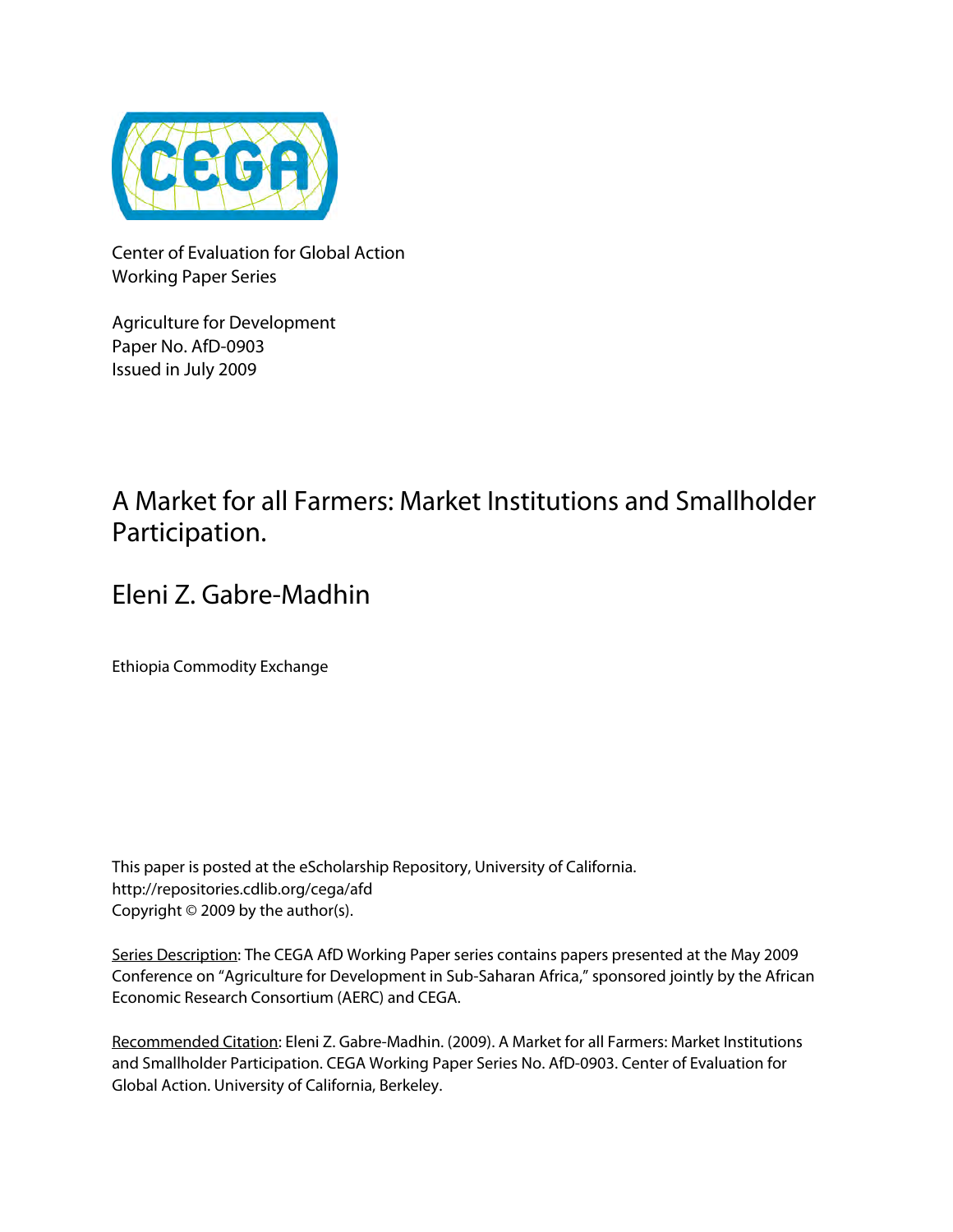# **A Market for all Farmers:**

# **Market Institutions and Smallholder Participation**

by

Eleni Z. Gabre-Madhin

May 2009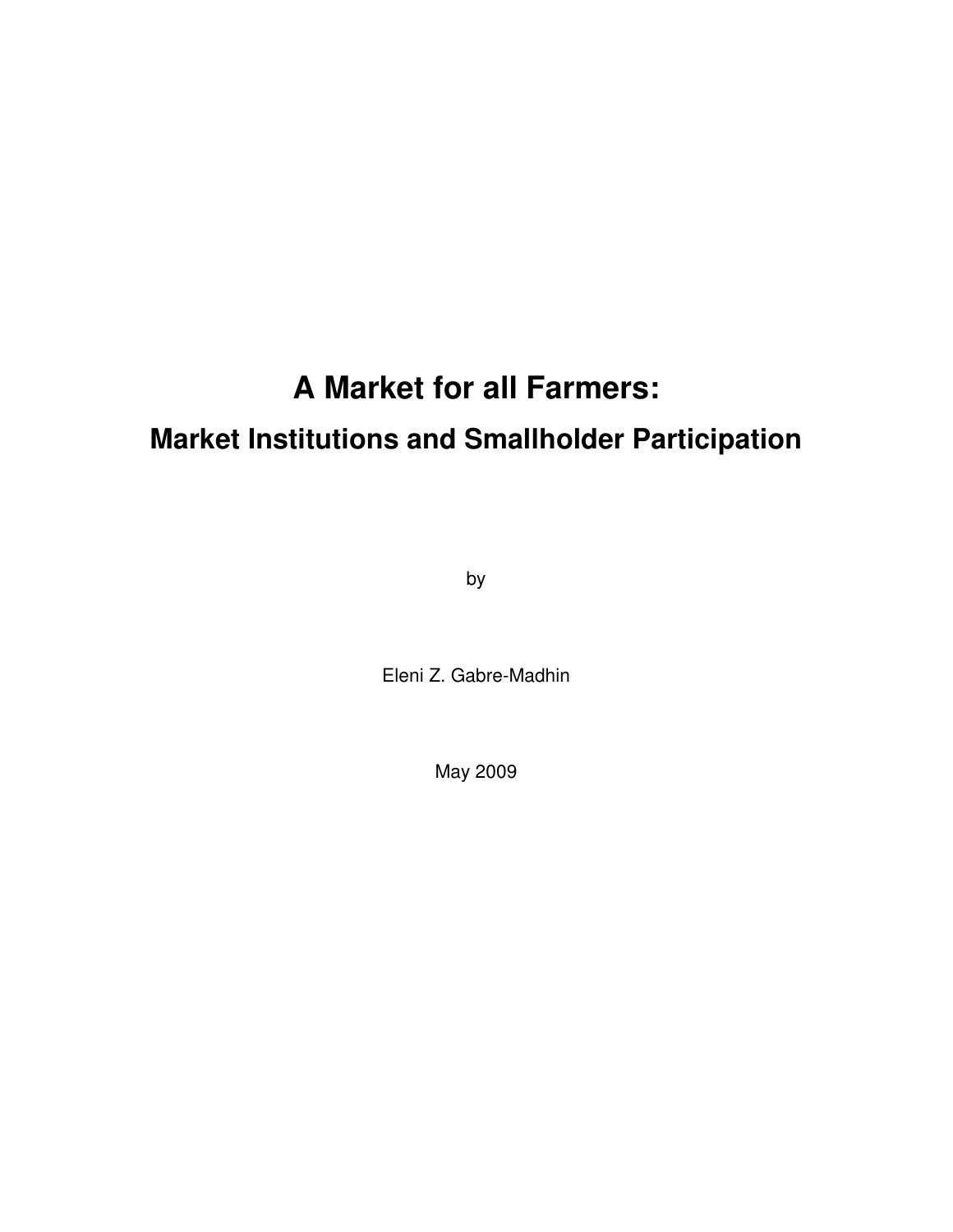### **Why Market?**

The transition from subsistence to commercial agriculture, often referred to as the commercialization of agriculture, has long been considered an important part of the agrarian transformation of low income economies and a means of ensuring food security, enhanced nutrition, and enhanced incomes (Maarten et al, 1995; Strasberg et al, 1995; Kurosaki, 2003). It is increasingly recognized that the commercialization of output from small-scale farming is closely linked to higher productivity, greater specialization, and higher income (see Barrett (2007), for a recent review). Furthermore, in a world of efficient markets, commercialization leads to the separation of household production decisions from consumption decisions, supporting food diversity and overall stability. At the macro level, commercialization increases food security and, more generally, improves allocative efficiency (Timmer (1997), Fafchamps (2005)).

However, in the face of imperfect markets and high transaction costs, smallholders are rarely able to exploit all the potential gains from commercialization (de Janvry et al. (1991), Goetz (1992), Key et al. (2000)). In the absence of mechanisms to cope with these constraints, smallholders are less likely to participate in markets, or when they do, to realize the full benefits of participation. These challenges are particularly important in sub-Saharan Africa, where empirical evidence suggest that the proportion of farmers engaged in subsistence agriculture remains very high, and where those that participate in markets often do so only at the margins (Jayne et al. (2006), Barrett (2007)). An earlier active literature on cash cropping, essentially the thrust of thinking on commercialization, focused on identifying the factors inhibiting or promoting commercialization. In this perspective, the general driving forces include both demand and supply factors, such as population growth and demographic change, and non-farm development on the demand side, and technological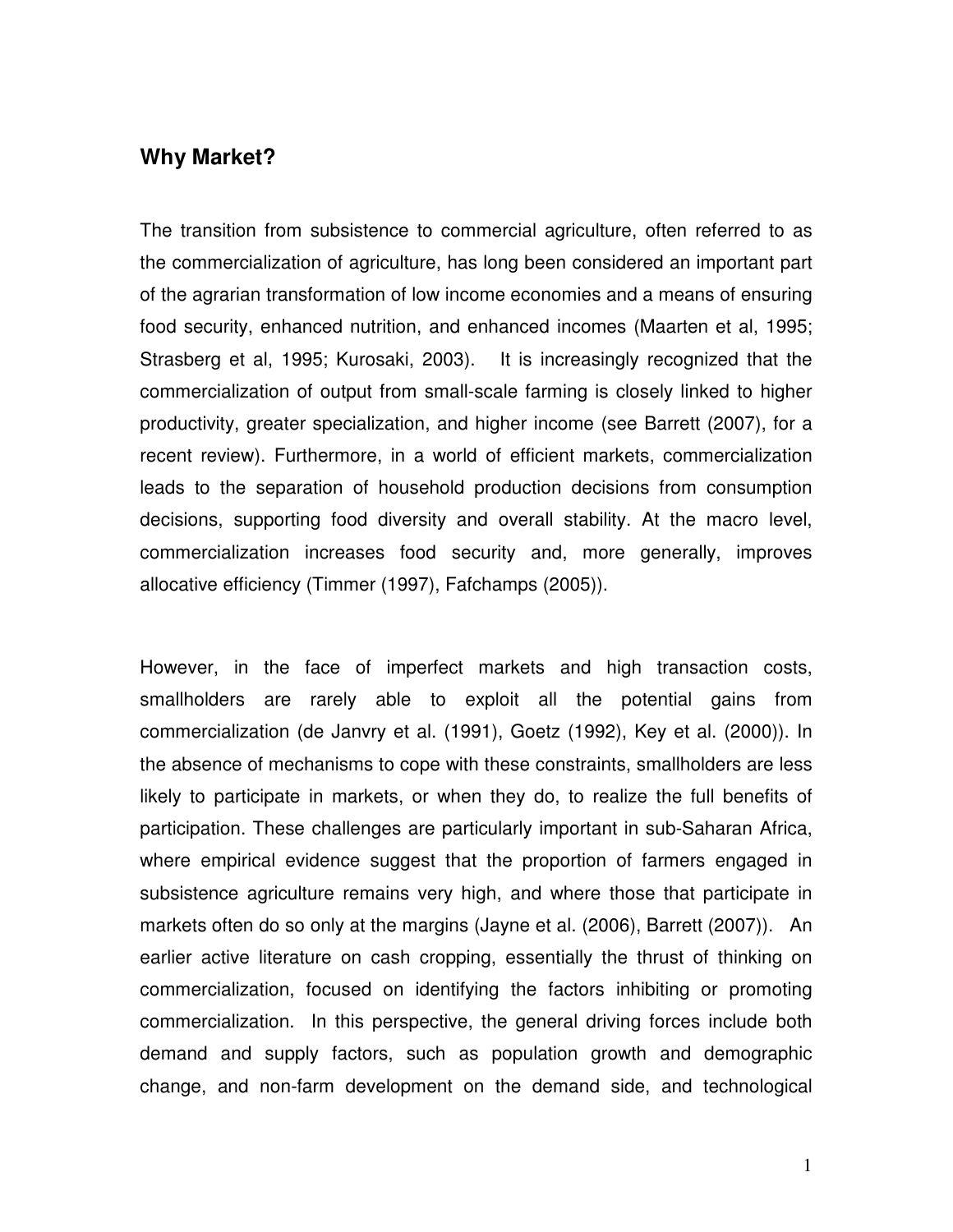change in the form of improved varieties, the development of market infrastructure and services such as irrigation, and rising opportunity costs of labor on the supply side (von Braun et al, 1994; Pingali, 1997). Thus, with economic growth, as urbanization takes place and food demand patterns are consequently diversified, there is an increase in the demand for marketed agricultural output. On the supply side, the opportunity cost of labor employed in the household will increase, when the opportunities to find better-paid off-farm employment increase (Pingali 1997). This process assumes that well-functioning markets are in place, transaction costs are reasonably low and information dissemination is efficient.

Delving further into the determinants of commercialization, studies have focused on the specific issue of how the presence of transaction costs might impact supply response and ensuing market participation (Omamo, 1998; Key et al., 2000; Renkow et al, 2004); as well as the impact of risk on market participation (Finkelstein and Chalfant, 1991; Fafchamps, 1992). Generally, the earlier literature on commercialization has assumed a dichotomy between "food" crops and "cash" crops, assuming that households make a clear distinction between the two in their production and marketing decisions. Secondly, the literature has tended to focus on commercialization as a decision to sell in the market.

However, an emerging empirical literature on smallholder market participation suggests that these assumptions may not be appropriate. First, a significant share of rural households may in fact participate in commercialization of what are traditionally considered subsistence food staple crops. This suggests that the distinction of cash versus food crops, as concerns own-consumed goods produced on the farm, is a false dichotomy. Second, striking evidence has emerged in which rural households participate significantly in the market as buyers rather than as sellers of food grains, negating the long held assumption that smallholders participate in the market to dispose of surpluses following subsistence consumption (Jayne et al., 2003). Third, there is emerging evidence that, not only is buying an important aspect of smallholder behavior, but that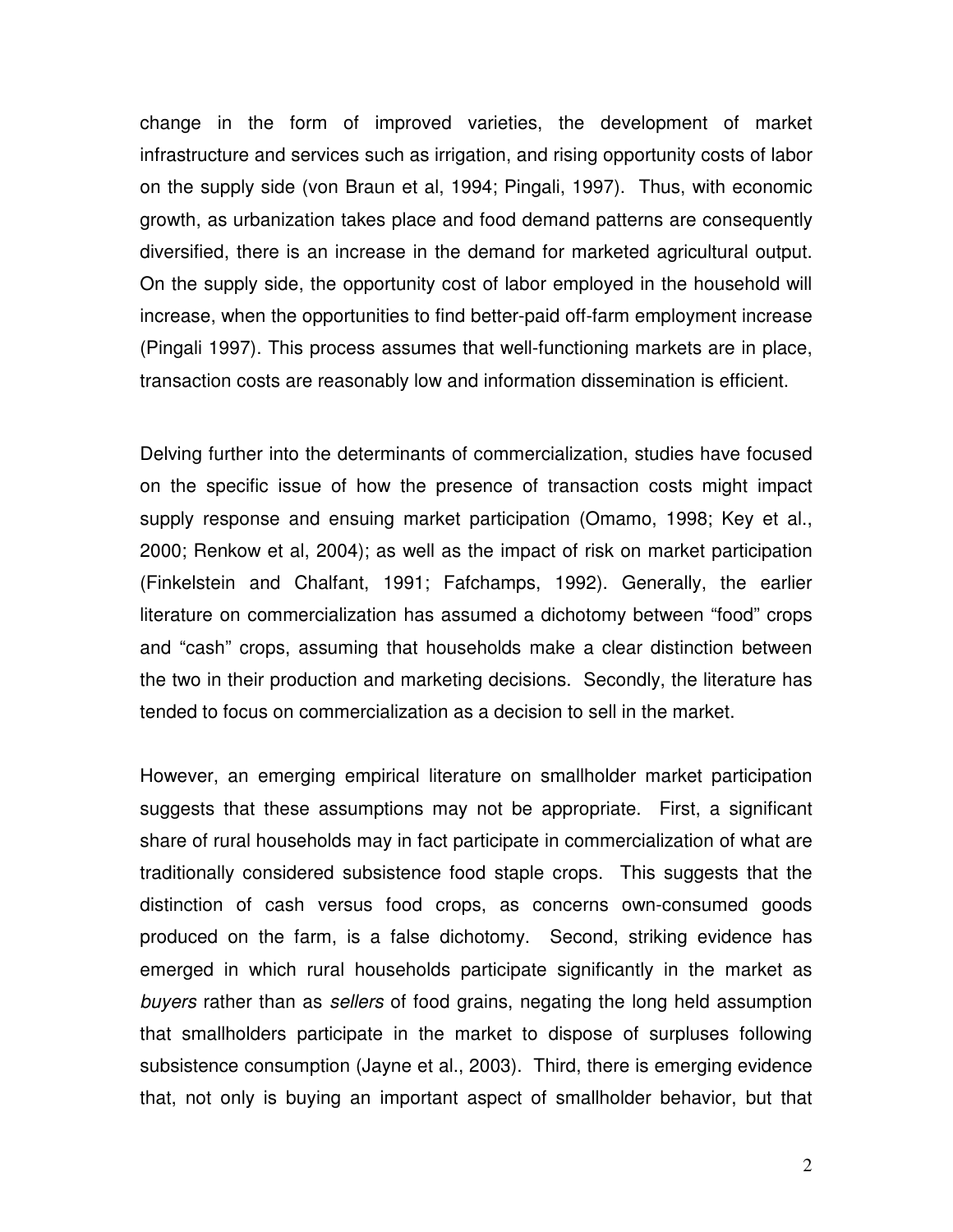smallholders may be buying back the same product they have sold at a later date, even resulting in what might be considered "inverse arbitrage" in which producers sell early in the harvest at a low price and buy back the same good in a later period at a higher price. Thus, a key challenge is to understand the dynamic behavior of households as both buyers and sellers of agricultural product, alongside the complex factors underlying their production and market participation decisions.

With the objective of better understanding smallholder participation in markets, the paper proceeds in Section 1 to examine the impact of early reforms on smallholder market participation. In Section 2, we characterize the dimensions of smallholder agriculture that constrain market participation. In Section 3, a conceptual framework for understanding market participation through the lens of market institutions is proposed, followed by an exposition to recent efforts to promote market development in Section 4 and an overview of participation through the market institution of a commodity exchange in Section 5, before proceeding to conclusions in Section 6.

#### **1. Reforms and Smallholder Participation in Markets**

We begin by examining how smallholders responded to earlier market reforms across Africa. An empirical study of aggregate productivity of smallholder farms in India, Kenya, and the Sudan by von Oppen et al. (1997) finds that improved market access results in increased on-farm productivity. They find that in the Nakuru district of Kenya, a 10 percent improvement in market access results in an increase of 1.5 percent in aggregate productivity, of which 0.4 percent is achieved through specialization and 1.1 percent through intensification. It also appears that, in Kenya, large farmers appear to gain the most from improved market access (Kamara and von Oppen, 1999).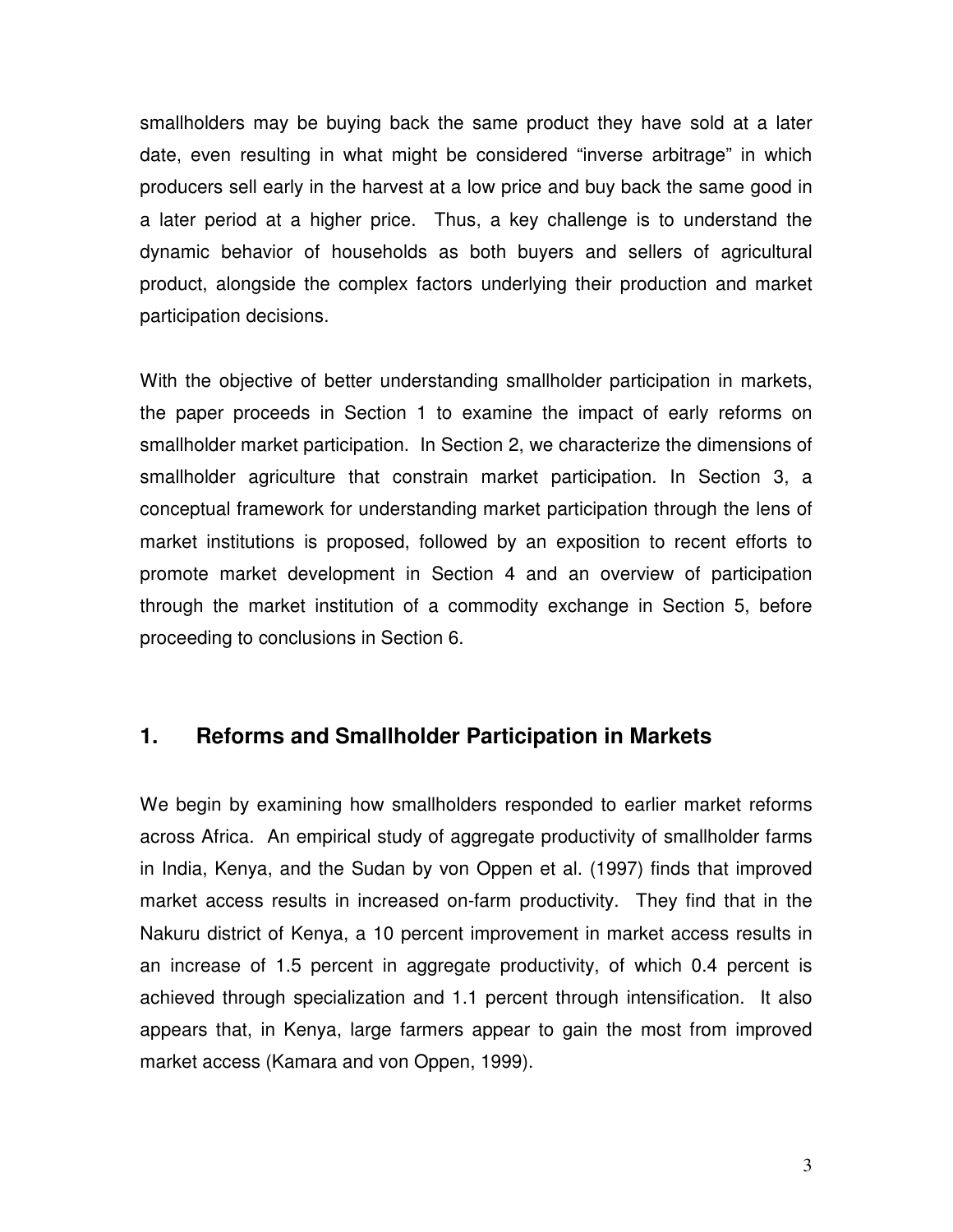Jayne and Jones (1996) argue that the "smallholder Green Revolution" achieved in the 1980s in parts of eastern and southern Africa, which featured state-led investments in inputs, credit, and purchasing centers, may be over with the advance of market reforms. Up to the initial reforms, a large proportion of smallholders benefited from implicit transport subsidies in pan-territorial pricing alongside input subsidies and concessional credit. Per capita smallholder grain production in Zimbabwe and Zambia increased by 51 percent and 47 percent between the late 1970s and late 1980s. In Kenya and Tanzania, it rose 30 percent and 69 percent between the 1970-74 and 1980-84 periods (Figure 2a-b). At the same time, production growth in this region was achieved at a cost greater than the value of the output and state-led provision of services to smallholders proved both politically and economically unsustainable (Jayne and Jones, 1996). With the partial or complete removal of explicit subsidies to smallholders, hybrid maize seed purchases and fertilizer use declined in the early 1990s in this region and population growth has outpaced grain production growth in most of eastern and southern Africa. While part of the food output decline in the early 1990s is due to the 1992 drought, the downward trend in production growth since the 1980s remains.

Despite improved incentives to smallholder agriculture from the currency devaluations and other macroeconomic and sectoral reforms, production has declined in the post-reform era in the highly interventionist countries of the region (Jayne and Jones, 1996). In contrast, liberalization promoted the removal of agricultural taxation and provided a boost to smallholder agriculture in other parts of Africa, notably West Africa.

Alternatively, Sahn and Arulpragasam (1994) argue that production in Malawi has not risen primarily because real producer prices have not risen. Moreover, smallholders exhibit price responsiveness by reallocating resources among crops. Thus, existing data suggest that an inverse relationship exists between maize production and the relative price of cash crops. In this view, this effect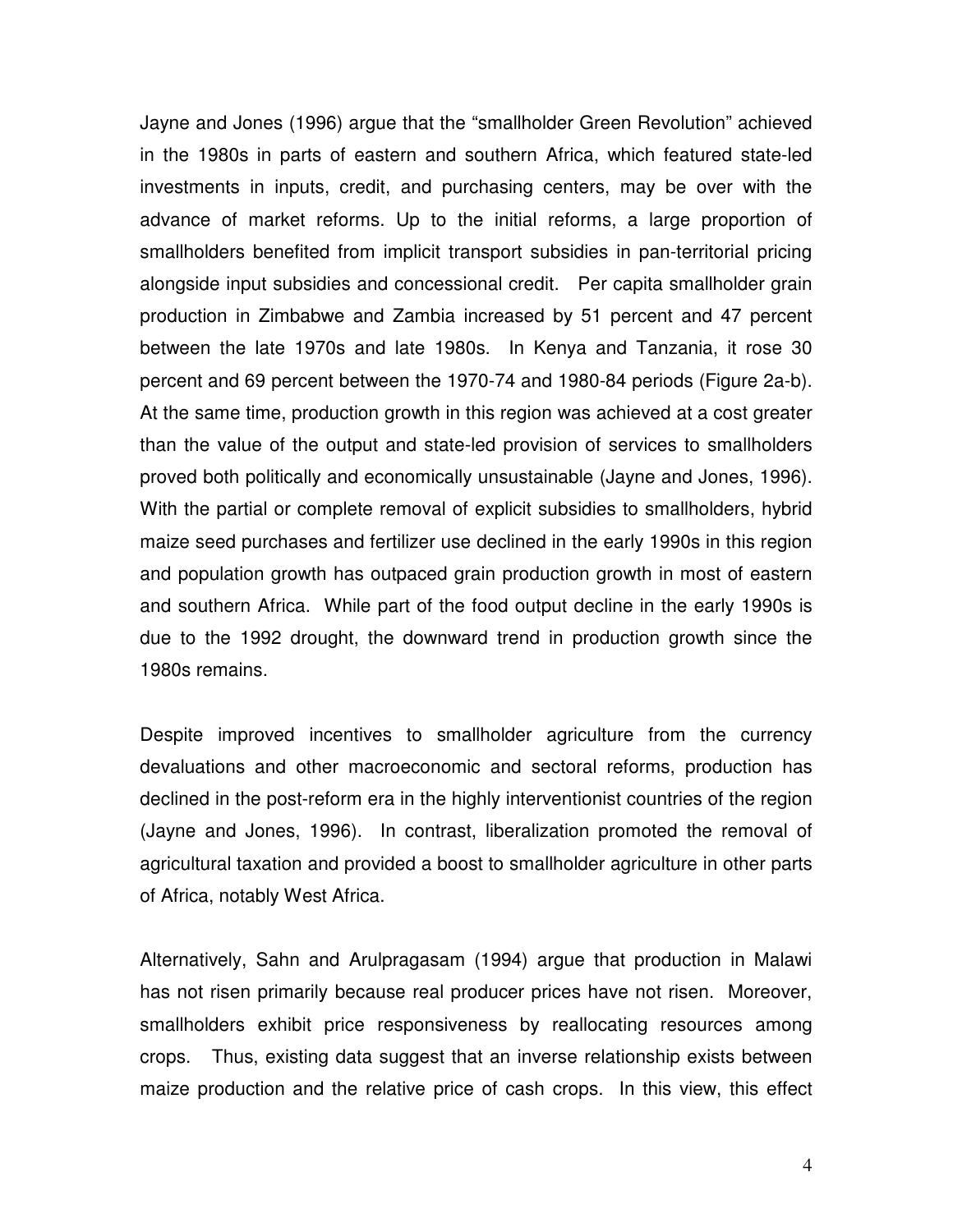explains the lack of intensification of maize production above population growth in Malawi. In Zambia, Kalinda et al. (1998) note that the results of a survey of smallholders in the post-reform era suggest that, while the majority of rural households had access to agricultural extension and credit services, smallholders faced problems in marketing their output under the liberalized system. Smallholders became more vulnerable vis-à-vis private agents because of their cash liquidity constraints that forced them to sell at the harvest rather than store output on-farm. Similarly, credit constraints led to barter transactions at disadvantageous terms for smallholders. Elsewhere, in Tanzania, Ghana, and Mali, liberalization has increased the smallholders' role in storing maize, although storage losses are considerable (Coulter, 1994).

The effect of market reforms on smallholders depends in large part on the extent to which the pre-reform taxed or subsidized smallholder production. In the eastern and southern African context, market reforms have resulted in the removal of input and credit subsidies, the positive effects of which have not been offset by the gains from lower cost, private, distribution systems in the short run. In contrast, reform in other contexts, such as West Africa and elsewhere where smallholders were taxed heavily, has had an initially positive, although limited, impact on production. Generally, it appears that market reforms have improved the distribution of inputs and outputs but have not led to increased demand by farmers for modern inputs. The increased costs of inputs after reforms are partly offset by increased output prices and an improved input distribution system. However, due mainly to lack of access to credit, modern input use and, consequently, gains in productivity remain low (Badiane et al, 1997).

Thus, market reforms have had limited impact on grain production and agricultural productivity; and have increased price instability for both producers and consumers (Jones, 1998). Remaining issues are the low level of investment and specialization by private traders, the lack of market development into more sophisticated arrangements such as forward trading and quality premia, and high

5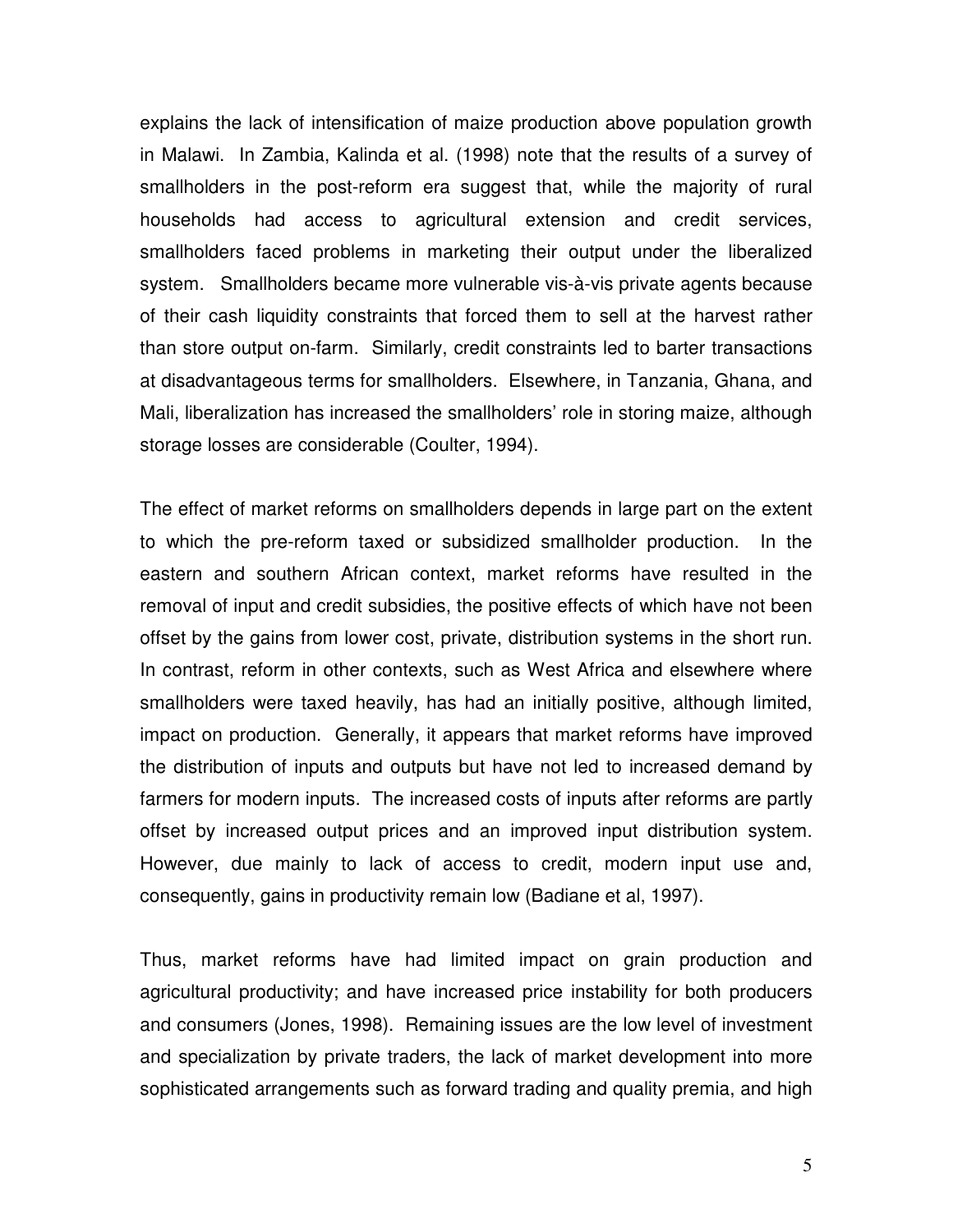transport costs (Beynon et al., 1992). Almost universally, private sector agents are constrained by limited access to credit and storage facilities, as well as problems in securing transport (Beynon et al., 1992; Badiane et al., 1997). As a result, turnover of stocks is rapid and seasonal storage is rare, which serves to exacerbate the volatility of prices. The reform experience has thus been mixed in Africa.

#### **2. What makes smallholder production "small"?**

In order to better understand what makes a smallholder farmer "small," it is useful to consider the lens of poverty as the key attribute of smallholder production. In turn, poverty can be defined as asset scarcity, in all of its dimensions, including natural, physical, financial, human, and social.

Amongst a major cause of material deprivation is limited access to finance. Credit constraints stemming from problems of information asymmetry and moral hazard are well analyzed in the literature (Stiglitz; Stiglitz and Hoff). These factors, combined with inadequate access to collateral, particularly restrict access to finance for poor smallholders. In Kenya, for example, only 4% of poor have access to credit through banks and another 3 % through cooperatives. Even informal mechanisms can exclude poor from obtaining credit. For example, a study of moneylenders in Chambar, Pakistan, shows that average rate charged on interest was 79% a year for credit. The rates reflect a combination of high screening and administrative costs, and size of loans (Aleem, 1993).

In a theoretical model, Carter and Zegarra (2000) show how constraints in access to credit (and multiple market imperfections) can interact to reduce the underlying competitiveness of producers in the land market and result in different land market outcomes. In addition, weak credit supply for smallholder agriculturers constrains adoption of more productive agricultural technology, despite extensive liberalization. Analysis of the Sub-Saharan experience liberalization succeeded in boosting trader entry only in segments of the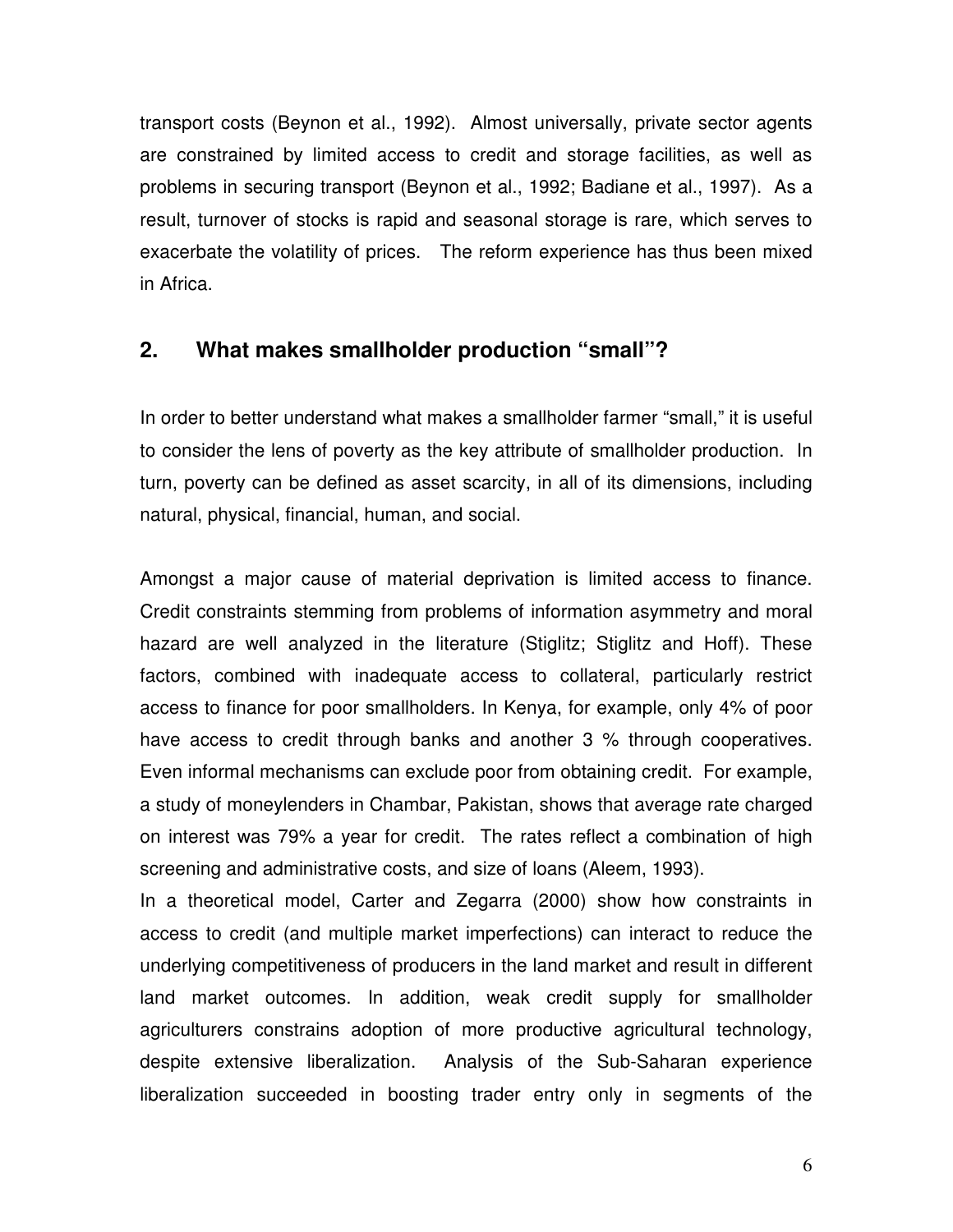marketing chain because information inadequate access to working capital were among key barrier preventing market entry into more value added segments. The food market liberalization in Madagascar illustrates the inability of traders to enter certain value-added niches of the food marketing chain due to these 'mobility' barriers (Barrett, 1997; Fafchamps, 1999).

Asset ownership or access to private endowments is amongst the most important dimensions of poverty, which impacts the extent to which households benefit from market reforms. This has been found consistently in a number of microlevel. For example, studies from Sub-Saharan Africa shows the importance of initial private endowments in education and land as key conditioning factors that impact the extent to which households benefit from reforms (Christiaensen, Demery, and Paternostro, 2002). Similarly in India, Datt and Ravallion find that initial literacy affects the extent of pro-poor growth in India states, or the capacity of the poor to participate in opportunities created (2002). Asset ownership impacts the gains from market reform both because it affects transactions costs and productivity.

Access to information, such as market information systems and grades and standards, is amongst the key assets, which impacts transactions costs. In many countries, market information systems perform poorly or are non-existent due to inadequate financing and the ability of government agencies to collect reliable market information. Following liberalization, new information systems to replace those previously administered by the state marketing channels are very underdeveloped, particularly since the private sector has not been able to assume the institutional role previously fulfilled by the state (Chaudhury and Banerji, 2001; Jones 1998). Poor producers and consumers, who lack the scale to collect their own information, are particularly adversely affected. Transactions costs, such as costs of acquiring information or search for marketing and trading partners, increases. Similarly, inadequate access to standardized system of grades and standards, which can provide a greater level of certainty about the

7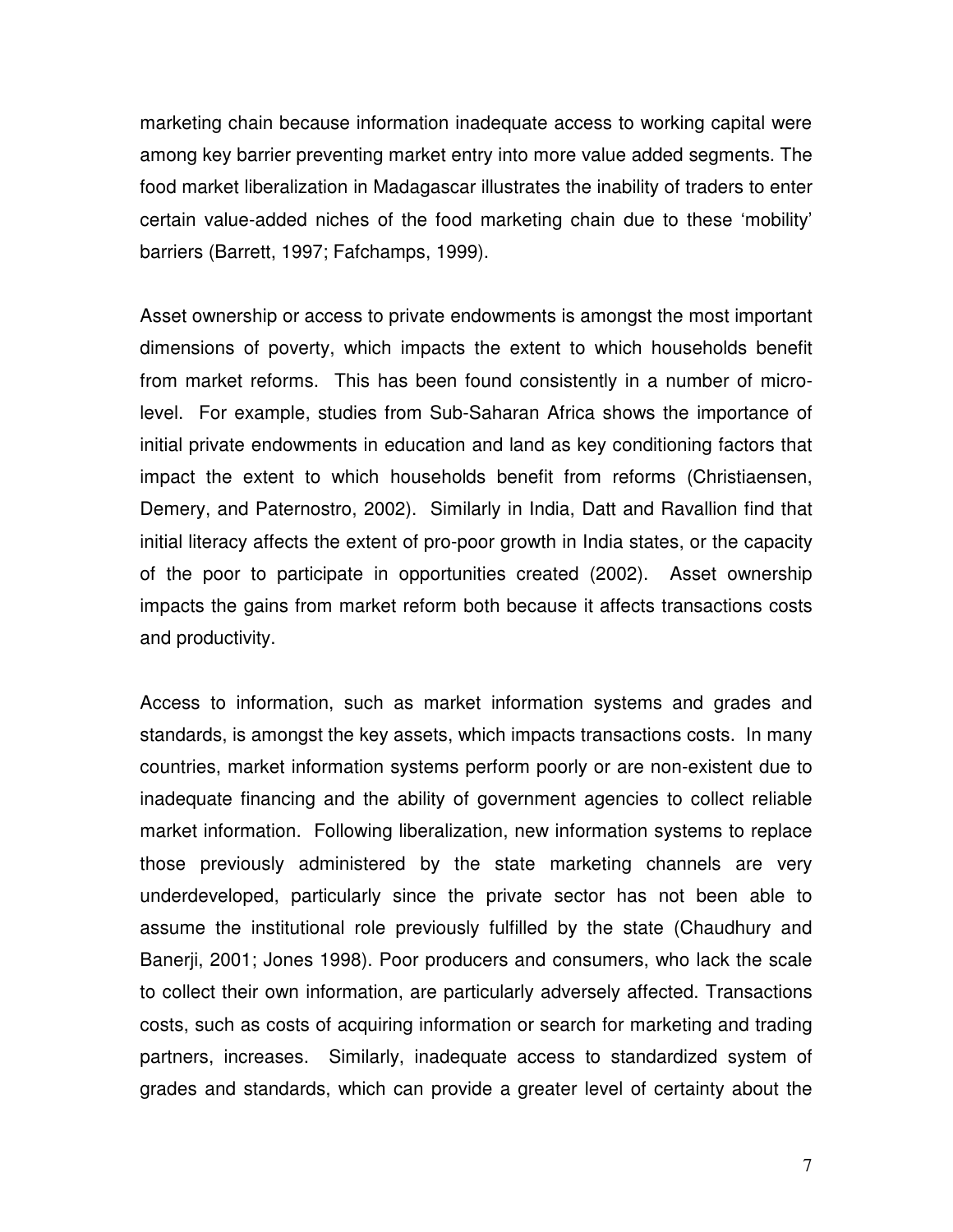quality of produce, also increases search and screening costs. It implies that traders visually inspect each product. More generally, inadequate access to market information implies that the poor they are unable to plan their production, harvesting and sales according to market demand, or to sell their products in the most lucrative markets.

Access to physical assets such as infrastructure (roads, electricity) or storage and transport facilities, along with the spatial dimension of poverty, also have an impact on transactions costs. Empirical studies evaluating the characteristics of groups who benefit from food market reform show that access to roads and land were significant (Dercon, 1998 Ethiopia). Inadequate infrastructure and distance from markets implies that transactions costs rise not only due to higher transport costs, but also due to the increased costs of screening, bargaining with, and monitoring distant trading partners (Staal et al, 1997).

Limited access to assets has several implications for the commercialization strategy that the poor adopt. First, reliance on trader information and limited access to reliable information implies that smallholders often end up selling, as producers, in a buyers' market and, as consumers, buying in a selling market (Parriss 1999). Second, access to information, particularly for communities far from markets, impacts their decision to commercialize. For example, studies by SEWA show how poor women in a region called Banaskantha, in northern part of Gujarat, India, did not commercialize their traditional craft work because they had no understanding of the market value or demand for their products. As a result, they simply used to barter their craftwork with occasional traders for plastic buckets, which were significantly below the value of their own handicrafts. Only following SEWA's intervention, educating the poor women about market prices and commercial value for their products, did they begin to commercialize and generate a livelihood from this source. Finally, information asymmetry also impacts the power relations between poor producers and traders, and lowers the bargaining power of the former.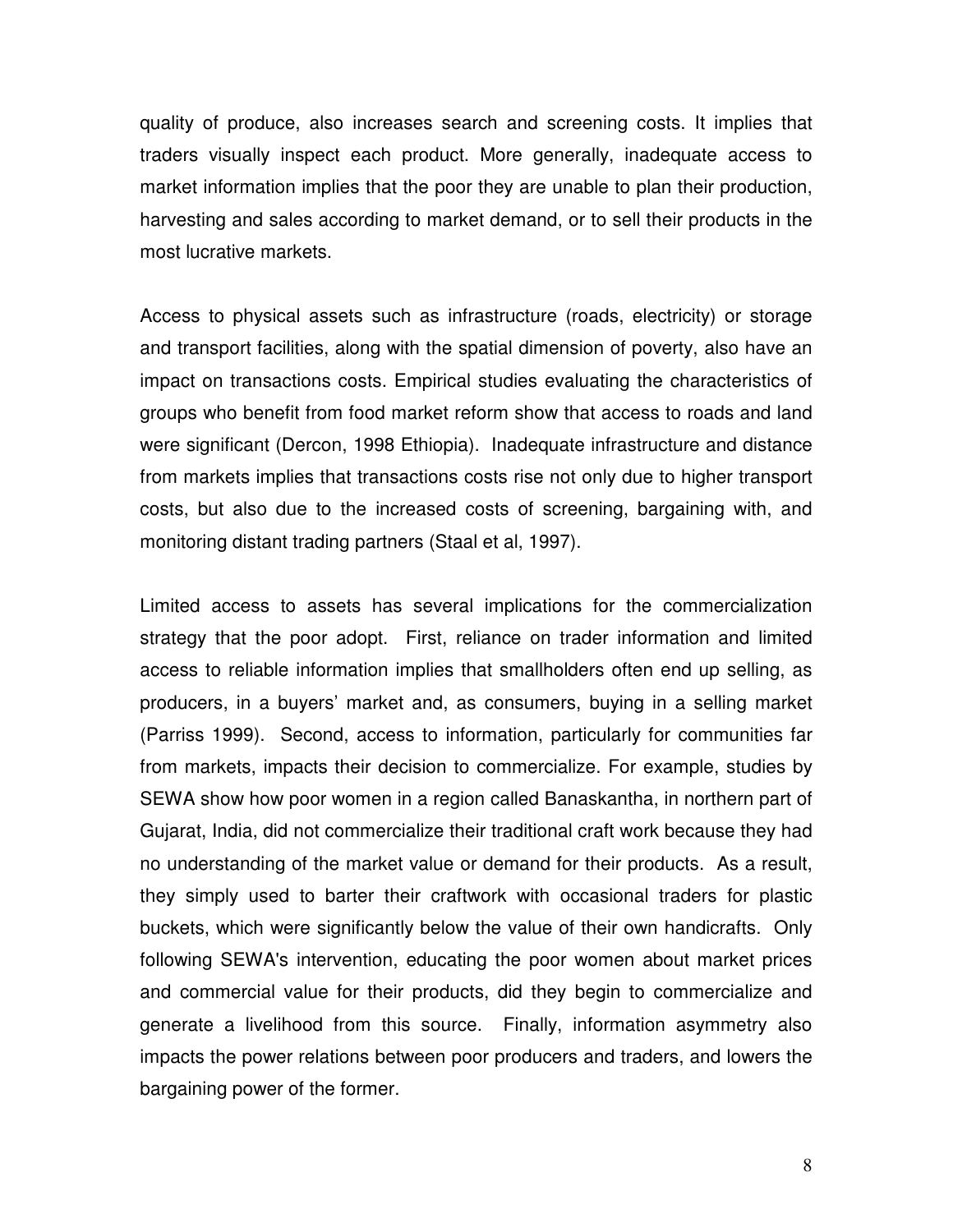It is important to bear in mind that asset ownership impacts gains from reforms, not only by increasing transactions costs, but also has important implications for productivity. Asset ownership, in particular access to credit, notably impacts productivity of existing assets, which would allow the poor to expand scale of present activities, or enter into value added activities. For example, the importance of financial capital is particularly evident for the underlying competitiveness of the poor in land markets. Imperfect credit markets, subject to information and moral hazard problems, lead to credit rationing for small and near-landless farms. Hence, the rural poor may not be able to compete for land, and moreover, face a severe disadvantage in improving the productivity of their land and labor without access working capital.

In addition to asset ownership, risk and vulnerability are also key dimensions of poverty, and have recently been brought to the fore (World Bank, 2000). Poor smallholder farmers are particularly exposed to natural disasters, seasonality, year-to-year variability, and commodity price volatility. Given their limited ability to cope with risk due to resource constraints and absence of formal risk insurance markets, the poor are left vulnerable. With limited options to manage risk through formal market mechanisms, they experience significant fluctuations in income and makes consumption smoothing difficult. A study of South Indian villages shows that the coefficient of variation of annual income from main crops ranges from 0.37 to 1.01 (World Bank, 2000). In rural China, where those in the poorest wealth decile are also the least well-insured, 40 percent of an income shock is passed on to current consumption, in contrast to richest third of households whose consumption is protected almost 90 percent from an income shock (Jalan and Ravallion, 1997). A case study of dairy transactions in East Africa illustrates some of these issues (see Box 1). It represents a case where liberalization of the sector provided producers more options with respect to marketing outlets they could use, but the ability to use these alternative outlets -

9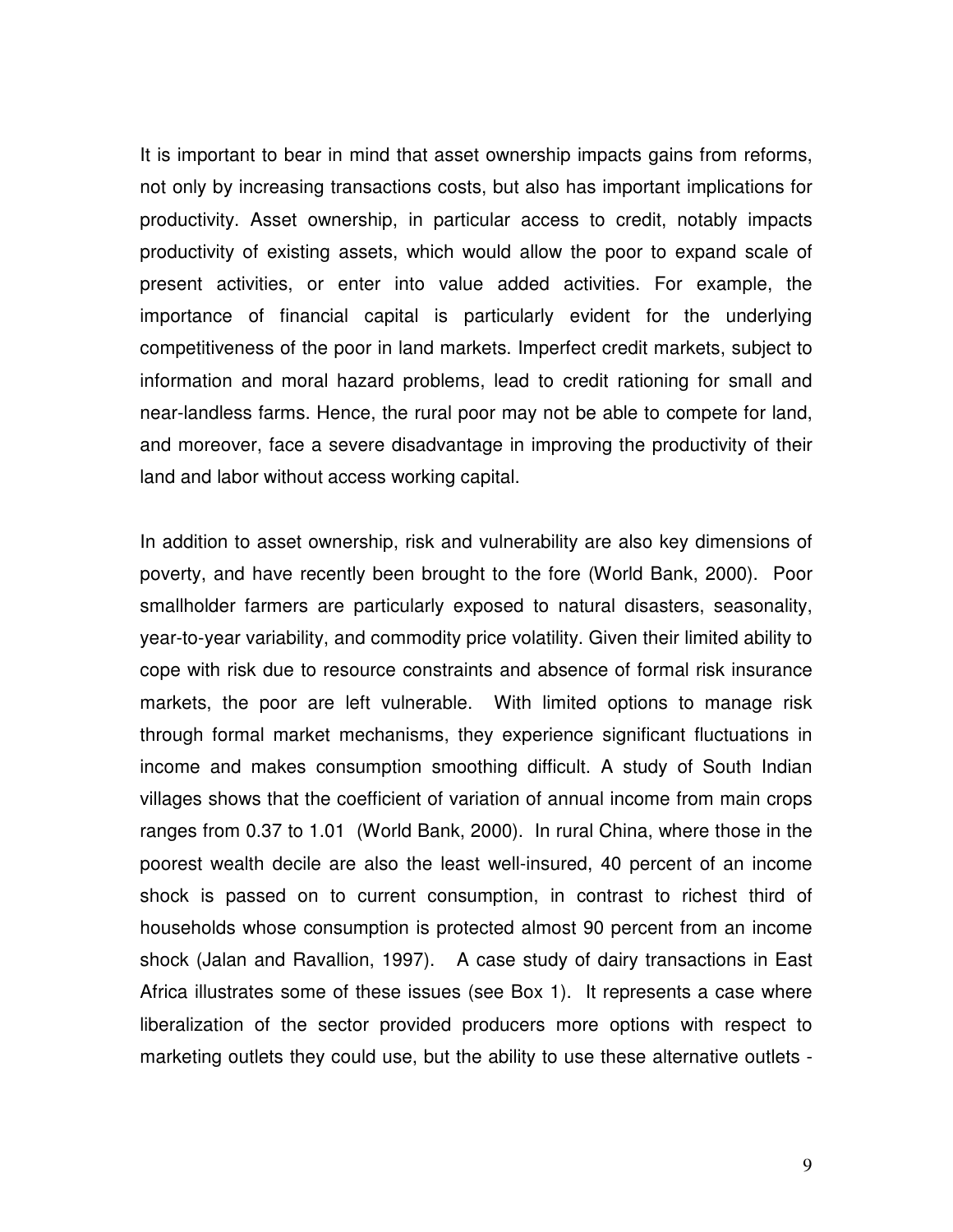some of which offered higher prices and more stable payments - was determined by their level of transactions costs.

Smallholder market participation is also associated with lack of power, both in the economic sphere and with respect to state institutions. While empirical evidence between income poverty and powerlessness are scarce, participatory poverty assessments reveal the nature of concerns felt by the poor. For example, in the economic sphere, concerns about exploitation by middlemen and traders are consistently voiced by the poor.

Finally, we also consider the spatial dimension of smallholder production. The literature on spatial poverty has attempted to identify whether location can make the difference between growth and contraction in living standards for otherwise identical households. Empirical work in rural China shows that indicators for geographical capital do indeed have an impact on living standards. One explanation is that neighborhood endowments of physical and human capital influence the productivity of a household's own capital (Jalan and Ravallion, 1997).

## **3. Institutions for Market Exchange**

According to North (1991), institutions are the humanly devised constraints that structure human interaction in three spheres: political, economic, and social. Aoki (2001) identifies six basic types of domains in which institutions can become viable within and across domains: commons, economic exchange, organization, social exchange, and polity, and generic organizational fields. We are primarily concerned with the economic exchange domain.

For the present purposes, institutions for markets are defined as a set of constraints --formal or informal, exogenously or endogenously determined-- that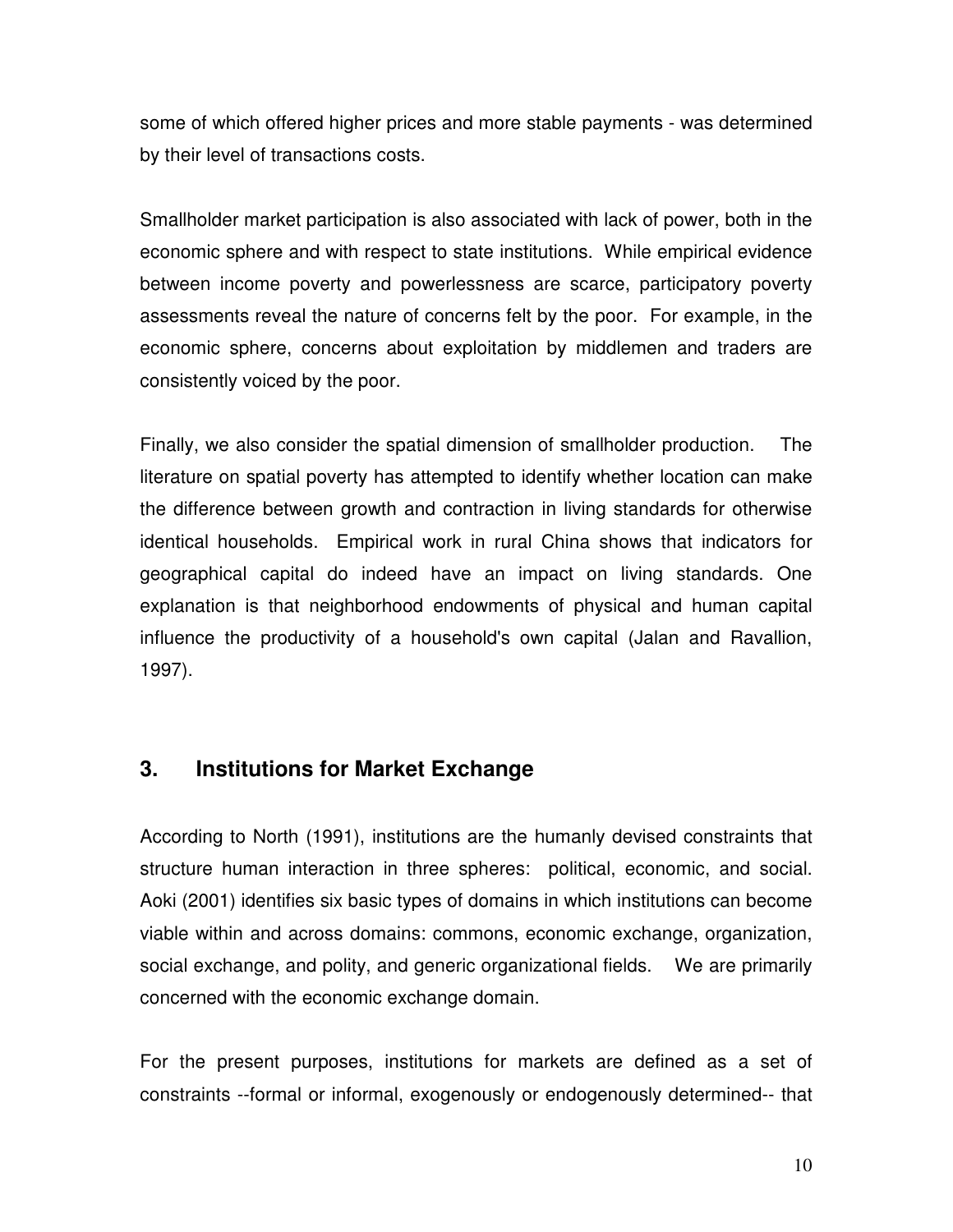govern the relations between individuals or groups in the exchange process. Following North, this definition clearly excludes organizations, such as trade unions, producer groups, and government agencies. The set of institutions for market exchange includes: formal and informal contracts between individuals or groups; trading practices, codes of conduct, and social norms, such as repeated interaction, trust, and reciprocity; formal commercial laws and regulations that govern market relations; and institutional arrangements between actors such as vertically or horizontally integrated supply chains. This definition, although relatively broad, is specifically tied to a focus on the relations between human beings in the market, rather than focusing on the actors themselves or the market itself. Second, it is concerned with behavior rather than outcomes. These relations are influenced by both the extent of transaction costs in the Williamsonian and Northian tradition, as well as the extent of social capital or embeddedness in the Polanyi sense. Using the analogy of a chain, which links individuals and groups, institutions thus constitute the *links* between the various actors. That is, institutions are defined as the structure of relations between individuals within the chain (Figure 1). The set of institutions for market exchange includes:

- formal and informal contracts between individuals or groups;
- trading practices, codes of conduct, and social norms, such as repeated interaction, trust, and reciprocity;
- formal commercial laws and regulations that govern market relations; and
- institutional arrangements between actors such as vertically or horizontally integrated supply chains.

This analogy is particularly well suited to the analysis of markets, where the market literature has long elaborated the concept of the marketing chain. In the second half of the twentieth century, industrial organization theory emerged to explain entry and exit conditions and market concentration (Bain, 1956) and the organization of food distribution channels (Scherer, 1971). In analyzing the organization and coordination of U.S. agriculture, a body of work known as sub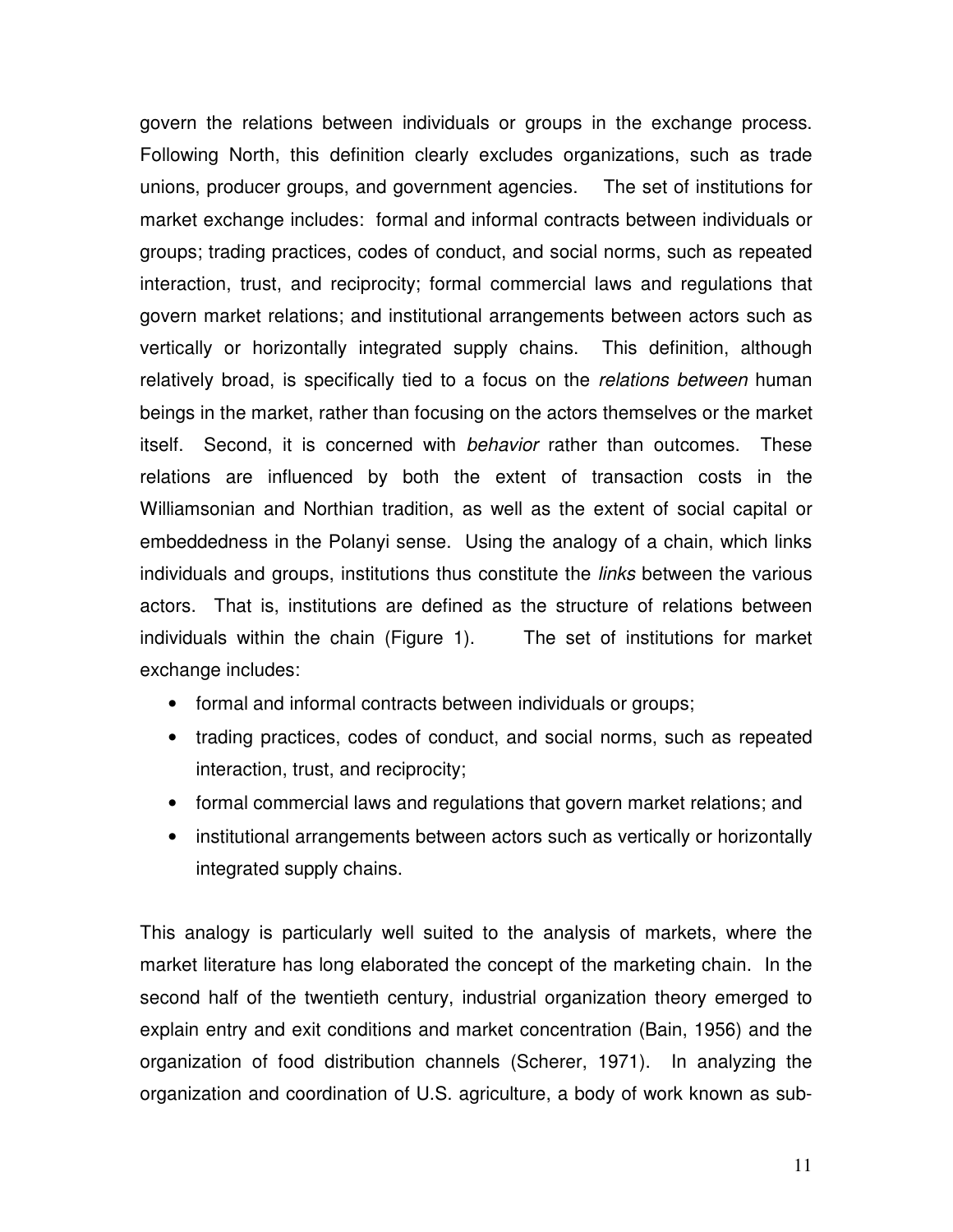sector analysis adapted the Structure-Conduct-Performance paradigm of industrial organization theory to agricultural problems (Henderson, 1975; Marion, 1976) and more explicitly focused on vertical coordination (Mighell and Jones, 1963).

Related to sub-sector analysis, the francophone tradition of the filière, or commodity chain, approach also emerged in the same period. This approach, less tied to a particular theoretical construct, focused on the totality of structures and relations around specific commodities, in a "product system" approach (Leplaideur, 1992; Coste and Egg, 1996). In contrast to the institutional perspective, which focuses on the relations between actors in the chain, both the subsector and *filière* approaches are concerned with the organizational structure of the chain.

More recently, a third approach which explicitly acknowledges the importance of human relations within marketing chains is the emerging literature known as global commodity chain analysis (GCC), which emphasizes the shifting bases of power exercised by lead firms in globalized chains linking producers, processors, distributors, and consumers and the impact of the governance structure on shaping outcomes for the market (Greif, 1994). The main focus is on the linkages and co-ordination between economic agents and the outcome for the whole chain (Kaplinsky, 1999).

#### **Figure 1 Institutions as links in the chain of market interactions**



12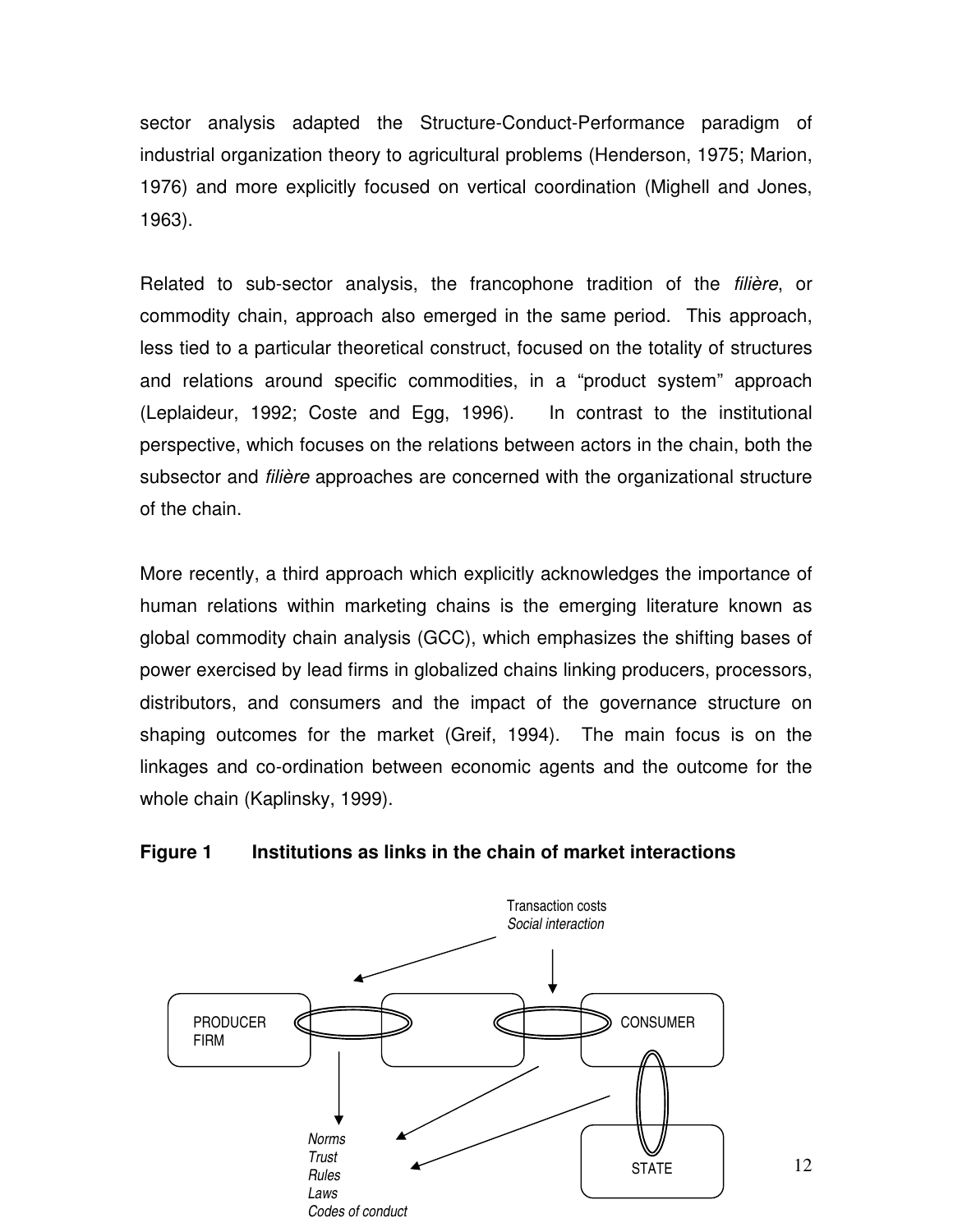In attempting to understand the role of market institutions, our first objective is to directly explain why and how institutions matter for markets and how these institutions emerge and evolve over time. The second objective is to perceive what role policy might play in the design of functioning markets in low-income countries, through the implementation of sound, empirically oriented institutional analysis.

In understanding the role of institutions for market exchange, we focus on two types of problems. The first is to understand the role and complexity of institutional arrangements and the second is concerned with the mechanism of institutional change over time (Aoki, 2001). The first problem can be viewed from two dimensions. The first dimension is that of coordination. Coordination is primarily viewed as an information problem, or more broadly, as a transaction cost problem. What are the sources and extent of transaction costs related to search, negotiation, monitoring, and enforcing contracts? How do transaction costs determine contractual choices? How do transaction costs determine the economic organization of the market and the types of hierarchies that exist? How can transaction costs be reduced? What would be the likely impact on market organization and on performance?

The second dimension concerns enforcement. How are interactions in the market, embodied in contracts, enforced? What are the informal and formal rules that define interaction? How are the rules enforced? What is the role of trust, community norms, morality, and social capital in enforcement? What is the motivation, or incentive-compatibility, of enforcement? What is the impact of breakdown or limitations in enforcement mechanisms on markets?

With regard to the problem of institutional emergence and change, where do the rules of the game come from? Does the current institutional arrangement represent an efficient outcome? If so, in the context of multiple equilibria, how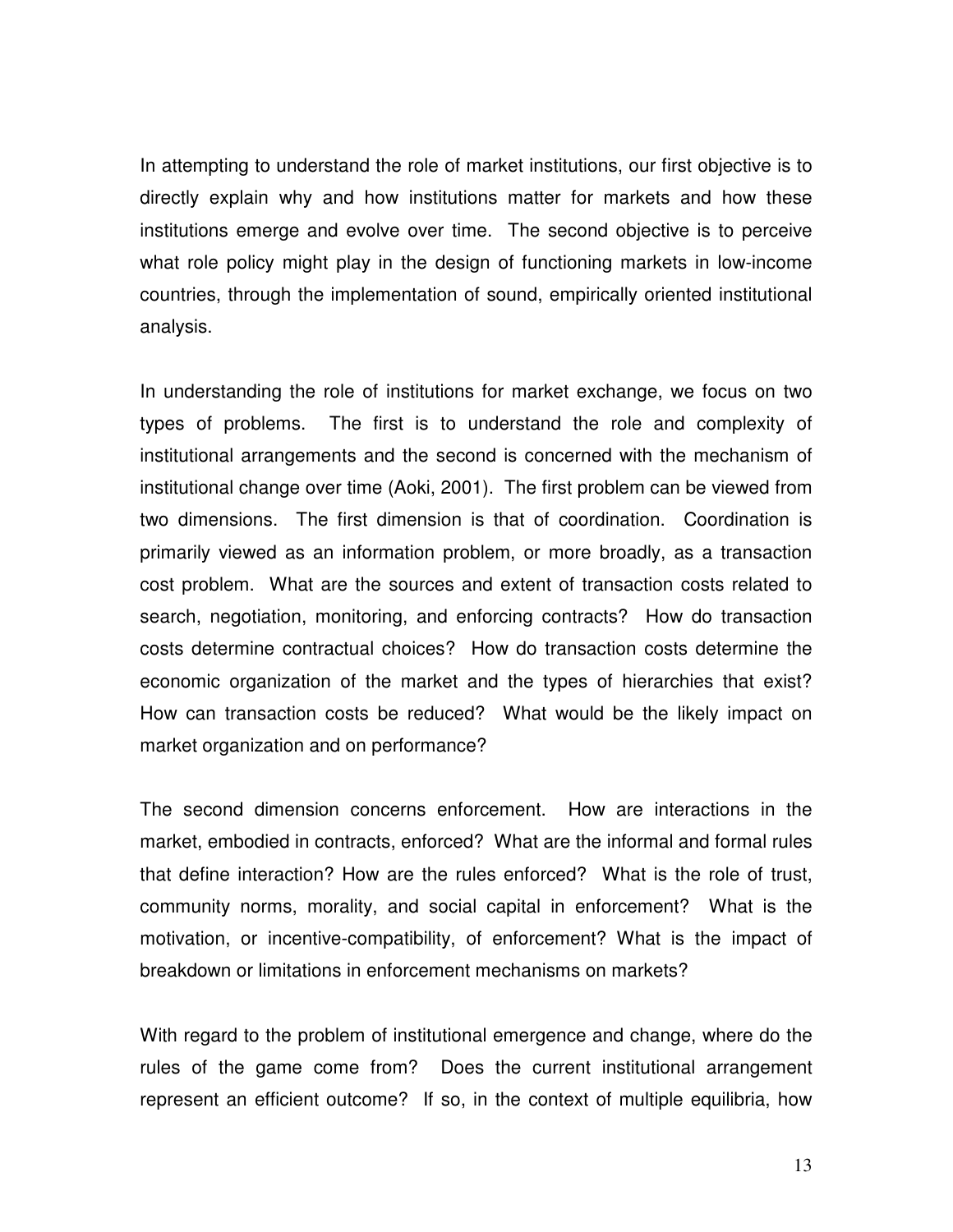can institutions be designed to achieve a higher Pareto-ranked equilibrium? How context-dependent are given institutions? When and why do institutions emerge spontaneously? When and how can institutions be transferred or externally created?

#### **Market Coordination**

A fundamental concern of all societies is how the economy is organized, how market exchange is coordinated. It is often said that Nobel-laureate Ronald Coase (1937) started a quiet revolution in economics when he asked one of the most celebrated questions in modern economics: Why does the firm emerge in the market economy? To extend this question: Why do we observe vertically integrated firms for some goods and services and bazaar-type markets for others? Why do supply chains based on long-term relationships emerge in some arenas in contrast to anonymous, non-repeated transactions in others? Coase's answer was that there are *costs* of using the market mechanism, which may be reduced or eliminated by certain types of coordination in the market. Coase pointed to two kinds of costs: the costs of discovering what the relevant prices are and the cost that may be saved by making a single long-term contract for the supply of goods and services instead of short-term successive contracts.

At its core, then, the problem of economic order can be conceived as essentially a coordination problem, depending integrally on both information and on the nature of contracts. This fundamental concern for economic order has led to major historical debates, extending to the present in different guises, on the role of central planning versus the free market economy. How then to achieve this "self-coordinating" market order? On the one hand, **information** seems to be at the heart of the institutional problem of order. That is, the transmission of information on prices, quantities supplied, quantities demanded, actors and their actions, product quality and attributes, and processes is the key to market coordination. An important body of economic literature has focused on the problems of imperfect, asymmetric, or incomplete information, which in turn lead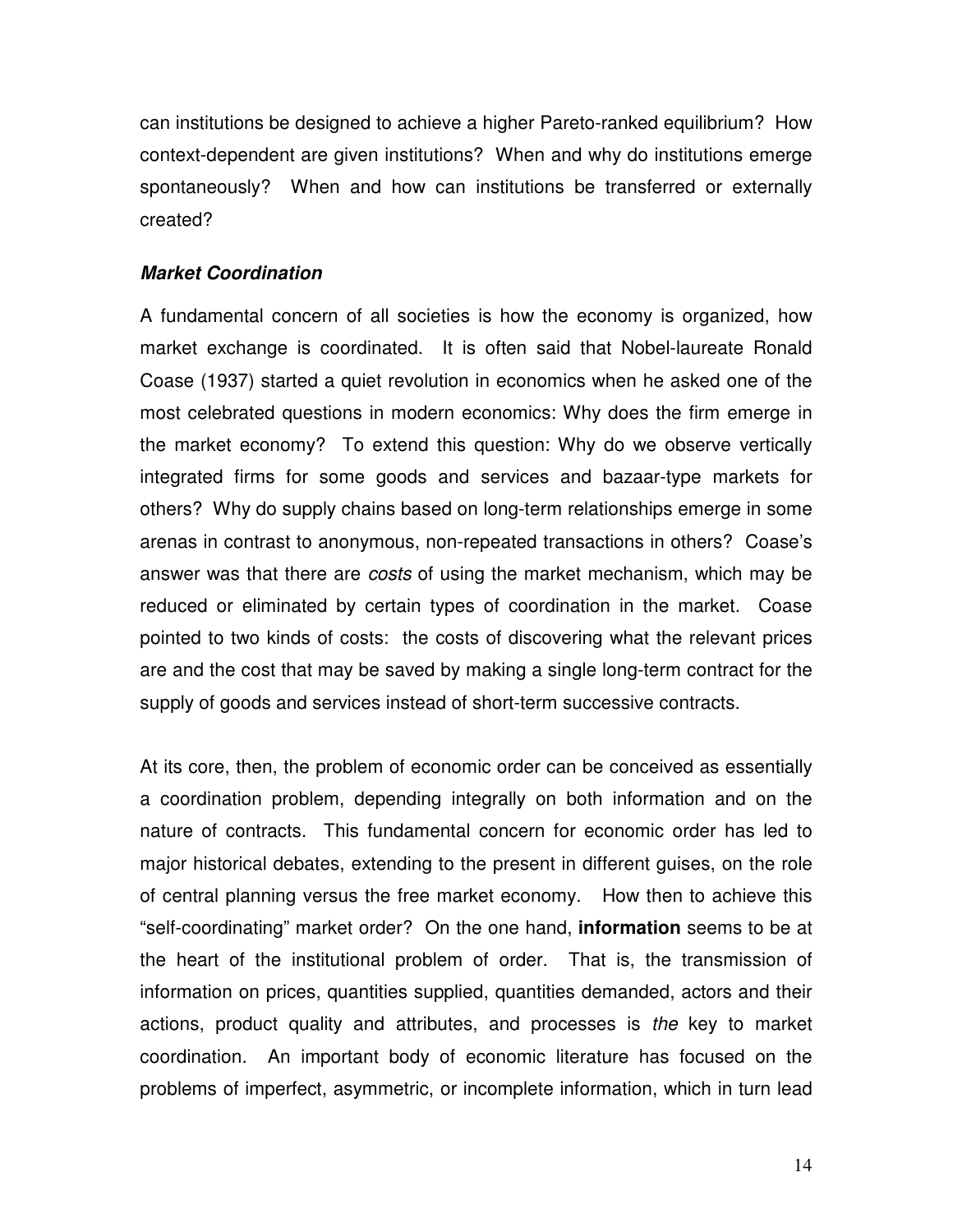to decision-making with "bounded rationality" (Herbert Simon, 1982), missing markets and risk (Stiglitz, 1982; Akerlof,1970), and high transaction costs (Williamson, 1981).

Market coordination for agricultural products also critically depends on the fundamental attributes of production, processing, and the market actors. Jaffee (1985) defines these attributes as the "techno-economic" attributes of agricultural goods. Building on this concept, it is possible to distinguish a typology of market coordination institutions based on the simple attributes of product homogeneity versus differentiation, value to volume, and number of buyers and sellers. Thus, for agricultural goods such as staple grains, which are relatively homogenous, have low value to volume (bulky), and have many sellers (small farmers) and many buyers (consumers), the appropriate coordination mechanism can be a form of commodity exchange in which prices for homogenous goods are discovered through a competitive process, and many buyers and sellers interact quasi-anonymously. In the case of traditional agricultural exports, such as tree and beverage crops (coffee, cotton, tea), the product may remain relatively bulky and homogenous, but the market structure is different in that many sellers interface with a relatively small number of buyers, such as exporters. In this case, the ultimate coordination may take the form of an auction, where prices are discovered efficiently through competitive bidding between the few buyers. Finally, in the case of highly differentiated, high value-to-volume, non-traditional products such as horticulture, dairy, or other high-value products, the ultimate coordination mechanism might emerge as a tightly coordinated or integrated supply chain linking a small number of sellers with a small number or single buyer. This typology is summarized in Table 1.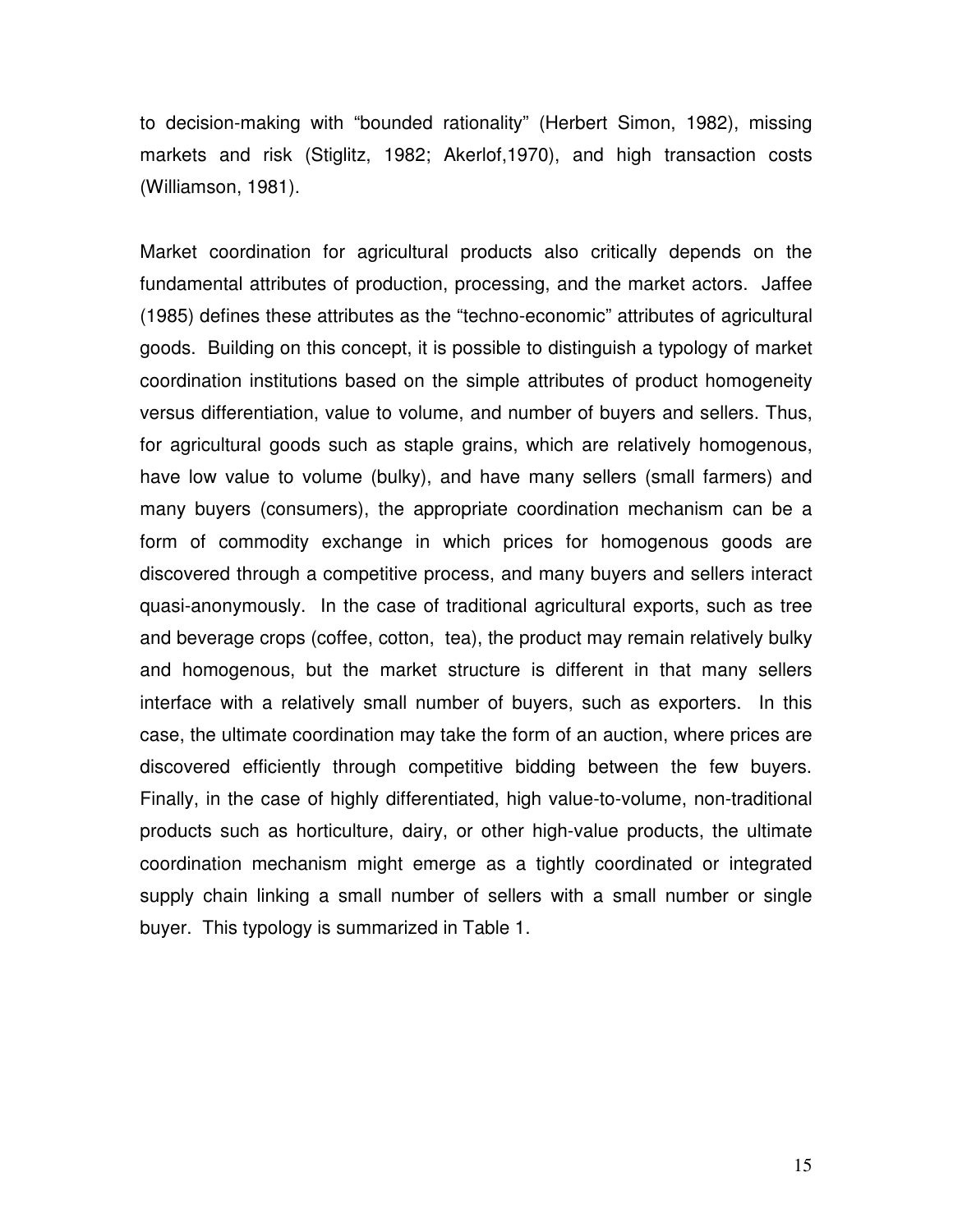| <b>Product</b>                                                                               | Homogeneity | Value<br><b>Volume</b> | to | <b>Market</b><br><b>Structure</b> | Coordination                |
|----------------------------------------------------------------------------------------------|-------------|------------------------|----|-----------------------------------|-----------------------------|
| <b>Staples</b><br>(domestic foodgrains)                                                      | High        | Low                    |    | Many sellers<br>Many buyers       | Commodity<br>exchange       |
| <b>Traditional exports</b><br>(coffee, tea, cotton, etc)                                     | High        | Low                    |    | Many sellers<br>Few buyers        | Auction                     |
| <b>Non-traditional exports</b><br>(flowers, fruits and<br>vegetables, livestock<br>products) | Low         | High                   |    | Few sellers<br>Few buyers         | Integrated supply<br>chains |

#### **Table 1. Typology of agricultural market coordination institutions**

A coherent theory of economic organization that draws these strands together did not emerge until Williamson's (1975) seminal work on Markets and Hierarchies, which initiated the body of work known as transaction cost economics (TCE). Of the two types of costs raised by Coase, TCE was more focused on the coordination costs. Thus, in the TCE approach, market structure responds to the existence and extent of transaction costs (Figure 2).

A separate literature that also emerged in this period focused on the first type of costs, the cost of information. While related to the transaction cost approach, this literature views institutions as substitutes for missing markets and provides a rigorous framework that considers an environment of pervasive risks, incomplete markets, information asymmetry, and moral hazard (Bardhan, 1989). Pioneering contributions in this literature were based on observation of problems encountered in low-income countries: Akerlof's (1970) lemons principle, Stiglitz's (1974) work on screening, and the extensive literature on sharecropping (Cheung, 1968; Bell, 1977; Braverman and Stiglitz, 1982; Braverman and Srinivasan, 1981; *inter alia*), which evolved into contractual choice theory and merged with principal-agent theory (Clague, 1997).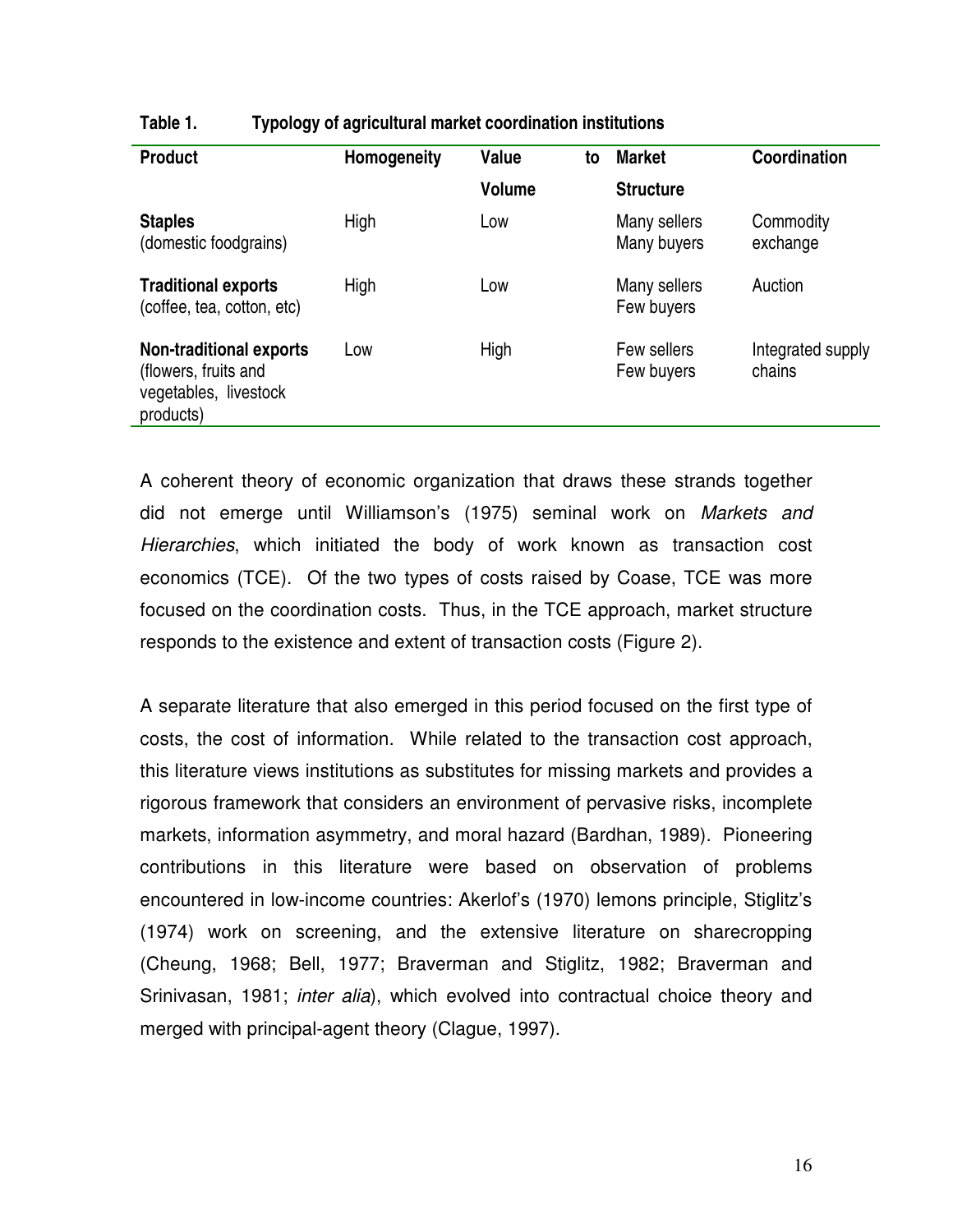



Transaction costs arise because individuals are limited in their ability to plan for the future and in their capacity to process the complexity and unpredictability of the world. Second, even if perfect planning were possible, it is hard to negotiate about these plans due to the difficulty of developing a common language to describe actions and states of the world (Hart, 1995). Third, assuming that parties could plan and negotiate, it is frequently difficult for them to communicate their plans in such a way that a third party could enforce them. As developed by Williamson (1975, 1985, 1995), Klein, Crawford, and Alchian (1978), Grossman and Hart (1986) and Hart and Moore (1990), transaction cost economics maintains that the implication of positive transaction costs is that contracts are typically incomplete. Because contracts are incomplete, parties who invest in a relationship-specific asset expose themselves to the hazard that, if circumstances change, their trading partners may try to expropriate the rents accruing to specific assets, otherwise known as the "hold-up problem" (Shelanski and Klein, 1995). To get around this, firms may choose to integrate vertically. More generally, a variety of alternative "governance structures" or institutional arrangements of economic organization exist and are employed, depending on the characteristics of the relationship. The working hypothesis of transaction cost

 Asset specificity, Uncertainty, Complexity, Frequency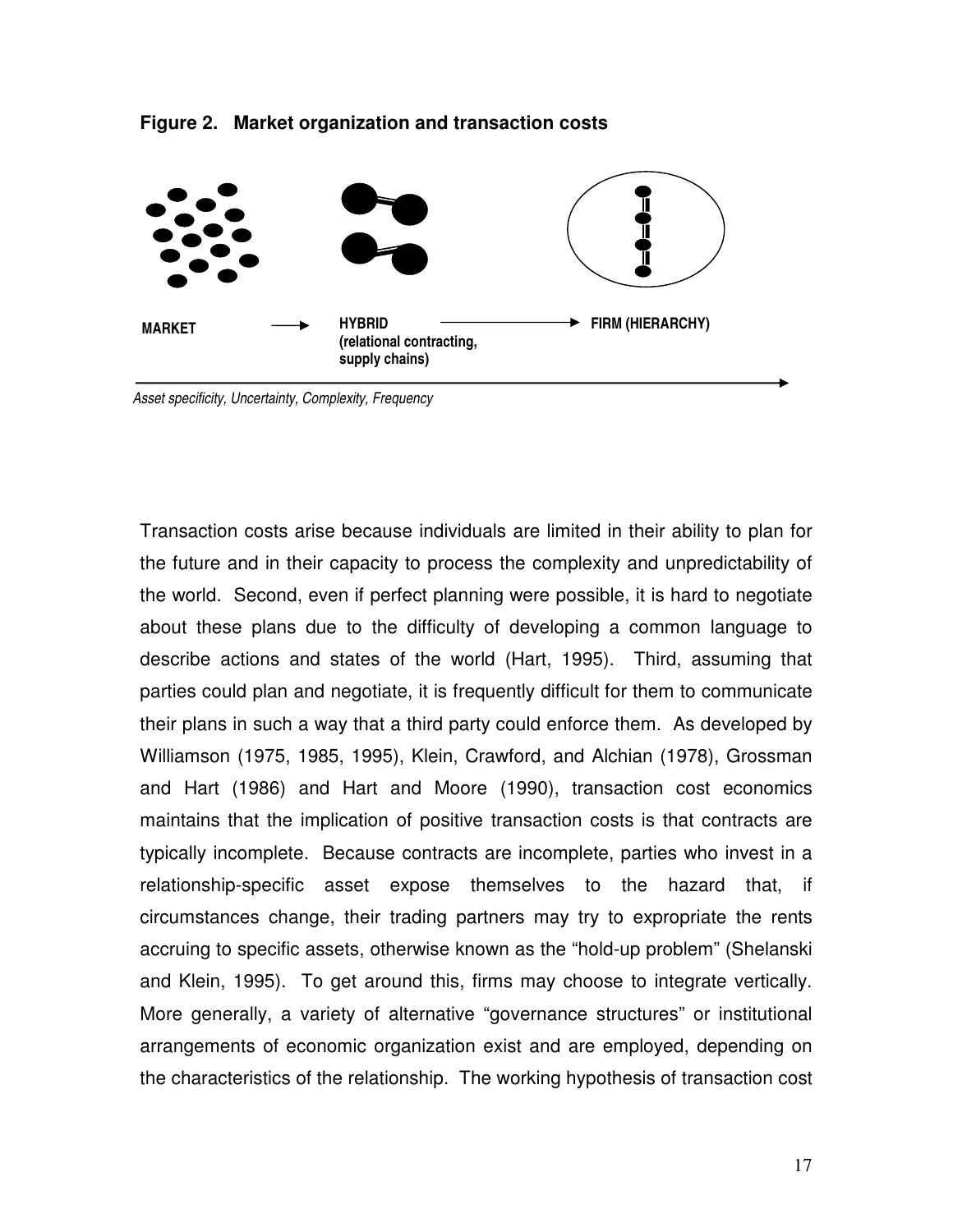economics is, thus, that economic organization is an effort to align transactions, which have different attributes, with governance structures, with different costs and competencies in a cost-economizing way (Williamson, 1991).

The well-known work of Jaffee (1995) attempts to apply concepts from transaction costs economics to the analysis of organizational forms of the private agri-business industry in Kenya. The study considers that different degrees of asset specificity and uncertainty will determine the choice among posits that three possible organizational arrangements: spot market exchange, long-term contracts, and vertical integration.

To operationalize these concepts in the empirical analysis, proxy indicators are developed. Thus, for asset specificity, the indicators are: the length of the crop production cycle, the scope for scale economies in processing and post-harvest handling, and the degree of specialization of material production inputs and technical knowledge. The indicators for uncertainty are: the degree or rate of perishability, the degree of specificity in quality that is required, and the degree of specificity in timing of harvests and deliveries.

Using these indicators, the study analyzes the conditions of asset specificity and uncertainty for each of Kenya's most important horticultural products in order to determine the expected institutional arrangement for linking producers and exporters/processors (Table 2). The study finds that the dominant institutional arrangement for coordination is that of long-term contracts and vertical integration, rather than spot market exchange.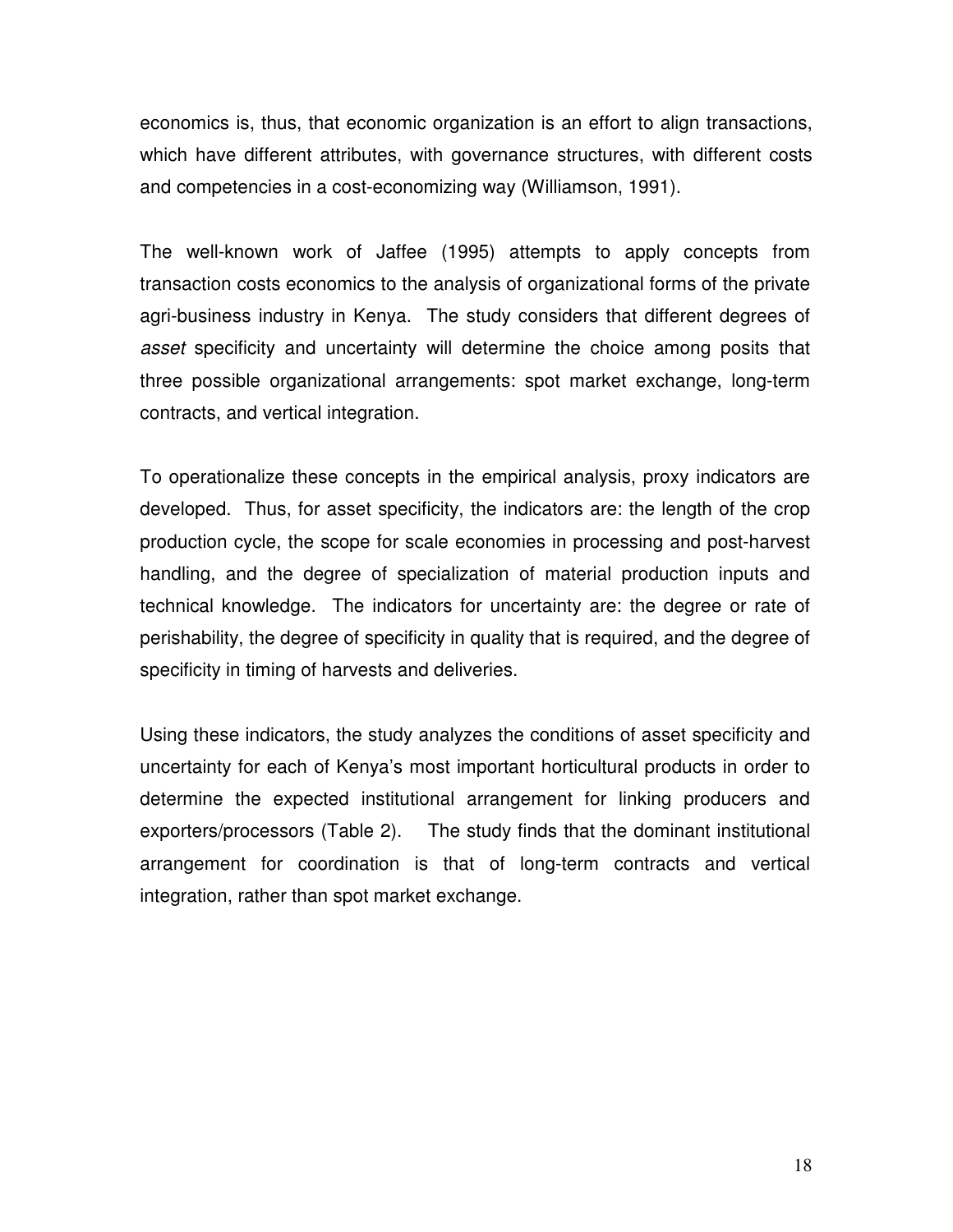|                      |                                 | Pineapple -                    | Mango                 | French                          | French                | Carnation                 |
|----------------------|---------------------------------|--------------------------------|-----------------------|---------------------------------|-----------------------|---------------------------|
|                      |                                 | processing                     |                       | beans                           | beans                 |                           |
|                      |                                 |                                |                       | fresh mkt                       | -processing           |                           |
|                      | Production cycle                | Long                           | Long                  | Short                           | Short                 | Short                     |
| Asset<br>specificity | Inputs/technical<br>specificity | Med                            | Low                   | Low                             | Low                   | Med                       |
|                      | Scale<br>economies              | High                           | Med                   | Low                             | Med                   | Med                       |
|                      | Perishability                   | Low                            | Med                   | Med                             | Med                   | Med                       |
| Uncertainty          | Quality<br>specificity          | High                           | Med                   | Med                             | High                  | High                      |
|                      | Timing<br>specificity           | Med                            | Low                   | Med                             | Med                   | Med                       |
|                      | Mode of<br>coordination         | <b>Vertical</b><br>Integration | Long-term<br>contract | Spot/Long-<br><b>Term Cont.</b> | Long-term<br>contract | Long-<br>term<br>contract |

**Table 2. Asset-specificity, Uncertainty, and Modes of Coordination for Kenya's Major Horticultural Crops** 

Source: Jaffee, 1985

#### **Global commodity chain approach**

Another approach is known as *global commodity chain* (GCC) analysis. This approach focuses on the linkages and co-ordination between economic agents in a value chain and how lead firms are able to shape the value chain to their advantage. Global commodity chain (GCC) analysis derives from the work of Gereffi and Korzeniewicz (1994), which has its origins in dependency theory (Wallerstein, 1974; Hopkins and Wallerstein, 1994). Hopkins and Wallerstein (1994) define a global commodity chain as "a network of labor and production processes whose end result is a finished commodity." Work by Gereffi and his collaborators has mainly focused on industrial commodity chains and the emergence of a global manufacturing system in which economic integration goes beyond trade in raw material to encompass the many activities along the chain. Since the early 1990s, GCC analysis has been applied in a number case studies: apparel exports from East Asia (Gereffi, 1994); tourism (Clancy, 1998), services (Rabach and Kim,1994); automobiles and components (Kaplinsky, 1999); and fruits and vegetables (Dolan et al., 1999).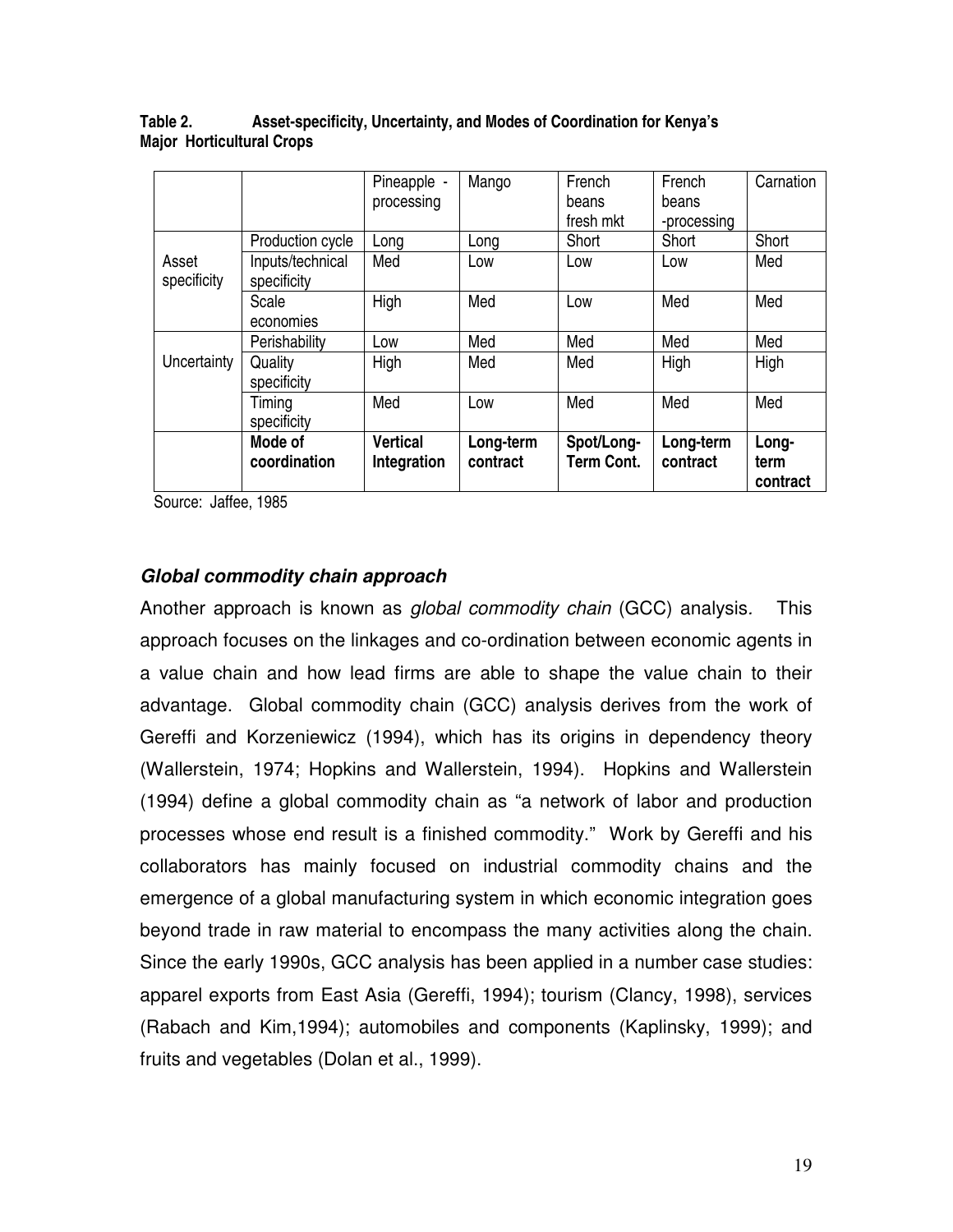While extending the concept of value chains, the GCC approach differs from related concepts such as business systems or value chains in three ways: 1) the GCC approach is explicitly international in its focus, 2) it focuses on power and power shifts over time, and 3) it views the coordination of the entire chain as a key source of competitive advantage (Gereffi, 2001). Like the NIE approach, GCC analysis focuses on the importance of coordination and the relationships and organization of relations. However, its approach differs from NIE theory, which is more narrowly focused on efficiency-improving institutions and is thus devoid of considerations of power (Bardhan, 1989).

#### **Producer- and buyer-driven value chains**

A key distinction made by this literature is the difference between producerdriven and buyer-driven global commodity chains (Gereffi, 1994; 1999). Producer-driven commodity chains are those with large-scale economies and heavy investment, and thus high barriers to entry, in which large, transnational manufacturers play the central role in coordinating production networks (including backward and forward linkages). Producer-driven chains are characterized by capital and technology-intensive industries (automobiles, aircraft, semiconductors). Profitability is greatest in the relatively concentrated segments characterized by high barriers to entry. Thus, manufacturers in producer-driven chains are the key economic agents not only in terms of their profitability but also in their ability to control backward linkages to raw material suppliers and forward linkages to distribution and retailing. Lead firms usually belong to global oligopolies.

In contrast, buyer-driven commodity chains refer to industries with low barriers to entry in production, in which large retailers, marketers, and branded manufacturers play the key roles in setting up decentralized production networks in a variety of exporting countries. This pattern is more prevalent in laborintensive industries. In buyer-driven chains, profits derive not from scale,

20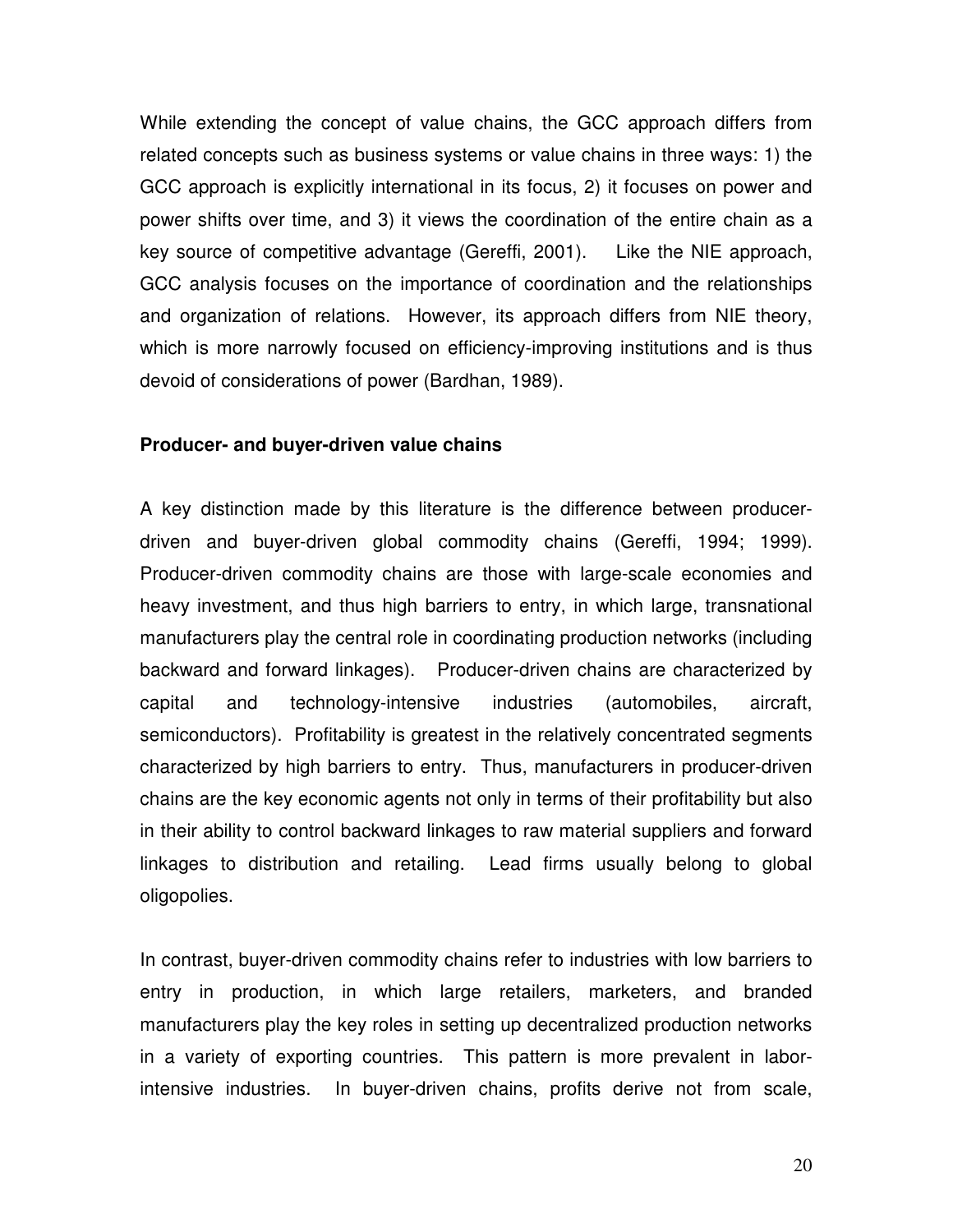volume, or technological differences, but from the unique combinations of design, marketing, and financial services. Retailers, designers, and marketers act as strategic brokers linking overseas producers and traders with evolving product niches in the main consumer markets (Gereffi, 1994). While production has low barriers to entry and is relatively competitive, the companies that develop and sell brand-name products exert control over how, when, and where manufacturing will take place and how much profit accrues at each stage of the chain (Gereffi, 2001). The difference between these two types of chains is illustrated in Figure 2.

## **Figure 2. Structure of Producer-driven and Buyer-driven Global Commodity Chains Producer-driven Commodity Chains**



#### **Buyer-driven Commodity Chains**

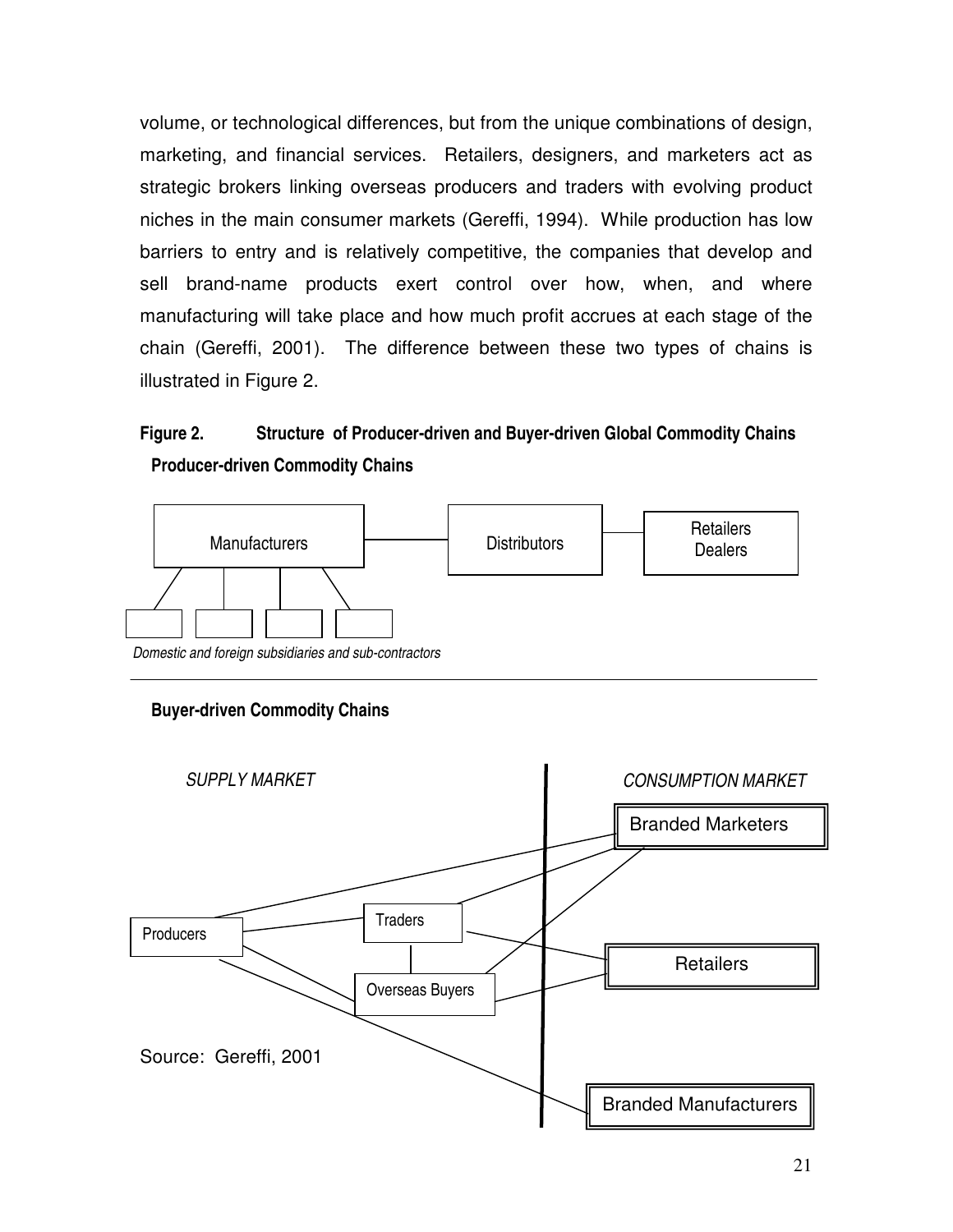Another important aspect of the GCC approach is its inclusion of power, which is seen not only as the effect of barriers to entry, but also as the effect of organizational changes and supply chain management by leading firms (Raikes et al., 2000). However, power is not defined formally in GCC analysis and is used in conjunction with high profit. Following the dependency approach of Hopkins and Wallerstein, high-profit sections of the chain are "core-like" while low-profit sections are "periphery-like." This gives rise to circularity in reasoning in that profits are explained by power, which itself is defined by high profits.

What is critical to the understanding of power in the GCC approach is the role of leading firms in strategic decisionmaking within the geographically-dispersed supply networks or commodity chains (Dolan et al., 1999). Moreover, the concept of power is dynamic in the GCC approach in that barriers to entry and rents are themselves constantly evolving, as they are eroded by the process of competition (Kaplinsky, 2001).

#### **Contract Enforcement**

Market exchange is fundamentally the voluntary exchange of private ownership rights over goods and services by individuals. Thus, it is important to recognize all market transactions as a form of contract --be it for the transfer of goods, credit, labor-- with mutual obligations for both transacting parties. Contracts need not be formal or even explicit. However, because of the opportunistic nature of human beings, any form of contract is only as good as the belief that it can be enforced (Fafchamps, 2004). This point is central to the analysis of market institutions and at the heart of the notions put forward by North (1990) and Williamson (1985) regarding transaction costs and their role in shaping institutions. We start with the premise that markets cannot exist without defined and protected property rights over goods and services. Even where property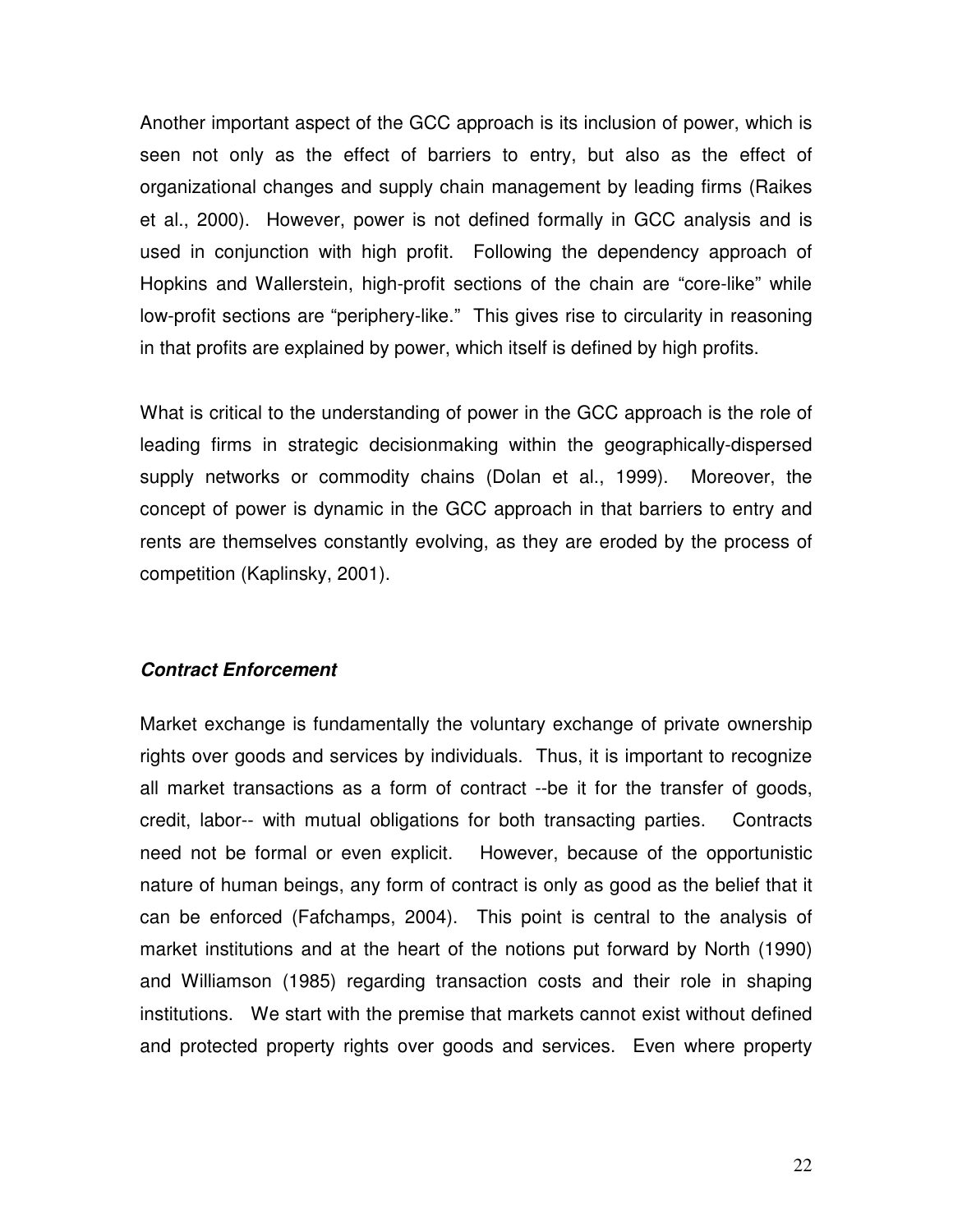rights are defined and protected, there is room for cheating in the exchange process itself.

The seminal work of Hayek (1945) suggests that all economies are subject to information symmetries, which generate moral hazard and adverse selection problems. Information asymmetry further generates contract enforcement problems because compliance of contracts becomes hard to verify by external agents, such as the courts (Fafchamps, 2005). Thus, the presence of information asymmetry along with opportunistic behavior implies that institutions must and do emerge to enable contract enforcement in the market, without which market exchange cannot take place.

It is important to develop a thorough understanding of the various institutions that have emerged to enable contract enforcement and to understanding the conditions under which particular institutions emerge. To do so, we will not be limited to the study of formal contracts, but will consider all agreements binding the transfer of goods and services, be they legally bound or informal, implicit or explicit. Nor will we be solely concerned with formal enforcement institutions such as rules and laws, but will consider all forms of enforcement means such as trust, guilt, reputation, repeated interaction, joint sanctioning in communities, inter alia.

In many developing economies in transition in sub-Saharan Africa and elsewhere, traders in liberalized agricultural markets, particularly for foodgrains, operate in a context in which prices are not publicly announced, goods are highly differentiated with no formal standardization and classification system, contracts are oral and non-standardized, there is little inspection or certification, and virtually no recourse to legal means of contract enforcement (Gabre-Madhin, 2001; Fafchamps and Gabre-Madhin, 2002). These constraints cause both producers and traders to be highly vulnerable to being cheated with respect to market prices, qualities and quantities of the delivered good, as well as other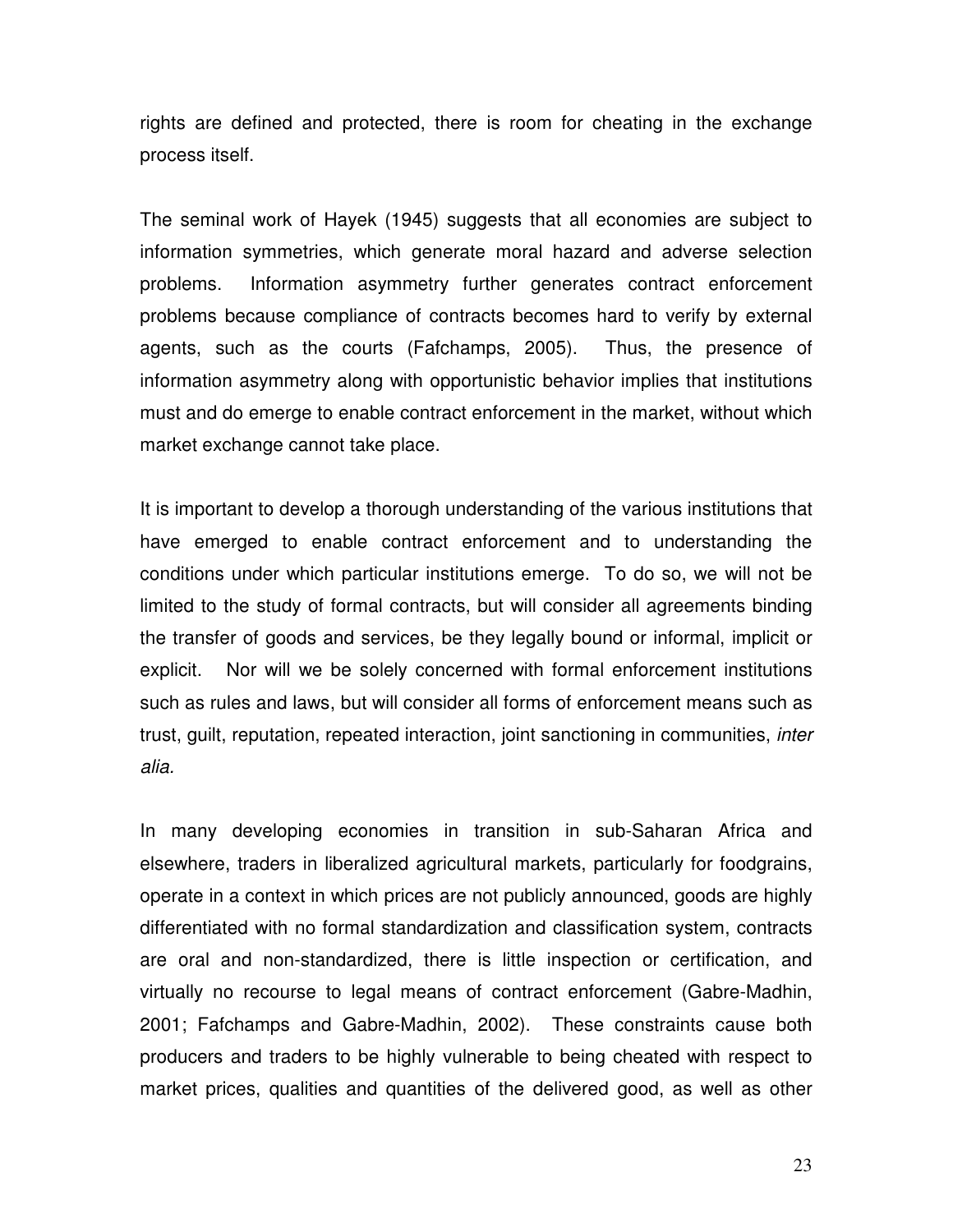contractual terms such as the timing of delivery, and product spoilage or loss during transport, *inter alia*.

Much like grain merchants in the mid-to-late19<sup>th</sup> century American Midwest, grain traders in Africa can, and do, often cheat their partners by delivering a lower quality of product than was discussed at the time of sale. Since there are no official inspections of grain, a trader who contacts a partner by telephone is forced to take the partner's word at face value. Furthermore, grain quality can deteriorate in the course of storage or transport to the buyer. Traders can deceive partners by misquoting or omitting information on any of the above parameters at the time of the oral agreement of the grain price. Other opportunities for fraud are presented by the lack of standardized bags and the practice of cheating on the weights of traded goods. The commitment problem is also a function of the point at which ownership of grain is transferred between partners. When a seller retains ownership, and concomitant risk, for a shipment of grain until it reaches the final destination, the trader is highly vulnerable to reneging on the buyer's part. Similarly, if the buyer takes ownership of a load of grain at the seller's venue, the buyer is highly vulnerable to fraudulent representation of the grain or damage during transport.

In an extensive survey of traders in Malawi and Benin, two countries with a contrasting history of private commercial exchange, agricultural commodity traders in both countries reported a high incidence of contractual nonperformance, by up to 41 percent of traders in Malawi and up to 12 percent in Benin (Table 3). In Benin, where trading networks are more extensive and traders have a longer tradition of commerce, traders only report a handful of cases of bad quality, disagreement over measures, or ex post price renegotiation with suppliers. In contrast, Malawian traders report close to 200 such occurrences per year—roughly 6 % of purchases. For sales contracts, the frequency of payment problems is again much higher in Malawi than in Benin. Malawian traders are also much more likely to mention efforts by clients to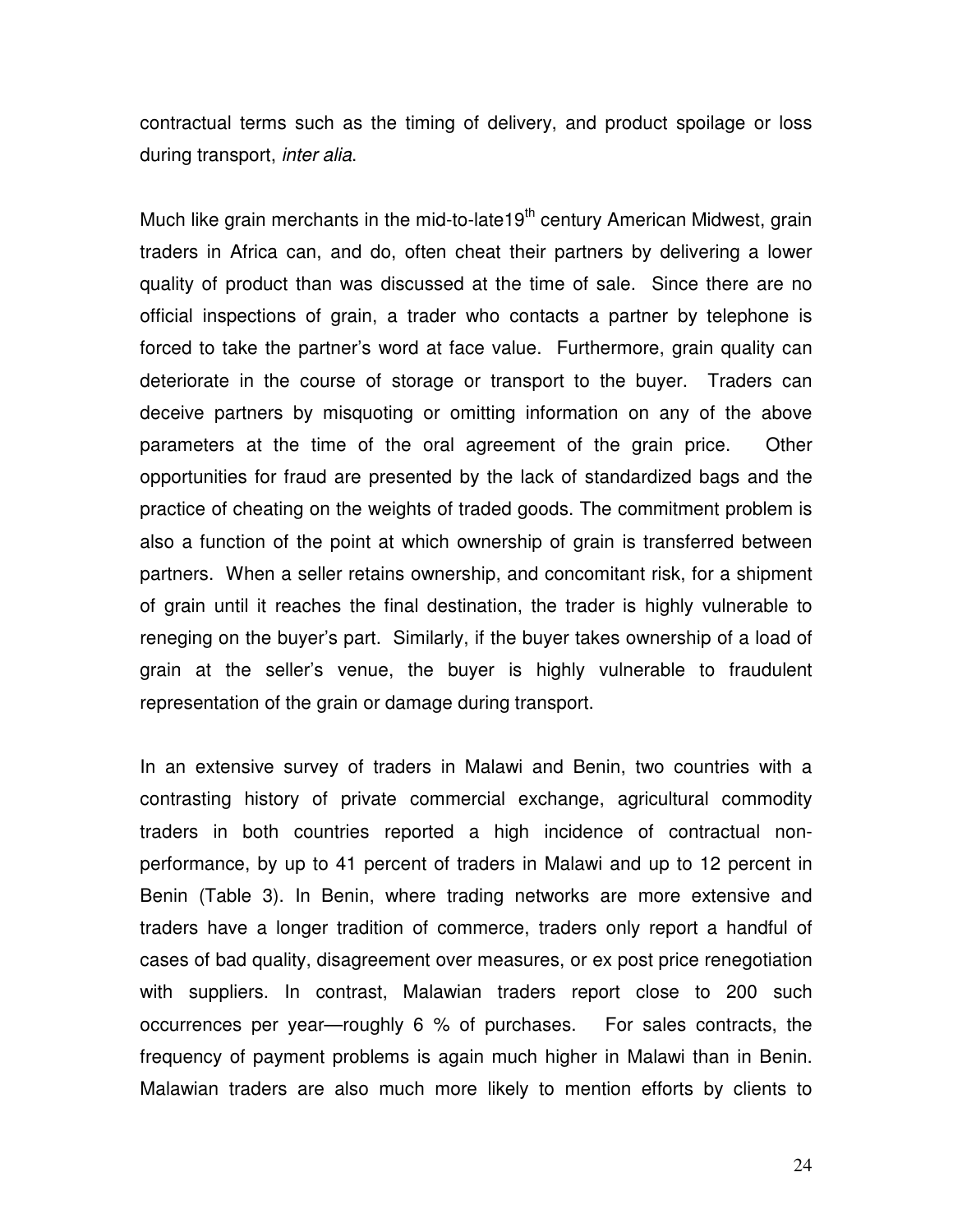renegotiate prices ex post. One means of containing the failure of contracts is through reputation effects. The fear of losing one's reputation vis-à-vis others in the market appears to be a deterrent to non-payment. Thus, the majority of traders in both countries state that other suppliers would get to know if a client fails to pay.

|                                               | <b>Benin</b> |               |       | Malawi        |  |  |
|-----------------------------------------------|--------------|---------------|-------|---------------|--|--|
|                                               |              | Mean Std. dev |       | Mean Std. dev |  |  |
| With suppliers:                               |              |               |       |               |  |  |
| <b>Bad quality</b>                            | 3%           |               | 41%   |               |  |  |
| Disagreement over measuring                   | 7%           |               | 35%   |               |  |  |
| Renegotiate price                             | 12%          |               | 25%   |               |  |  |
| Cases of bad quality per year                 | 0.3          | 2.8           | 63.9  | 340.9         |  |  |
| Cases of measuring dispute per year           | 2.3          | 12.4          | 99.5  | 410.9         |  |  |
| Cases of price renegotiation per year         | 1.6          | 6.0           | 45.7  | 217.5         |  |  |
| Place orders                                  | 6%           |               | 32%   |               |  |  |
| Proportion of purchases on order              | 1.2          | 6.4           | 6.3   | 12.7          |  |  |
| Number suppliers from whom order              | 0.0          | 0.4           | 0.7   | 3.9           |  |  |
| Late delivery                                 | 18%          |               | 41%   |               |  |  |
| Partial delivery                              | 20%          |               | 31%   |               |  |  |
| No delivery                                   | 16%          |               | 27%   |               |  |  |
| Cases of late delivery per year               | 5.0          | 20.8          | 37.5  | 197.5         |  |  |
| Cases of partial delivery per year            | 3.1          | 9.3           | 19.0  | 57.7          |  |  |
| Cases of no delivery per year                 | 0.3          | 0.8           | 31.3  | 148.0         |  |  |
| Number of purchases per year (*)              | 10           | 14            | 3345  | 12315         |  |  |
| With clients:                                 |              |               |       |               |  |  |
| Late payment                                  | 24%          |               | 42%   |               |  |  |
| Partial payment                               | 21%          |               | 34%   |               |  |  |
| No payment                                    | 20%          |               | 25%   |               |  |  |
| Renegotiate price                             | 5%           |               | 20%   |               |  |  |
| Cases of late payment per year                | 10.8         | 34.1          | 15.2  | 36.5          |  |  |
| Cases of partial payment per year             | 9.8          | 62.2          | 14.9  | 71.8          |  |  |
| Cases of no payment per year                  | 0.9          | 3.4           | 7.1   | 62.4          |  |  |
| Cases of price renegotiation per year         | 0.4          | 2.1           | 116.0 | 506.7         |  |  |
| Number clients who order                      | 0.1          | 0.6           | 0.5   | 1.6           |  |  |
| Number of sales                               | 3102         | 4433          | 7898  | 9140          |  |  |
| Others know non payment                       | 53%          |               | 70%   |               |  |  |
| People dealing with debt collection           | 1.1          | 1.0           | 0.7   | 0.6           |  |  |
| (*) number of purchases with order for Benin. |              |               |       |               |  |  |

#### **Table 3 Contract Enforcement and Commercial Disputes in Benin and Malawi**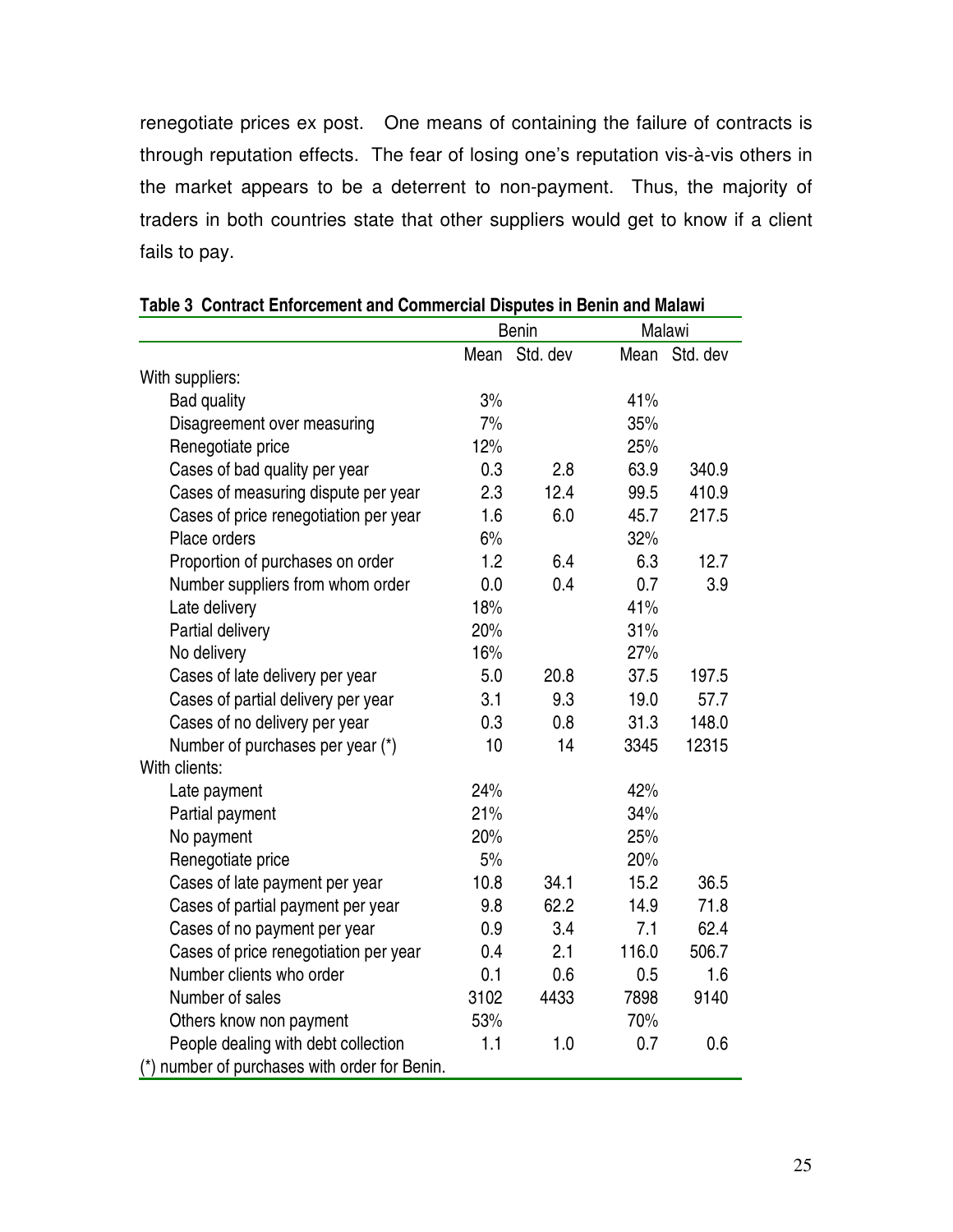Source: Fafchamps and Gabre-Madhin, 2001

Economic history over time can be seen as a series of staged stories (North, 1991). The earliest economies constitute local exchange within a village. Gradually trade expands, beyond the village, beyond the region, and eventually to much of the world. Each stage involves increasing specialization and division of labor and more productive technology. When trade is local to the village, informal constraints govern exchange and the costs of transacting are low. As trade expands across distance and across time, transaction costs related to monitoring and enforcement increase sharply and the dense social network of the village needs to be replaced by enforcement by the state. In societies in which the expansion of the market has brought about more specialized producers, economies of scale, and specialized merchants, North (1991) argues that effective, impersonal contract enforcement is required because personal ties and informal constraints are no longer effective. Thus market institutions aimed at contract enforcement evolve along the spectrum from highly personalized to highly impersonalized exchange (Figure 3).



**Figure 3. Enforcement and Market Exchange Spectrum** 

Enforcement costs, Complexity, Specialization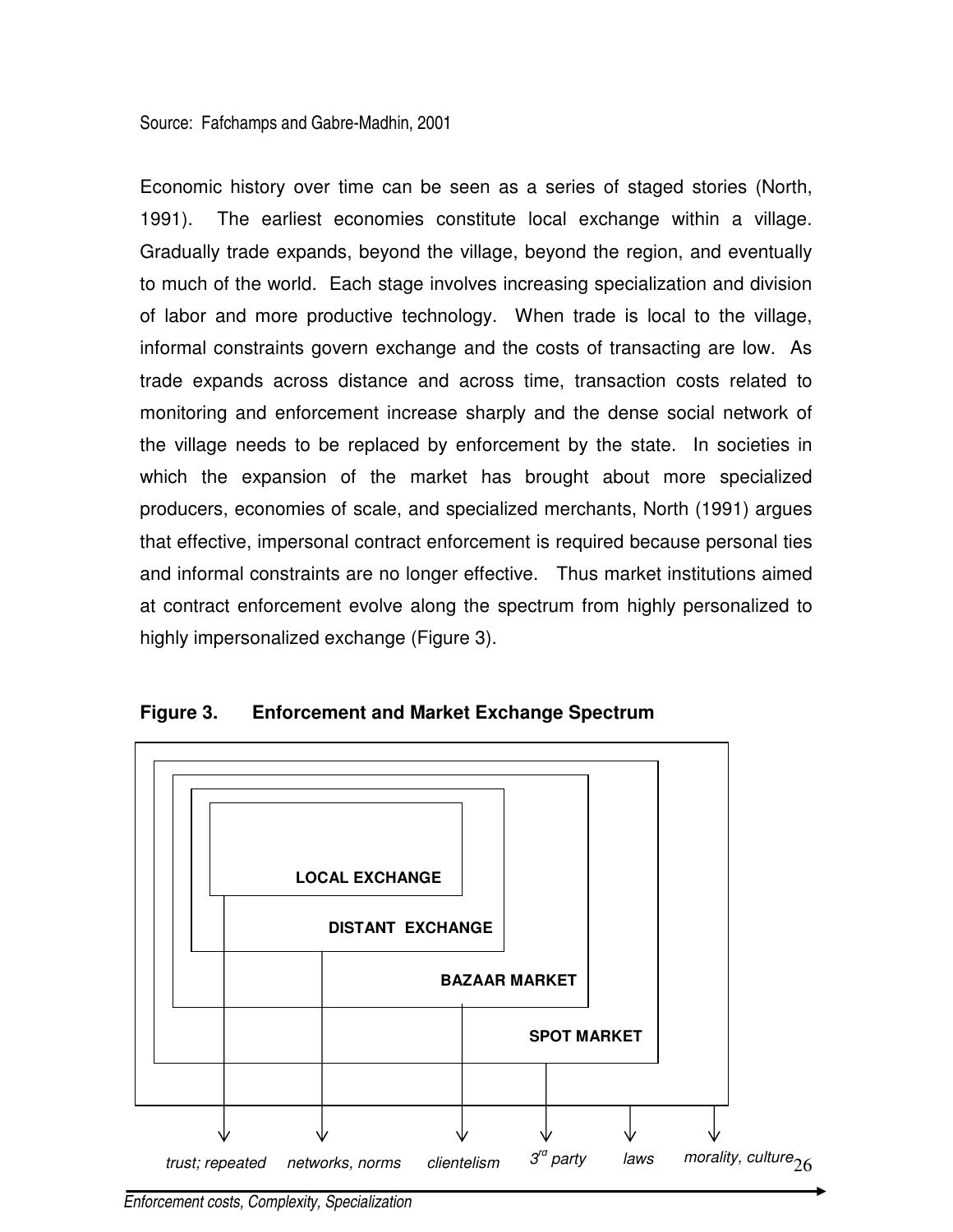In the African context, several key features of the marketing system are important for understanding the evolution of different enforcement institutions. First, agricultural producers are generally small and geographically dispersed. This gives rise to thin markets with dispersed buyers (traders), operating at low levels of working capital, buying in small lots (Staatz et al, 1989; Gabre-Madhin, 2001; Morris and Newman, 1989). With generally small market transactions undertaken by small-scale trading firms, neither small firms nor small-scale farmers have seizable assets in the event of contract failure, making the threat of court action non-viable. On the purchase side, most domestic agricultural markets in Africa are characterized by the marked absence of large processors and therefore a much greater proportion of small buyers, made up of traders, retailers, and consumers themselves. So domestic foodgrain markets in Africa can be characterized as markets with dispersed small producers, many small trading firms, and many buyers. The overwhelming prevalence and persistence of small firms in domestic markets is somewhat a puzzle, perhaps explained by diseconomies of scale in marketing (Fafchamps, Gabre-Madhin, and Minten, 2005). The picture changes somewhat in the case of agricultural exports, both traditional mainly tree crops, and the case of non-traditional, high-value, products. In the case of traditional export crops, such as coffee, cotton, tobacco, among others, smallscale producers still persist but the buyers are often a small number of large exporting firms, or a government monopsony. Export certification and financing requirements often create a single channel at the border. In the case of non-traditional high-value exports, where logistical and process requirements are considerably greater, small-scale producers and large exporters are much more tightly linked into contractual arrangements within supply chains. In each of these three types of commodities, different enforcement mechanisms may emerge in response to the differences in the market arrangement.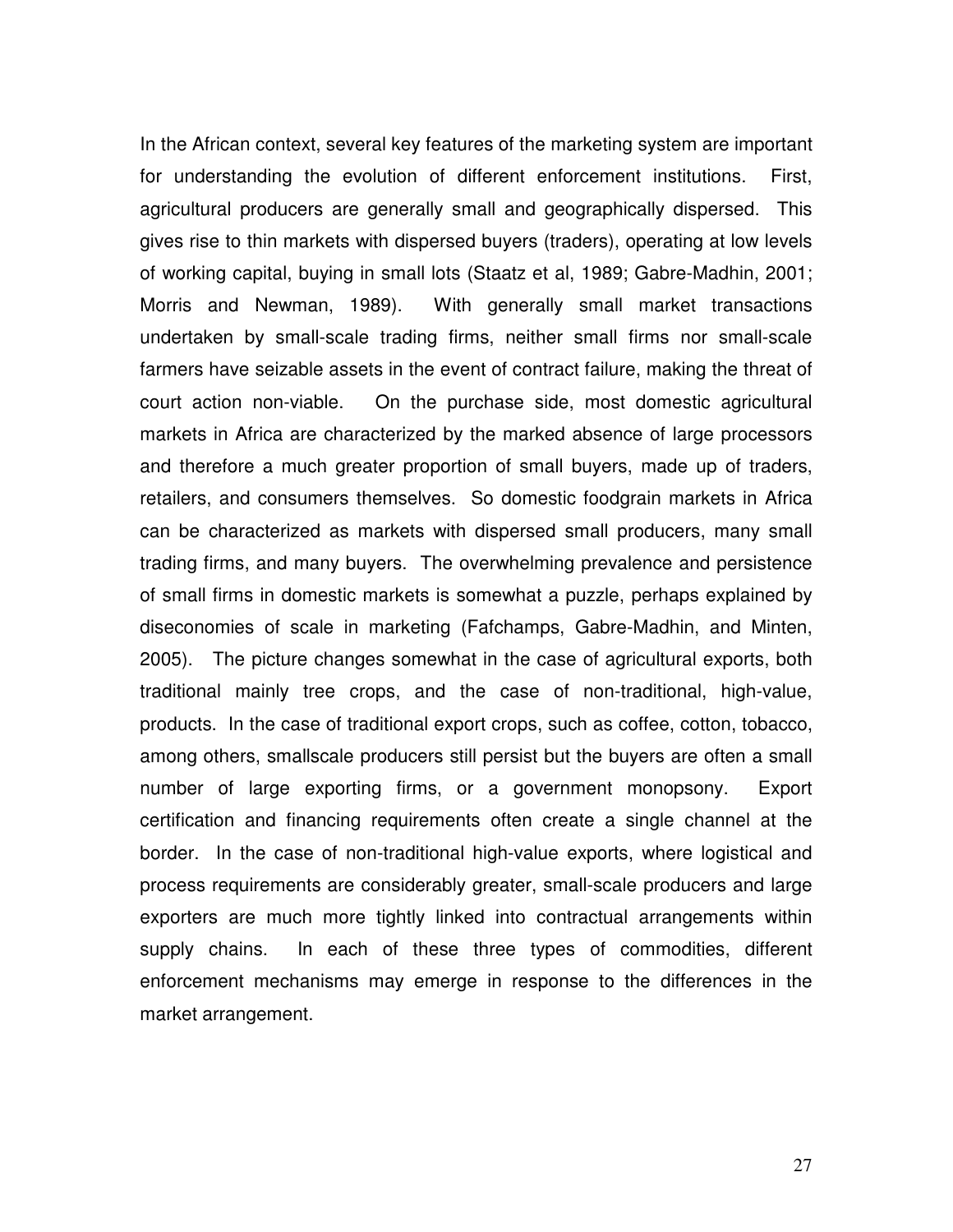Thus, because most market transactions are outside of the reach of the formal legal system, trading practices evolve to minimize the potential for contract failure, such as immediate cash sales rather than long-distance orders, supplier credit, forward contracting, etc (Fafchamps and Minten, 2001; Gabre-Madhin and Negassa, 2004).

There are also features of the agricultural product and production process that matter. In the case of foodgrains, varieties produced are largely indigenous, implying a large number of local varieties and the absence of grades and standards. Moreover, agricultural commodities are largely unprocessed and come to market with highly uneven qualities. Not only are products not standard, but it is also difficult to screen honest and dishonest market actors because there are no viable business registry or certification systems. In the case of both traditional and non-traditional exports, product standard requirements are much more stringent and enforcement mechanisms are more developed. However, for all of the types of products and markets, these constraints lead to significant opportunities for cheating and for contract failure. Without viable enforcement, the prospects for expanded market exchange remain dim, and markets remain within what Fafchamps and Minten (2001) consider a "flea market economy," that is, markets with no placement of orders across time or distance, no credit, no warranty, no check-based payments, essentially cash-and-carry markets with inspection, delivery, and cash payment on the spot.

A typology of contract enforcement which accounts for market and product attributes might look like the following. In the absence of costless legal enforcement, personal trust often prevails where screening costs are high and markets such as those with large numbers of buyers and sellers create significant opportunities for cheating. However, where does trust come from? Trust is based on successful repeated exchange, leading to what is considered relationship-based or relational contracting (Hayami and Kikuchi, 1981). Thus,

28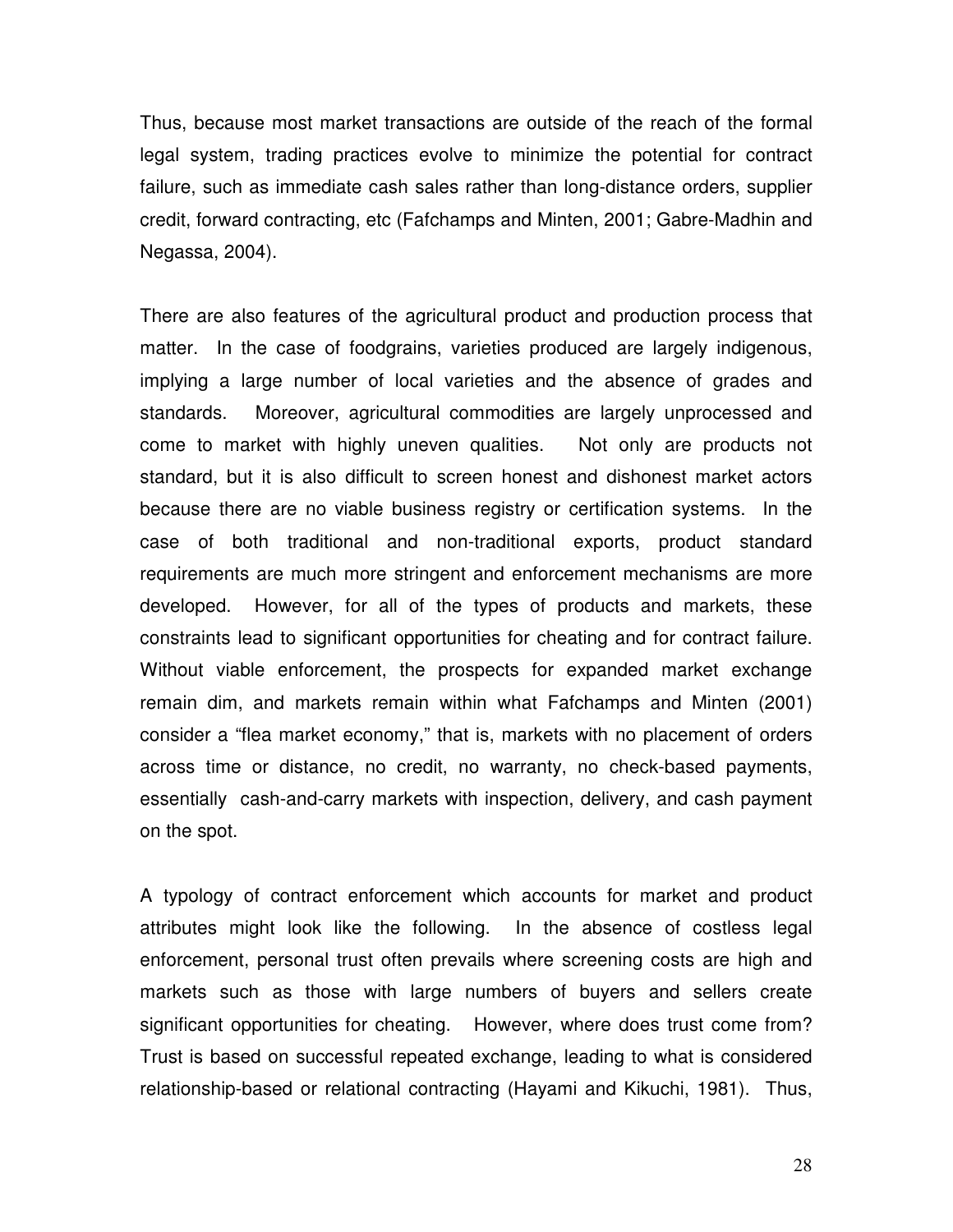trust-based exchange based on repeated interaction prevails where collective action opportunities are weak. By definition, this type of enforcement limits the scope for market expansion given it is limited by individual repeated exchange among parties who know each other. This type of enforcement may dominate in markets in which product quality is unknown, with many dispersed buyers and sellers, such as the case of localized foodgrain markets in Africa.

But in markets where information about cheaters can be more easily transmitted and where market actors are willing to collectively sanction or punish the cheater, then another mechanism prevails: the multilateral punishment strategy based on reputation (Greif, 1993). But this type of enforcement is also limited by the fact that it is difficult for the group to know exactly what went on between two parties and gives rise to disinformation. This type of network-based system may dominate where markets such as for long-distance transfers of goods, either to export markets or across long distances within countries. In this case, tightly knit, ethnic-based export networks may emerge, as in the case of high-value agricultural exports from Africa to European markets, much like the ethnic Chinese networks in east Asia.

A third alternative to trust-based or reputation-based contract enforcement is third party enforcement, which arises in the absence of repeated interactions or of dense social networks in which collective action is likely. The third-party institution requires that considerable information exist about market actors but does not require collective action among market actors. This third party mechanism, such as a credit reporting agency or trade can resemble the reputation mechanism in that information about individual cheating behavior but differs in that collective punishment is not required. This system prevails where information about past behavior can be recorded, usually in a centralized market such as an export registration board or export auction.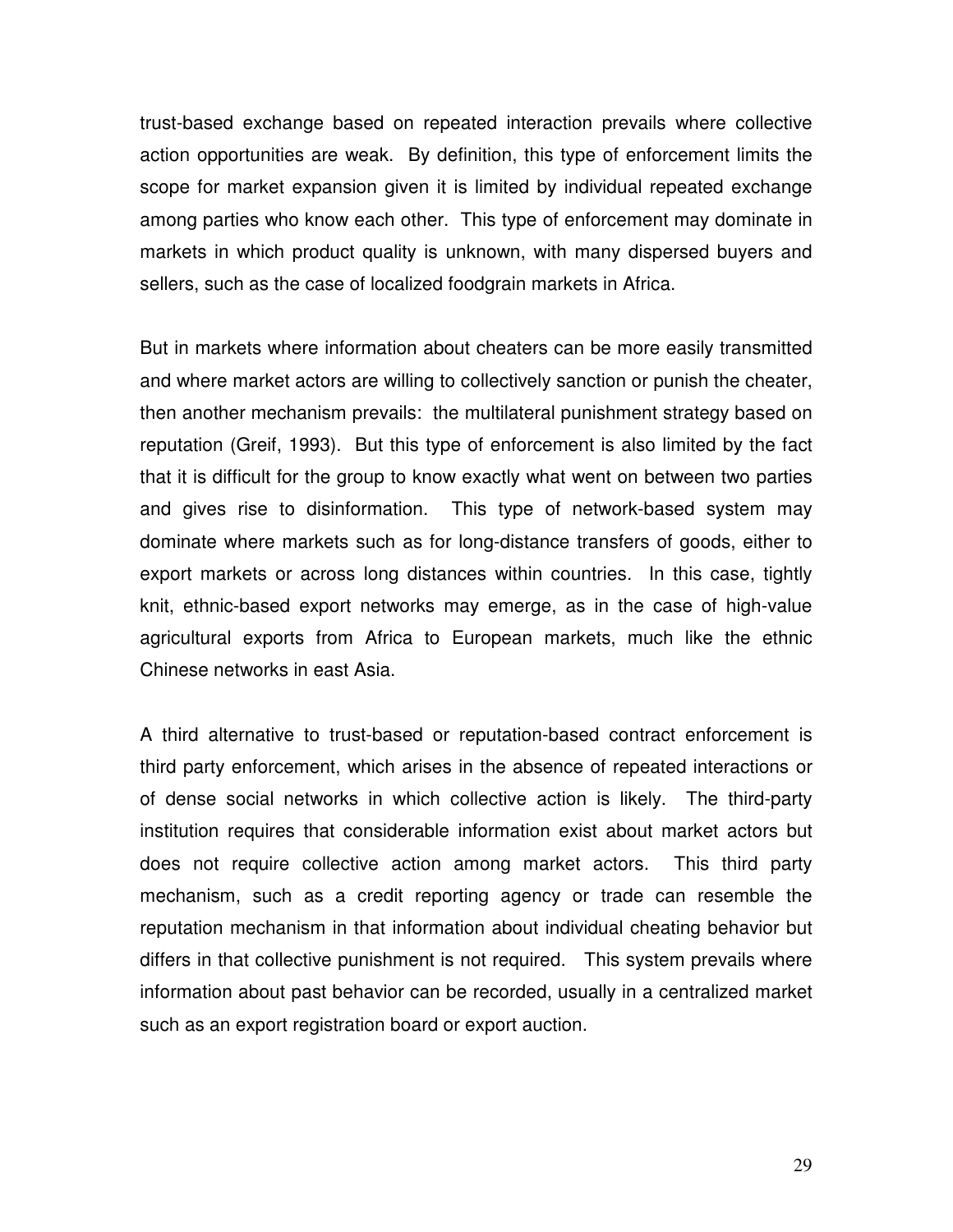Finally, where collective action opportunities are high and where information about actors' behavior is also available, contract enforcement can depend largely on a higher-order set of norms and moral authority. This is also the arena in which laws and formal rules governing economic exchange behavior are likely to be meaningful. This type of enforcement may prevail in formal commodity exchanges where many buyers and many sellers collectively agree to abide by rules and laws established by the market and where information on behavior is readily available in a transparent way.

The typology developed is based on two key parameters: the availability and ease of obtaining information about market behavior and the extent to which market actors are willing to engage in collective action. These dimensions determine the extent to which private and public enforcement may occur and also attempt to capture the specificities of the products and markets themselves (Figure 4).

#### **Figure 4 Enforcement Dimensions**

Information about market behavior of



Collective Action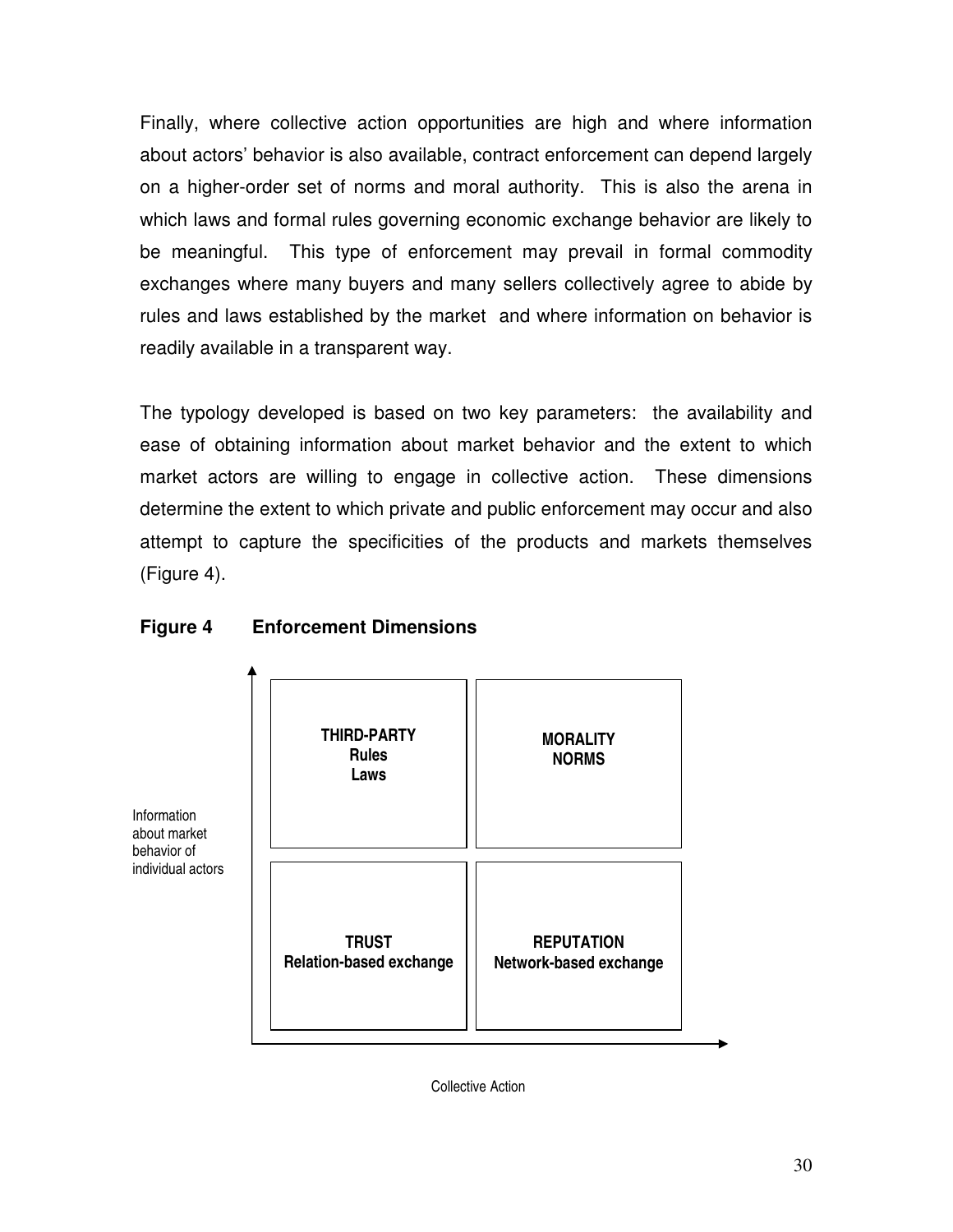# **4. Approaches to Market Development on the Ground**

Market development efforts in the post-liberalization era can be seen as focused on two types of interventions: fostering reliable market linkages for smallholders particularly to export high-value markets and support measures aimed at strengthening the institutional arrangements that govern markets. A brief review highlights the best practices and impacts as well as the gaps.

#### **Building Market Linkages for Smallholders: Value Chain Approach**

The premise for interventions has been that market forces alone will not ensure the integration of smallholders into the global market because of the high transaction costs associated with involving numerous, small-scale, and geographically dispersed producers. A review of interventions by Joffe and Jones (2005) considers that efforts have focused on two areas: establishing rural retail networks for inputs and in creating farmer-based enterprises linked to global markets. In these efforts, either non-governmental organizations or donors have played a very active sponsoring role. Activities included in this effort include the following:

- **IDENT** Identifying and training rural retailers
- Facilitating supply contracts between input suppliers and retailers
- **Providing partial credit guarantees to suppliers**
- **Proving demonstrations to farmers on technologies**
- Facilitating the formation or strengthening of farmer marketing groups (associations, clubs, cooperatives)
- Undertaking commodity market studies and providing information services
- **Facilitating contractual agreements with buyers.**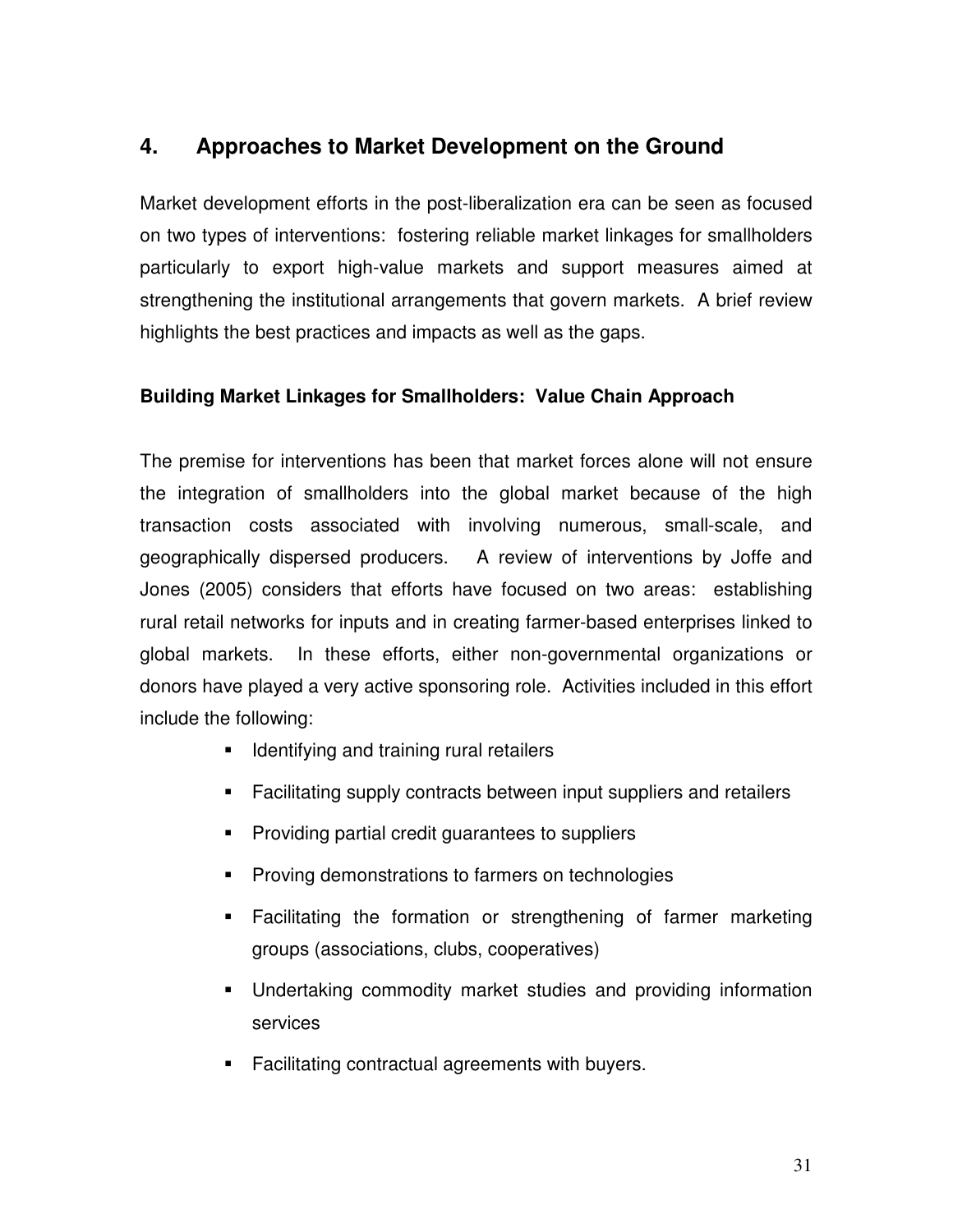As noted, non-governmental groups, particularly linked to USAID, have been pioneers in these efforts. What has come to be known as the "Rockefeller model" has focused on establishing rural input retailer networks in eastern and southern Africa. Similarly, what might be considered the "USAID model" through partners such as CLUSA, ACDI/VOCA, and Technoserve have been heavily engaged on the creation of producer market-oriented organizations, operating as business enterprises in both west and eastern and southern Africa.

These approaches have demonstrated early successes in linking smallholders to the global value chains and in developing a business orientation in collective action groups. However, in considering scaling-up of these efforts, it remains unclear to what extent program costs outweigh the benefits or whether the initiatives will survive beyond the lifetime of the projects (Joffe and Jones, 2005).

#### **Building Institutions for Markets: Market Development Approach**

The key issues that have emerged from the experience of traditional or bulkcommodity markets in the post-reform era are:

- The need for mechanisms to transparently grade and standardize products for market, from the production level on throughout the market chain;
- The need for market information that is accessible to all market actors;
- The need to foster competitive practices among all market actors, across all levels of the chain;
- The need for financial markets to respond to market needs for trade finance, for inventory finance, and for alternative financial products;
- The need for dispute settlement and regulatory systems to evolve according to market needs, and in a way that relies also on the private incentives for self-regulation, notably through the potential role of trade associations;
- **The need for risk-transfer through mechanisms such as forward contracts** and transferable warehouse receipts, and,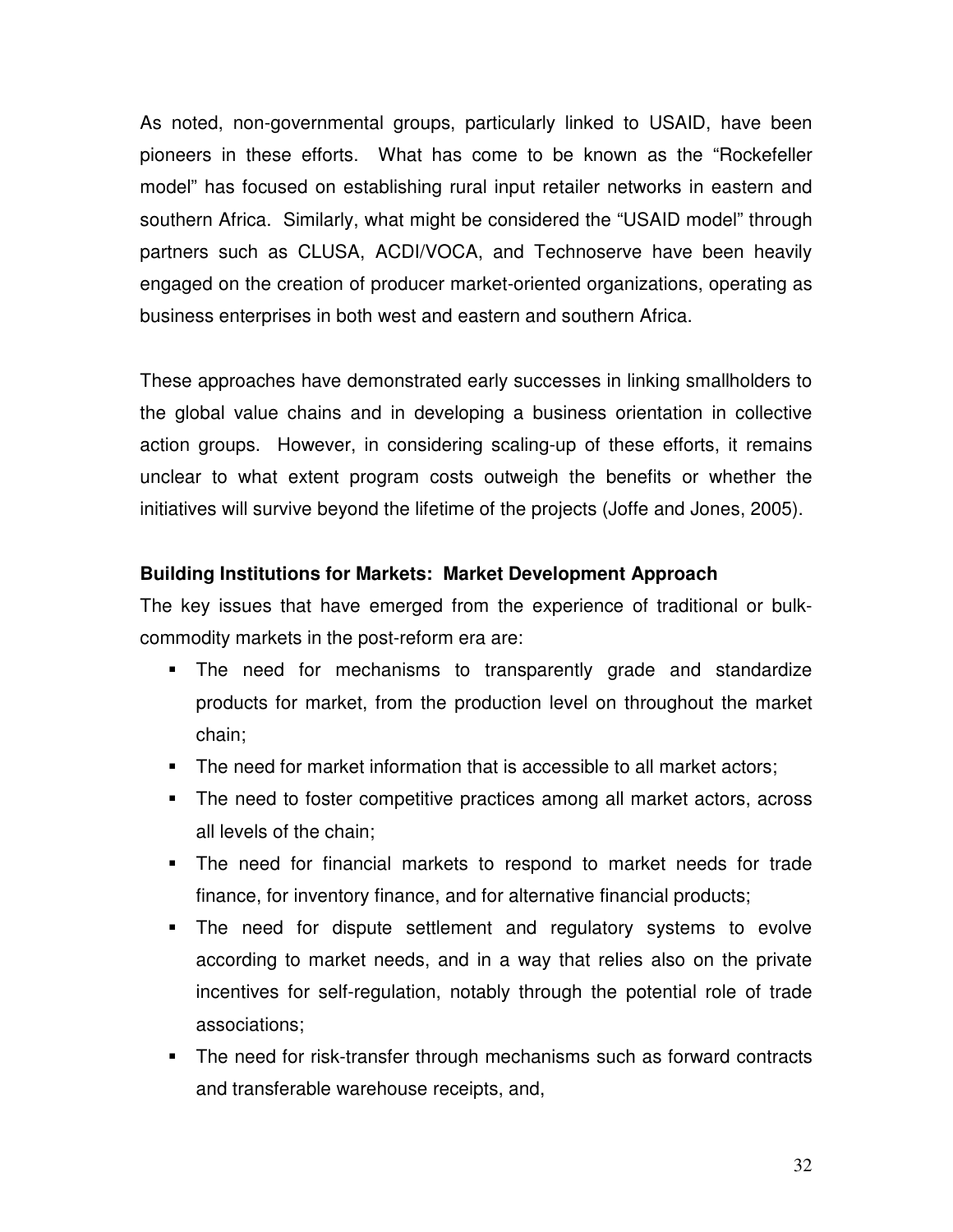The need for concerted efforts to build capacity throughout the marketing system, including cooperatives, small and medium private traders, and public actors.

Interventions concerning the above have tended to involve the creation of longterm institutions and have thus involved national governments to a greater extent. However, the experience of sustained efforts is limited and the impact has generally been mixed. Efforts have been focused on three of the above areas: market information systems, grades and standards, and warehouse receipt systems.

#### **Grades and standards**

With regard to a viable system of grades and standards, which is vital to market development, a key issue is how to translate standards to the very basic level of production in the commodity chain. The biggest challenge in standards implementation is translating standards to farm level. Currently, there is a wide gap in the implementation and enforcement of standards on various products, and many of the prepared standards have been shelved across countries.

#### **Finance**

Broadly speaking, the potential sources of formal external finance are banks and microfinance institutions (MFIs). At present, MFIs play a limited role in trade finance. With MFI loans subject to regulatory and group imposed limits and the reluctance of formal banks to provide small loans, there is a significant financing gap for those in the middle category. Banks on their side have been reluctant to engage in inventory finance linked to a warehouse receipts system, because of the high risks in agriculture and an insufficiently secure receipts system.

#### **Market information**

In many countries, market information is collected, analyzed and disseminated by a number of organizations-federal and regional government organizations,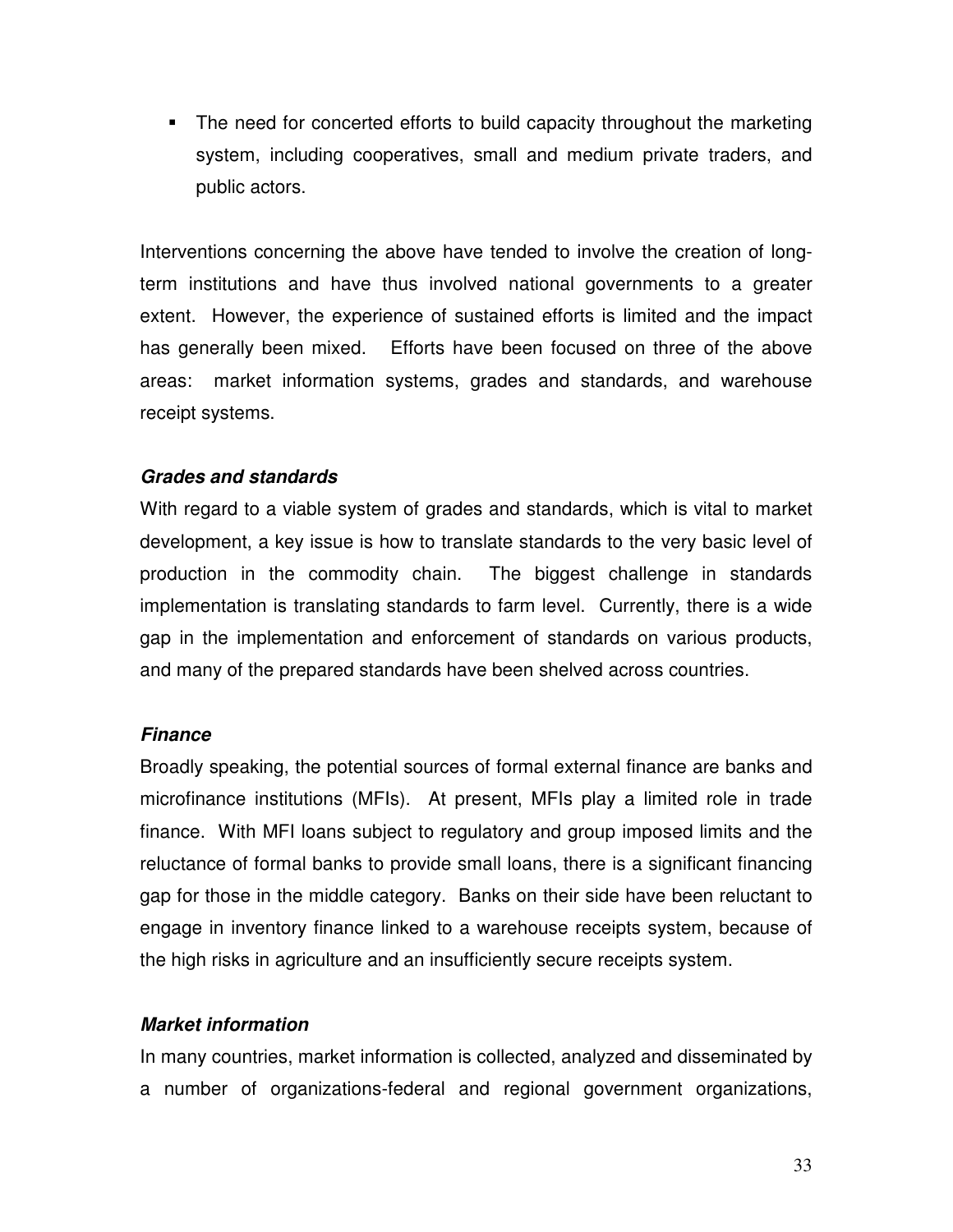cooperatives, donors, international organizations and NGOs. The data collection methodologies and procedures considerably vary from organization to organization and must be standardized in order to make such data comparable and commercially valuable. A clear conceptual framework regarding the levels of the market and the quality standards for which price data is quoted by the different organizations needs to be devised and implemented in collaboration with the different organizations engaged in data collection.

#### **Public and private sector capacity**

A critical issue across the board is the very low human and organizational capacity of both the public and private sector with respect to agricultural marketing. Concerted efforts to build capacity are required at three levels: public institutions, public actors, and private actors.

## **5. An Integrated Approach: Commodity Exchanges**

In much of the sub-Saharan Africa, the recent market development agenda remains fraught with internal tensions and critical concerns. At the heart of these concerns is the need to consider market development as an integrated whole rather than the sum of piecemeal interventions targeting different sets of actors. This is as much a matter of perspective as much as of design.

This can be viewed as the "fallacy of composition" argument that considers that the sum of the parts equals the whole. An illustration of this fallacy is the promotion of contractual arrangements between farmer groups and industrial buyers without consideration of the broader whole that is the market mechanism in which buyers and sellers must arrive at an appropriate market-clearing price,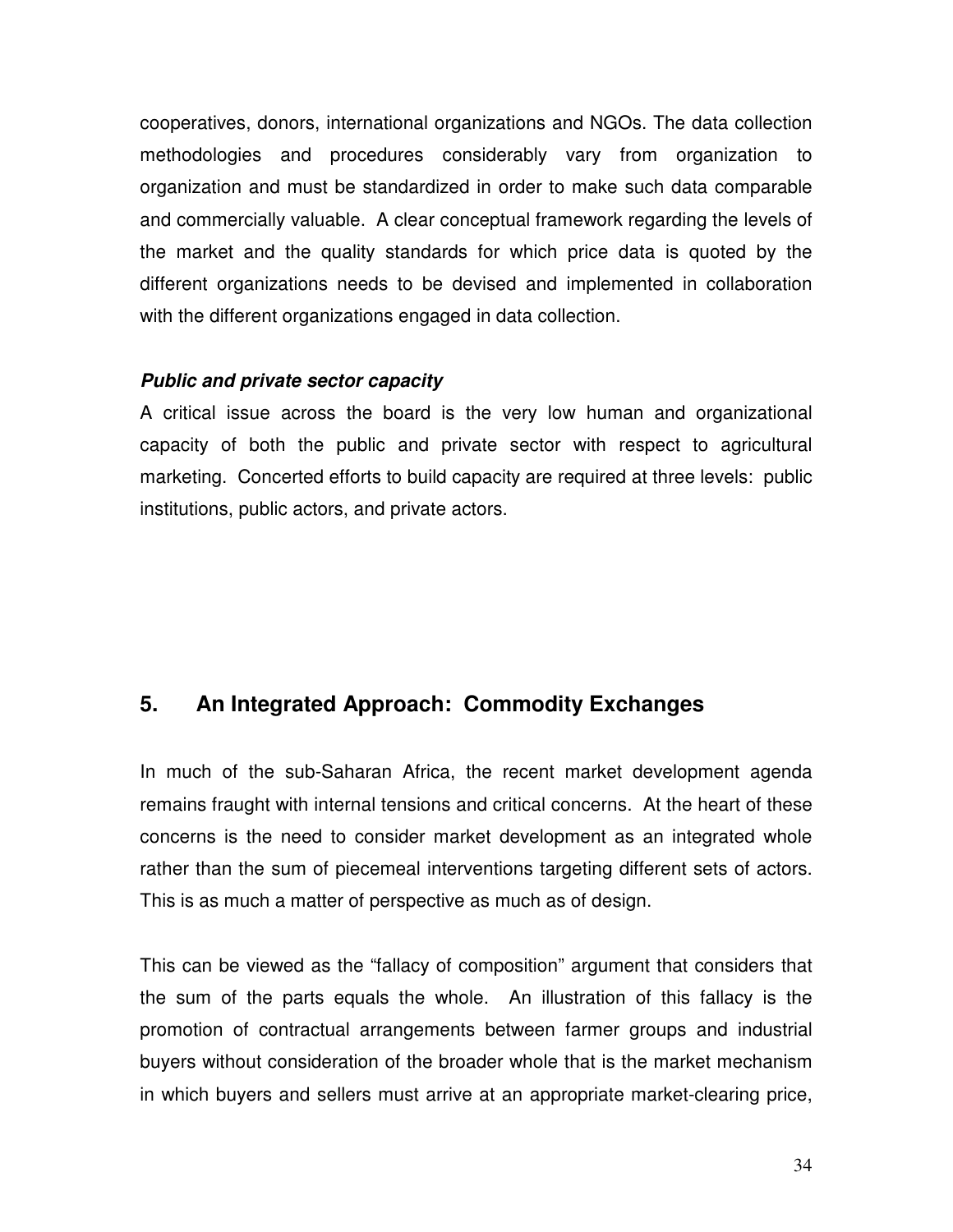determined through an accepted and transparent system of measuring quantity and quality, and within a system that ensures that contracts are enforced and property rights are secure.

A second example might be the tensions inherent in the promotion of a system of inventory credit, a financial instrument, designed to meet price stabilization objectives, in the absence of accompanying measures to provide transparent information on product prices, qualities, stocks, and warehouse performance and a viable dispute settlement mechanism, all of which are essential to providing incentives for the financial system to participate. How then to achieve the necessary holistic perspective to market development? One promising avenue currently gaining interest, which historically has had tremendous power to transform markets when appropriately designed and implemented, is that of **commodity exchange development.** 

A commodity exchange, whether concerned mainly with spot (for immediate physical delivery) or futures (for delivery at a future date) transactions, can be defined as an organized marketplace where sellers and buyers' interactions are governed by a set of specific and transparent rules, related to price bidding, grading, delivery, and dispute adjudication.

A commodity exchange has the potential to reduce transaction costs by: facilitating contact between buyers and sellers; enabling centralized grading of products; ensuring that contracts are enforceable; providing a mechanism for price discovery; simplifying transactions with standard contracts; and, transmitting information about prices and volumes. Further an Exchange increases market liquidity, enables the transfer of price risk, and enhances trust, order, and integrity in the market (Gabre-Madhin and Goggin, 2005).

Commodity exchanges have served to govern contractual relations and enable low-cost transacting between large numbers of dispersed buyers and sellers.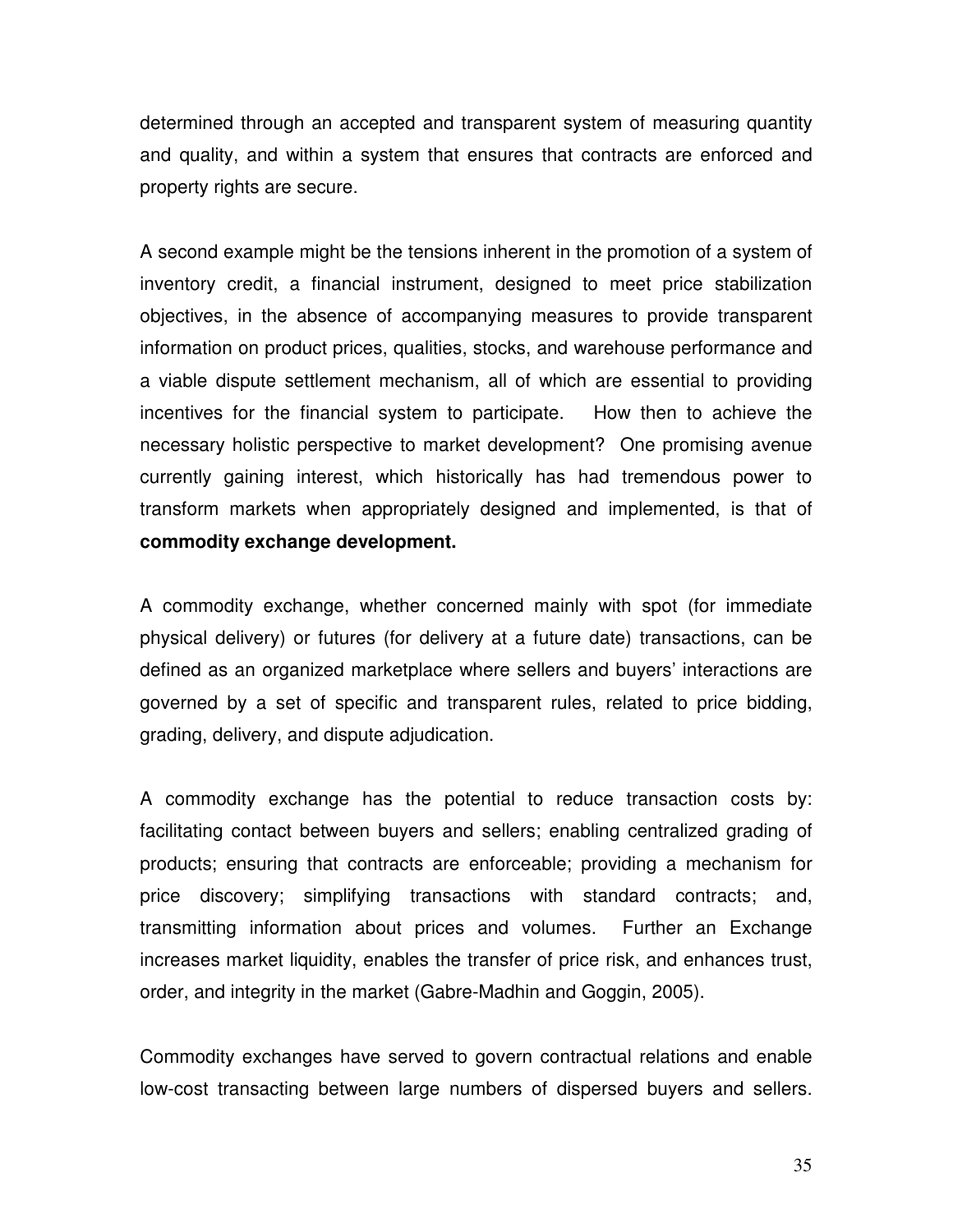Their functions have included commodity measurement and the assignment of given standards, contract enforcement, the policing of theft and fraud, and the public provision of information. While the premise of the commodity exchange as a private-order institution is that the market, made up of private actors, will act on its own internal incentive for order, it does not hold that there is no room or role for public-order intervention. The success of the commodity exchange in privately fulfilling its functions depends to a large extent on the distributive consequences of bringing about order. That is, if the costs or welfare losses to those that benefit from the *lack of order* are significantly greater than the gains, then it will be very difficult for a private institution alone to achieve its objectives. This is notably the case of the world's most successful commodity exchange throughout history, the Chicago Board of Trade.

While extremely successful in enforcing contracts, the Chicago market in its early years failed to regularize the grading and inspection and weighing of grain and to reduce the severe information asymmetries in the grain market. While able to do so for other products, it failed with regard to grains specifically because of the immense and powerful interests of one set of actors, the warehouse operators, who stored and graded grain and issued receipts in return. Warehousemen in the 1850s and 1860s eroded the trade by grading erratically and mixing across qualities of graded grain, as well as by acting on private information regarding stocks and qualities of grain under their hand. In order to create a consistent system, the Board of Trade had to appeal to the authorities to ensure a system of inspection that was legally binding over the warehouses. Later, even this system gave way to a full-fledged role for the state in the inspection of all goods traded through the exchange, still the case today. In contrast, other exchanges, such as the Liverpool and London Corn Exchanges, the London Metal Exchange, and others, successfully provided key market services, in a variety of contexts, with little or no state intervention.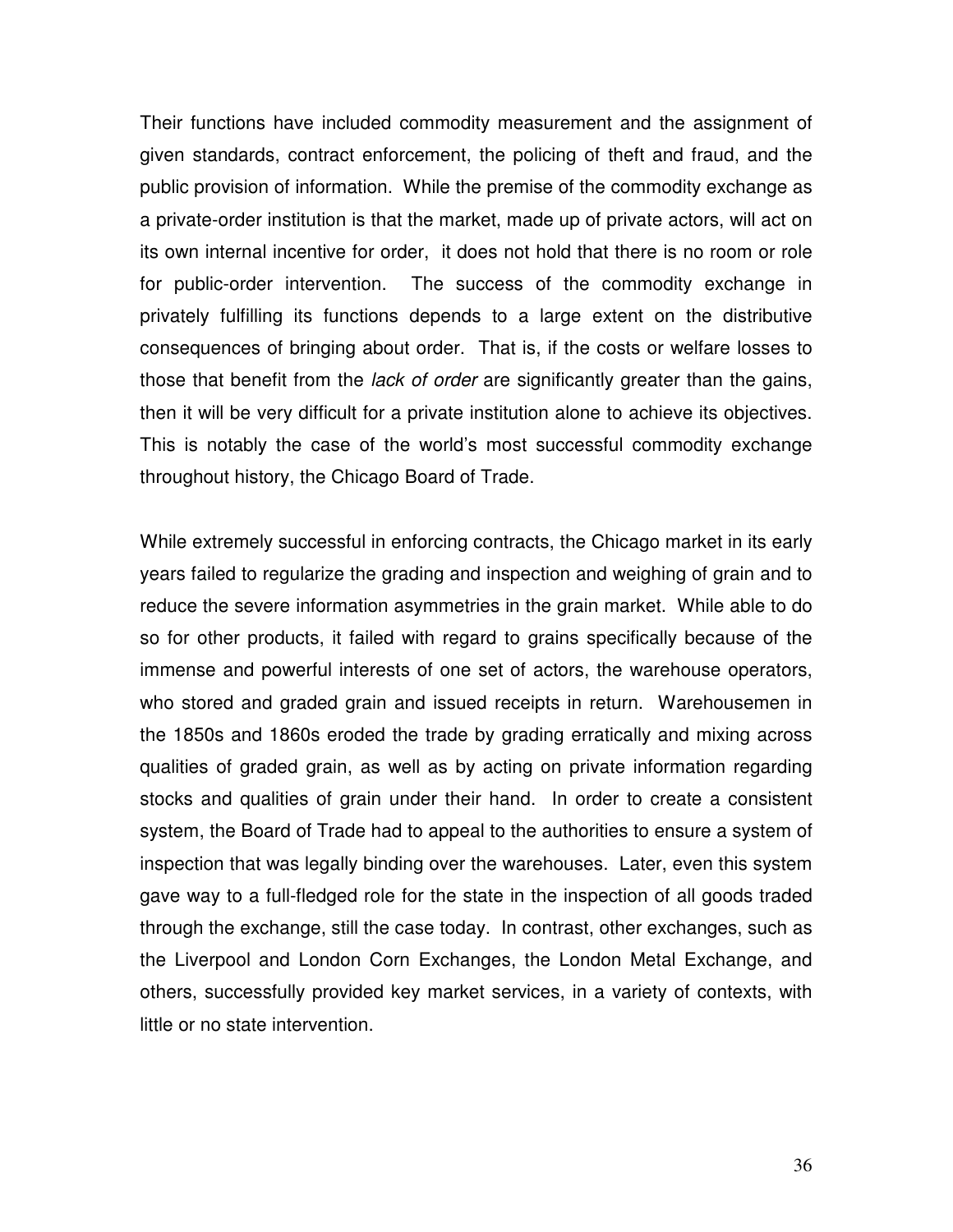These insights suggest that there is no blueprint or silver bullet in commodity exchange development. A successful commodity exchange facilitates transactions between market participants --farmers, processors, traders, consumers, food aid agencies, parastatal agencies, and others-- in a low-cost environment. The lowering of costs is passed on to market actors who can then directly benefit from a higher share of the final price. This in turn generates incentives for increased market volume, and provides an incentive for increased participation in the market.

As an institution, a commodity exchange itself depends on a number of linked institutions, which are critical to its functioning. These core institutions are: a market information system; a system of product grading and certification; a regulatory framework and appropriate legislation; an arbitration mechanism; and, producer and trade associations. In addition, a warehouse receipts system is a very important related institution. A commodity exchange also depends on the functioning of "allied" sectors: banking, insurance, transport, IT services, and even inspection services. Thus, while these sectors are not strictly part of an integrated institutional development plan, they must be nonetheless engaged and involved and brought along as the exchange development proceeds.

When linked to a negotiable warehouse receipts system, the increased liquidity as market transactions increase, over time evolving to futures trading, implies that the thinness of markets lessens, and the market can be expected to enable the transfer of risk from market actors such as farmers to those who are keen to absorb risk, such as speculators.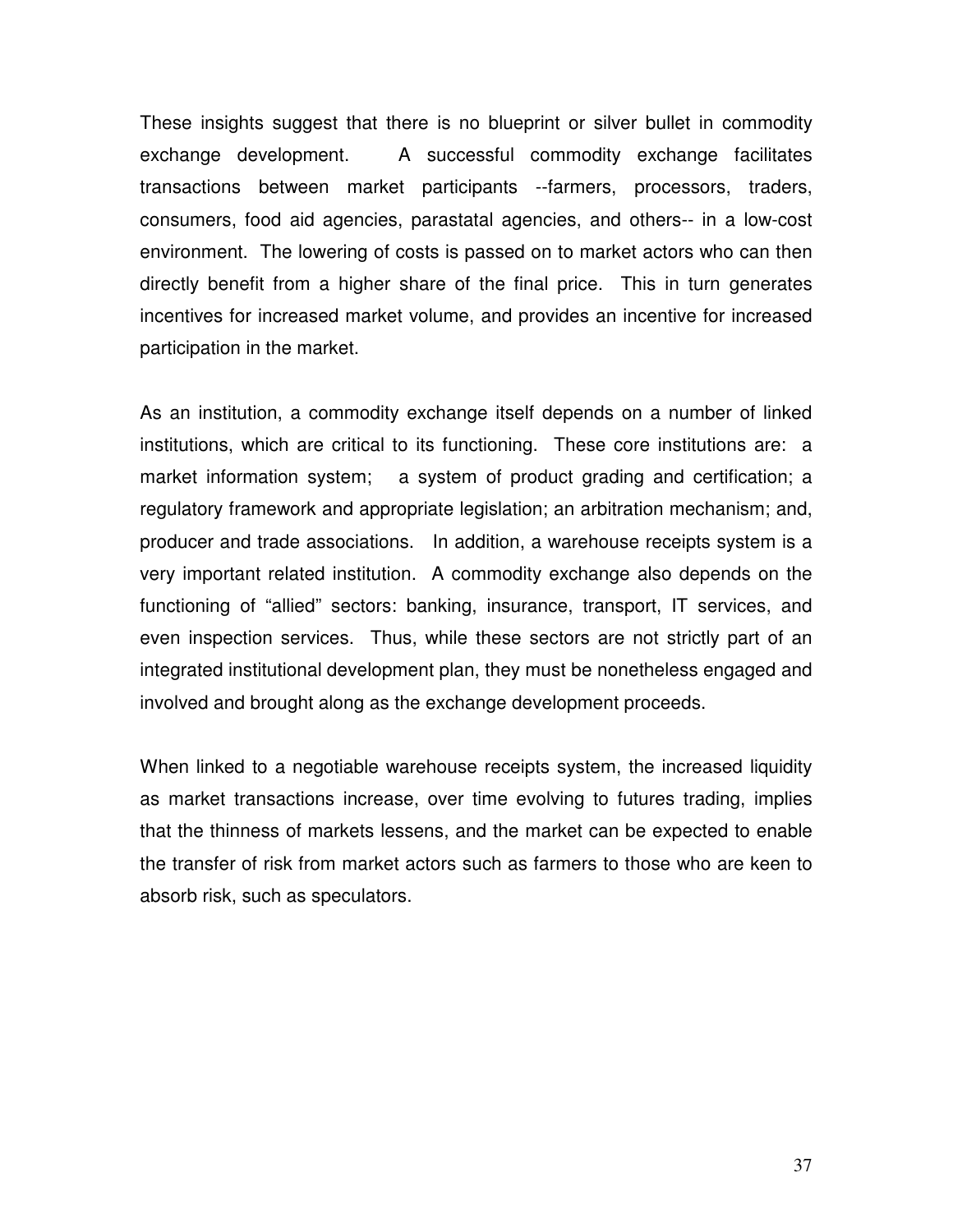**Institutions** 

**Figure 5 The Structure of a Commodity Exchange and Allied** 



Source: Gabre-Madhin et al, 2003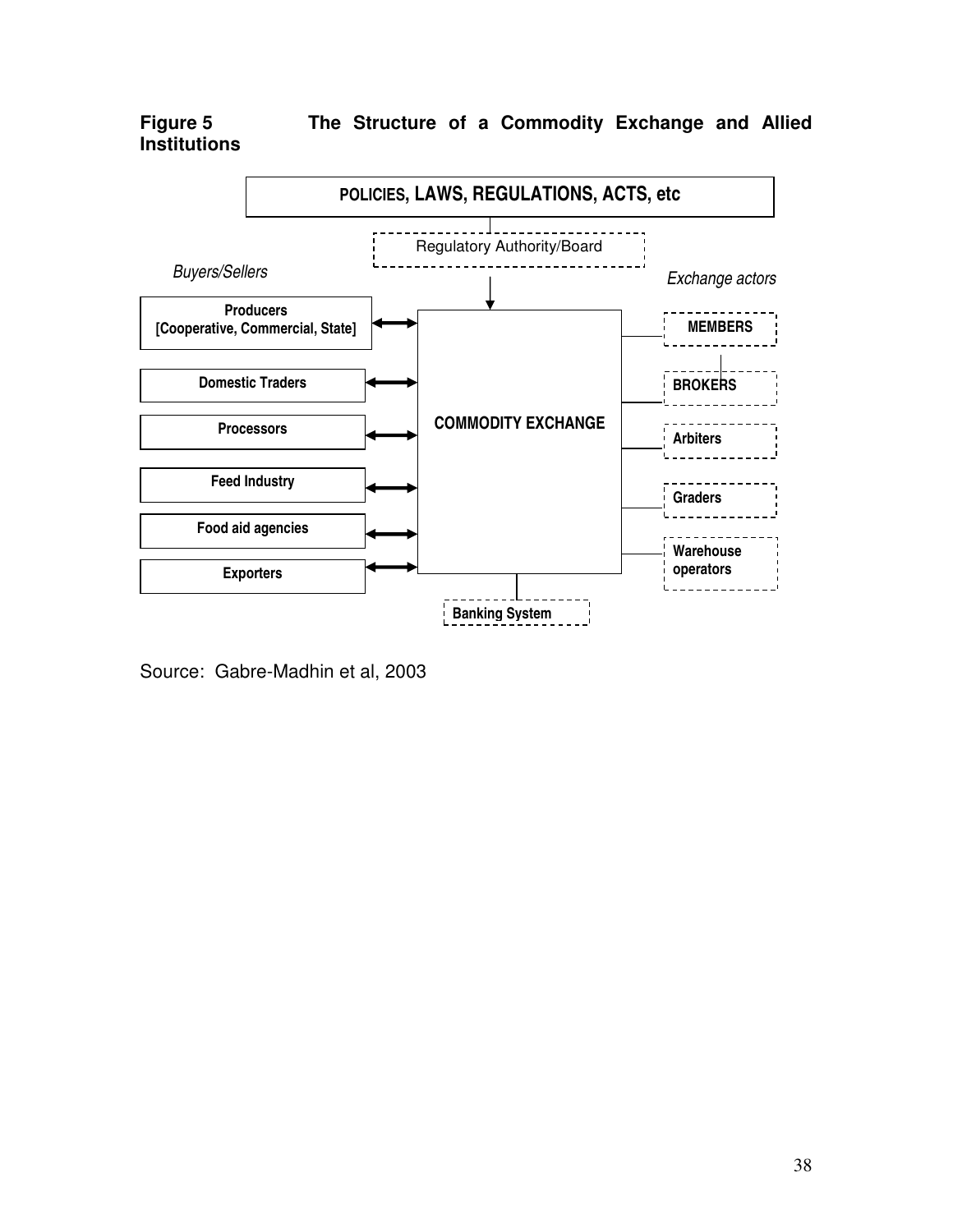#### **6. Conclusions**

This paper has highlighted that the starting point for appropriate market development intervention for the purpose of enhancing smallholder market participation is first understanding how markets actually work and in particular how institutions facilitate market exchange. In terms of institutions, the core agenda is to understand the complexity and diversity of institutional arrangements for facilitating market exchange. In particular, the paper has emphasized that market institutions play out in two vital arenas: bringing order and reducing coordination costs and in the enforcement of contracts and property rights.

With regard to coordination and coordination failure, the paper presented both the transaction cost and the commodity chain approaches, with their relative merits and gaps. A key point is the need to tailor the appropriate institutional coordination mechanism to the underlying transaction costs. With regard to enforcement, the paper similarly presented the spectrum of thinking on how bilateral, community, repeated interaction, and third parties play a role in enforcement. This overview served to present a broader view of enforcement, involving communities, social networks, etc, rather than the often singled out mechanism of legal framework development.

Moreover, in reviewing the market development experiences to date, the paper has shown the dichotomy in approaches between highly donor-driven, shortterm, value chain development efforts linking smallholders to markets in contrast to longer-term market institution building. To date, the latter has shown less impact, though more sustainable in the long term, than the former. With regard to market institutions, it was emphasized that piecemeal interventions do not have the intended results. Thus, the paper then tried to highlight that market development is a long-term agenda, requiring a progressive and integrative perspective In considering how to achieve an integrated perspective, some

39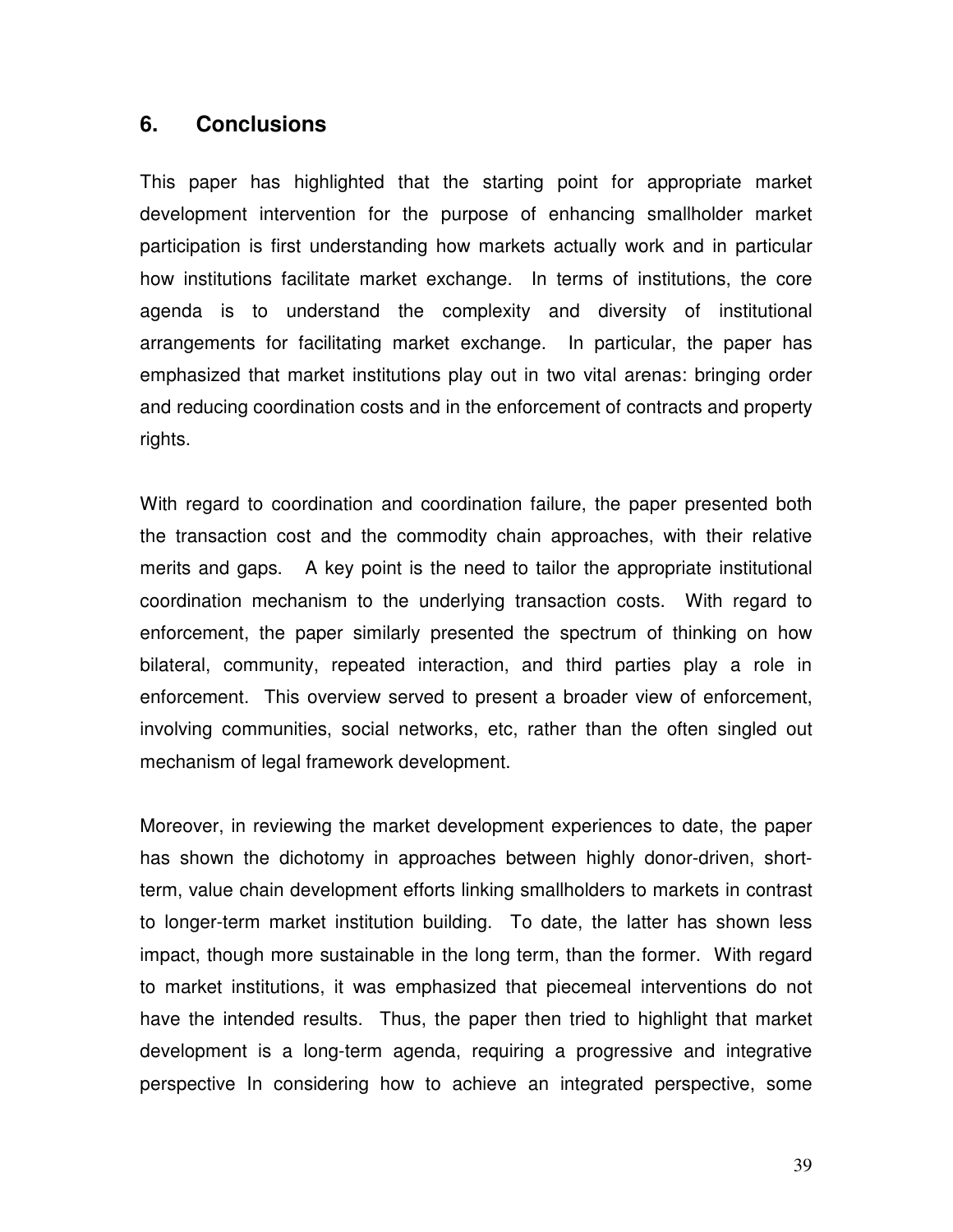thought was given to the concept of a commodity exchange where in all the various elements come together.

Broadly, we conclude by suggesting an encompassing market development research idea that may serve to provide better understanding of how market institutions can better serve smallholder participation, both for global high-value chains, as well as for domestic or traditional bulk commodity markets:

- The engagement of the private sector and the respective roles of the public and private sectors in market development;
- Specific efforts to address smallholder engagement in both the global and domestic market;
- The appropriate strategy in terms of building the basic market institutional components individually or starting institutional development in a holistic manner;
- The development of horizontal coordination between producers and traders alongside vertical coordination between actors in the chain
- The mechanisms to capitalize on internal incentives for self-regulation and the creation of a viable regulatory and legal framework;
- **The correct balance between an enabling policy environment and private** incentives; and,
- Basic infrastructural and capacity-building requirements, to accompany institutional development.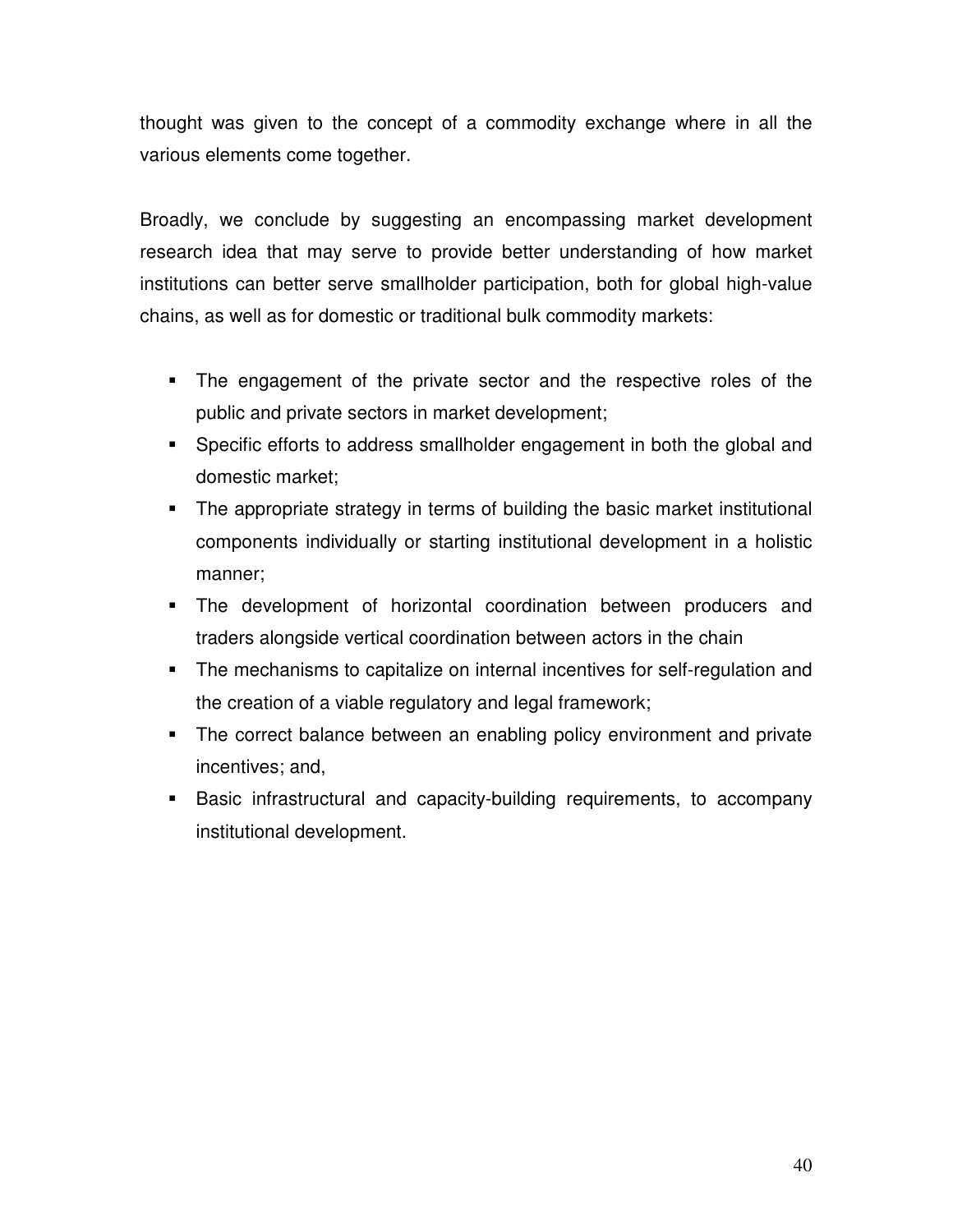#### **REFERENCES**

(incomplete)

Alchian, A. and H. Demsetz (1972). "Production, Information Costs, and Economic Organization," American Economic Review, December.

Aoki, M. (1984). The cooperative game theory of the firm. Oxford: Clarendon.

(2001). Toward a comparative institutional analysis. Cambridge: The MIT Press.

Arrow, K. J. (1962). "Economic Welfare and the Allocation of Resources for Inventions." In R. Nelson, ed., The Rate and Direction of Inventive Activity. Princeton: Princeton University Press.

(1969). "The organization of economic activity: issues pertinent to the choice of market versus non-market allocation", in The Analysis and Evaluation of Public Expenditures: The PBB-System, Joint Economic Committee, 91<sup>st</sup> Comgress, 1<sup>st</sup> session, Vol.1, Washington, D.C.: Government Printing Office.

(2000). "Observations on Social Capital." In Partha Dasgupta and Ismail Serageldin, eds. Social Capital: A Multifaceted Perspective. Washington, D.C.: World Bank.

- Bain, J. S. (1956). Barriers to New Competition. Cambridge, MA: Harvard University Press.
- Bakken, H. (1953). Theory of Markets and Marketing. Madison, WI: Mimir Publishers.
- Bardhan, P. K. (1989). "Alternative Apporaches to the Theory of Institutions in Economic Development." in The Economic Theory of Agrarian Institutions, edited by P.Bardhan. Oxford: Clarendon Press.
- Barnard, C. (1938). The Functions of the Executive. Cambridge: Harvard University Press.

Bell, C. (1977). "Alternative Theories of Sharecropping: Some Tests Using Evidence from North-East India." Journal of Development Studies, 13: 317-46.

- Braverman, A., and T. N. Srinivasan (1981). Credit and Sharecropping in Agrarian Societies.. Journal of Development Economics, 9: 289-312.
- Chandler, A. D. (1962). Strategy and Structure. Cambridge, Mass: MIT Press.
- Braverman, A. and Stiglitz, J. E. (1982). "Sharecropping and the Interlinking of Agrarian Markets." American Economic Review, 72:695-715.
- Bromley, D.W. (1997). Environmental Benefits of Agriculture: Concepts. OECD, Paris, 35-53.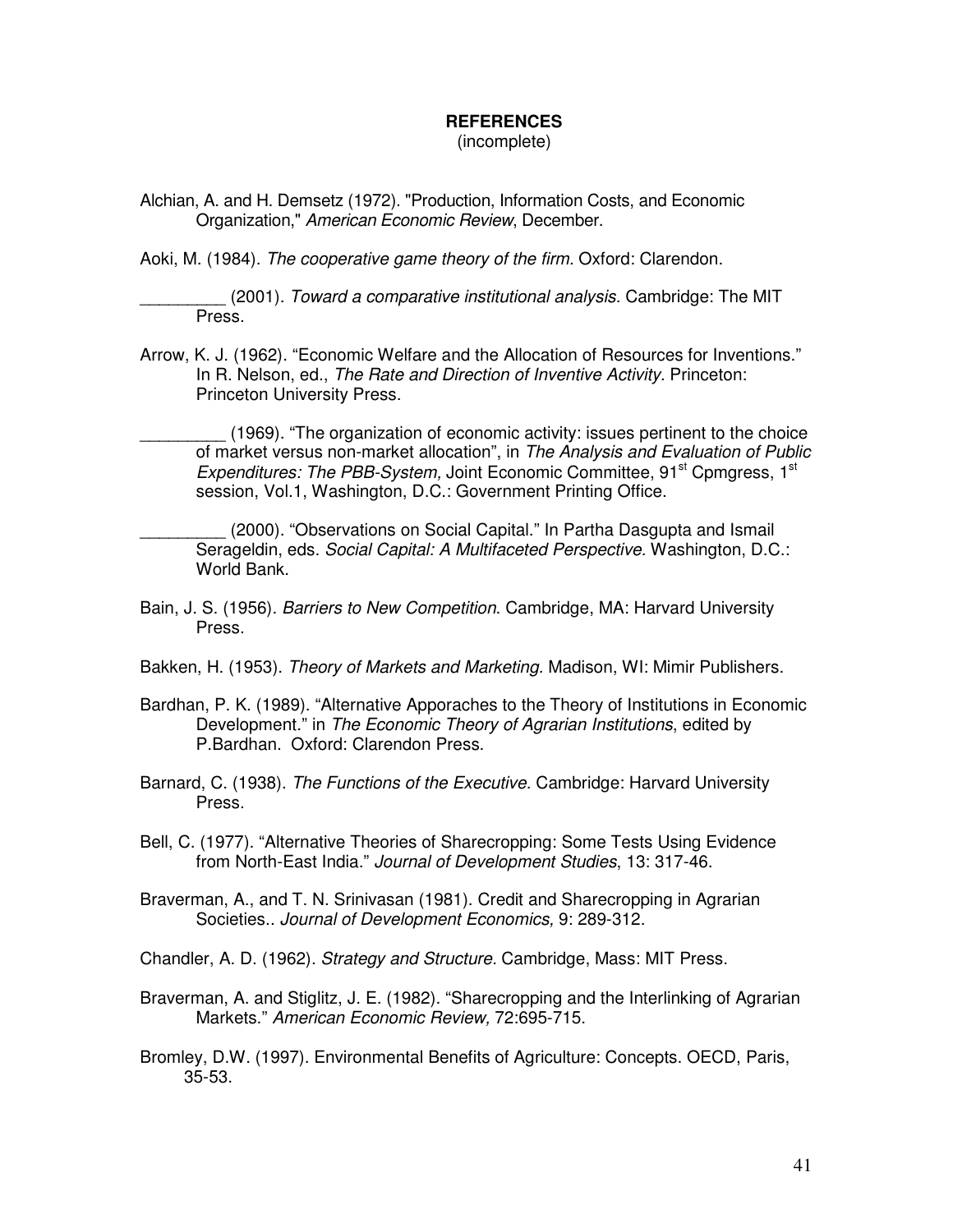- Clague, Chrstopher. (1997). "The New Institutional Economics and Economic Development" in Clague, ed. Institutions and Economic Development: Growth and Governance in Less Developed and Post-Socialist Countires. Baltimore: John Hopkins University Press
- Coase, R. (1937). "The Nature of the Firm." Economica, 4: 16, November: 386-405.

(1960). "The problem of social cost." Journal of Law and Economics, 3:1-44.

(1988). The Firm, the Market and the Law. Chicago: University of Chicago Press.

- Commons, J. R. (1934). Institutional Economics. Madison: University of Wisconsin Press.
- Coste, J. and Egg, J. (1996). 'Regional Dynamics and the Effectiveness of Economic Policies: The Case of Cereal Markets in West Africa', in Benoit-Cattin, M., Griffon, M. and Guillaumont, P. (eds) Economics of Agricultural Policies in Developing Countries.
- Coulter, J. and A.W. Shepherd. Inventory Credit: An Approach to Developing Markets. FAO Agricultural Services Bulletin No.120. Rome, Italy: Food and Agriculture Organization of the United Nations (FAO), 1995
- Coulter, J. and C. Poulton. (2000). Cereal Market Liberalization in Africa. In Commodity Market Reforms: Lessons of Two Decades. Washington, D.C.: World Bank.
- Davidson, J. and A. Weersink. (1998). What Does It Take for a Market to Function?. Review of Agricultural Economics 20: 2 558-72.
- Fukuyama, F. (1995). "Social Capital and the Global Economy," Foreign Affairs, 74: 5 September/October: 89-103.
- Gabre-Madhin, E. "Market Institutions, Transaction Costs, and Social Capital in the Ethiopian Grain Market." Washington, DC: International Food Policy Research Institute, 2001.
- Geertz, Clifford (1968). "The Bazaar Economy: Information and Search in Peasant Marketing," American Economic Review, 68: 2 May 28-32.
- Granovetter, M. (1985). "Economic Action and Social Structure: The Problem of Embeddedness." American Journal of Sociology, Vol. 91, No. 3, pp 481-510.
- Greif, A. (1989). "Reputation and Coalitions in Medieval Trade: Evidence on the Maghribi Traders." Journal of Economic History, Vol. 49: 857-82.

(1993). "Contract Enforceability and economic Institutions in Early Trade: The Maghribi Traders' Coalition." American Economic Review, 83: 3 June: 525-548.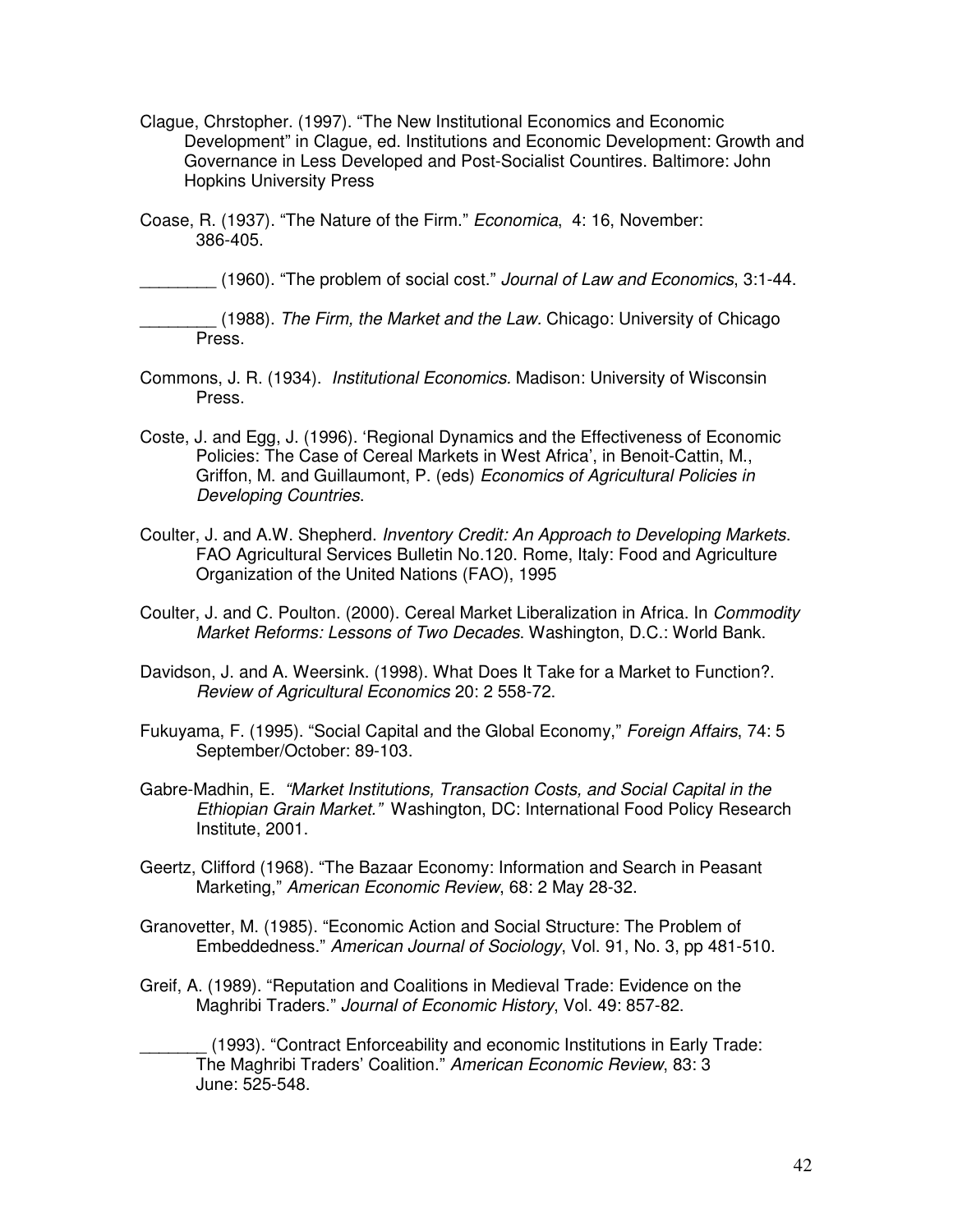\_\_\_\_\_\_\_ (1994). "Cultural Beliefs and the Organization of Society: A Historical and Theoretical Reflection on Collectivist and Individualistic Societies." Journal of Political Economy 102: 5 912-50.

- Greif, A., P. Milgrom and B. Weingast (1994). "Coordination, commitment, and enforcement: the case of the Merchant Guild." Journal of Political Economy, 102:745-76.
- Grossman, S., and O. Hart, (1986). "The Costs and Benefits of Ownership: A Theory of Vertical and Lateral Integration," Journal of Political Economy. 94: 4 691-719.
- Harris-White, B. (ed.) (1999). Agricultural Markets from Theory to Practice: Field Experience in Developing Countries. New York: St. Martin's Press, INC.
- Hart, O. and J. Moore (1990). Property Rights and the Nature of the Firm. Journal of Political Economy, 98: 1119-58.
- Hayek, F.A. (1945). The Use of Knowledge in Society.. American Economic Review, 35: 4.
- Henderson, D. (1975). Toward a Theory of Vertical Market Behavior.. Paper presented at the American Agricultural Economics Association Annual Meeting, Columbus, OH, August 1971.
- Hibbard, B. H. (1921). Marketing agricultural products. New York, London: D. Appleton and Company.
- Jaffee, d. (1985). "Export Dependence and Economic Growth: A Reformulation and Respecification." Social Forces**,** 64:1102-18.
- Kandori, M. (1992). Social Norms and Community Enforcement. Review of Economic Studies, 59:63-80.
- Kaplinsky, R. (1998). Globalization, Industrialization and Sustainable Growth: The Pursuit of the Ninth Rent.. Discussion Paper 365, Brighton: Institute of Development Studies, University of Susex.

\_\_\_\_\_\_\_\_\_\_. (2000). Globalisation and Unequalisation: What can be learned from value chain analysis? Journal of Development Studies, 37:2 117-46.

- Kherallah, M., N. Minot., B. Soule, R. Kachule, and P. Berry. (2001). Impact of Agricultural Market Reforms on Smallholder Farmers in Benin and Malawi. Draft Donor Report. Washington, DC: International Food Policy Research Institute (IFPRI).
- Kherallah, M. et al. (2002). Reforming Agricultural Markets in Africa. Baltimore: The Johns Hopkins University Press. Published for International Food Policy Research Institute (IFPRI).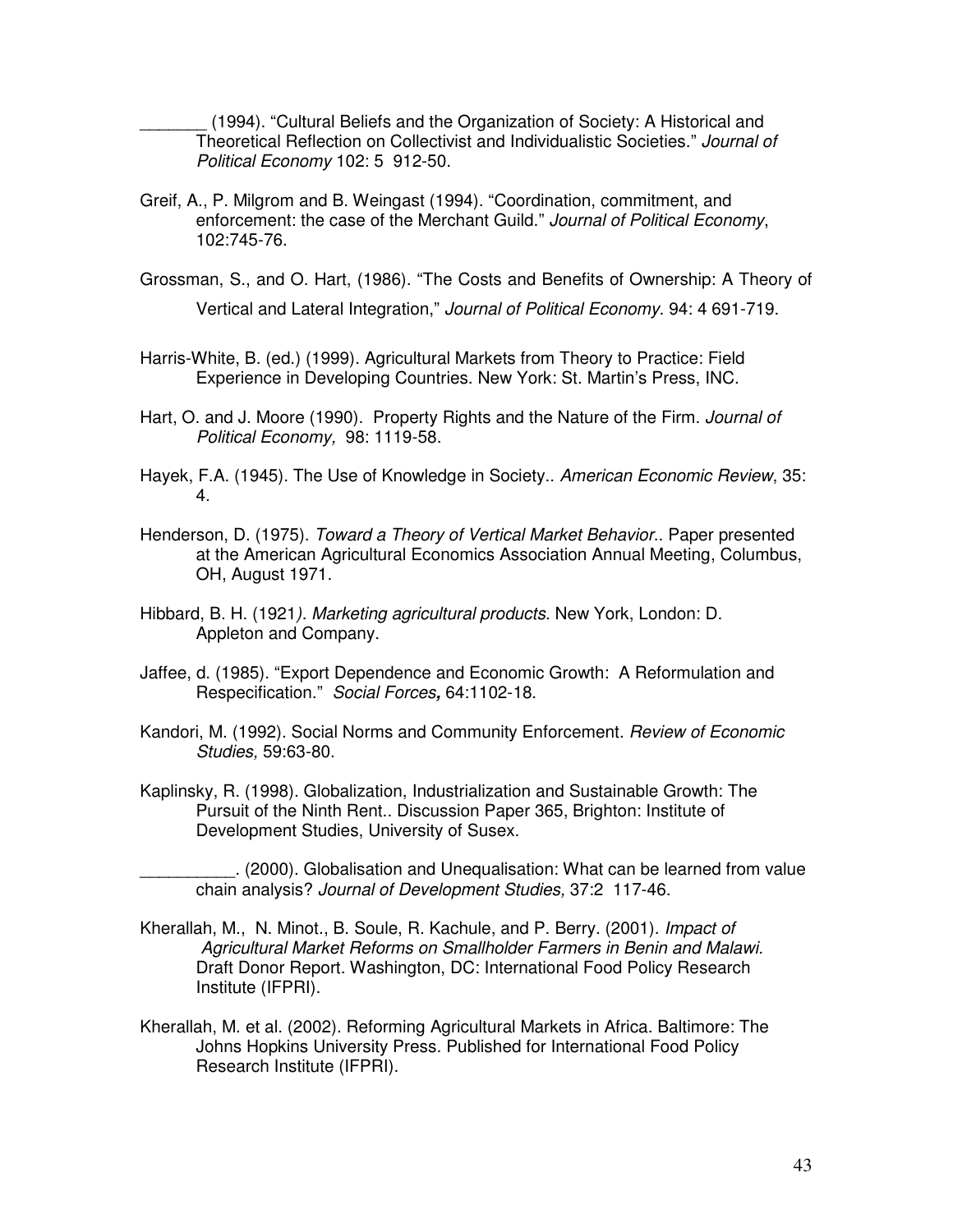- Knack, S. and P. Keefer. (1997). "Does social capital have an economic payoff? A crosscountry investigation." Quarterly Journal of Economics, 112:1251-88.
- Knight, F. H. (1922). Ethics and the Economic Interpretation. Quarterly Journal of Economics 36: 454-81.
- Kranton, R. (1996). "Reciprocal Exchange: A Self-Sustaining System," American Economic Review, 86: 4 830-851.
- Kuyvenhoven, A., H.A.J. Moll and A. van Tilburg (2000). Agricultural markets beyond liberalization: Issues, analysis and findings. In: Tilburg, A. van, H.A.J. Moll and A. Kuyvenhoven (eds.). Agricultural markets beyond liberalization. Boston, Kluwer Academic Publishers, p.3-17.
- Landa, J. (1994). Trust, Ethnicitiy, and Identity: Beyond the New Institutional Economics of Ethnic Trading Networks, Contract Law, and Gift Exchange, Ann Arbor: University of Michigan Press.
- Leplaideur, A. (1992) "Conflicts and alliances between the international marketing system and the traditional marketing system in Africa and Madagascar: the results of experience with rice and with vegetables in six countries", in Traditional marketing systems, Proceedings of an International Workshop, Feldafing 6-8 July 1992. Deutsche Stiftung fur internationale Entwicklung (DSE), Feldafing.
- Marion, B. M. (1976). Application of the Structure, Conduct, Performance Paradigm to Subsection Analysis. Presented at a Meeting of NC 117 Beef Task Force, March 11-12, 1976.
- Masten, S. E. (1996). .Empirical Research in Transaction Cost Economics: Challenges, Progress, Directions, in Groenewegen, J. (ed.), Transaction Cost Economics and Beyond. Boston: Kluwer Academic Publishers, pp. 43-64.
- Meillassoux, C. (1971). The Development of Indigenous Trade and Markets in West Africa, Oxford: Oxford University Press.
- Meerman, J.P. (1997). Reforming agriculture: The World Bank goes to market. Operations Evaluation Study. Washington, D.C.: World Bank.
- Mighell, R.A and Jones, L.A. (1963). Vertical Coordination in Agriculture.. USDAERS AGEC Report
- North, D. C. (1981). Structure and Change in Economic History. New York: W.W. Norton.

\_\_\_\_\_\_\_\_\_\_ (1990). Institutions, Institutional Change and Economic Performance, Cambridge: Cambridge University Press.

Palaskas, T.B. and B. Harriss-White. (1993). "Testing market integration: new approaches with case material from the West Bengal food economy." Journal of Development Studies, 20:1-57.

Platteau, J., (1994) "Behind the Market Where Real Societies Exist Part I and II",